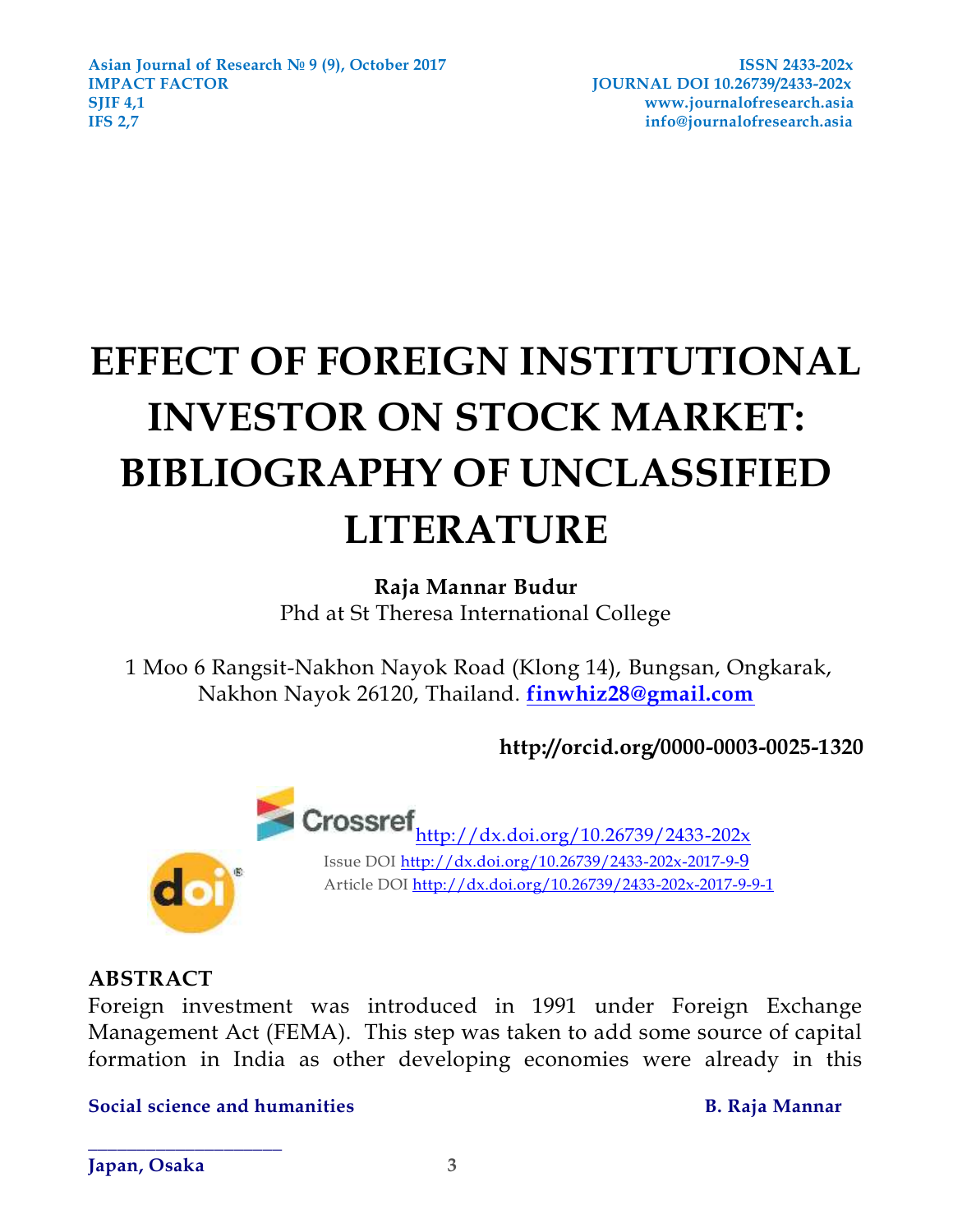practice. As a result inflow of Foreign Capital has become striking measure of economic development in both developed and developing countries Now the developing countries are witnessing changes in the composition of capital flows in their economies because of the expansion and integration of the world equity market. FDI and FII thus have become instruments of international economic integration and stimulation. The Indian stock markets are also experiencing this change. FDI & FII are becoming important source of finance in developing countries including India. It is widely assumed that FDI & FII along with some other external factors such as global economic cues, Exchange rate and Internal factors such as demand and supply, market capitalization, EPS generally drive and dictates the Indian stock market. The current paper makes a comprehensive accumulation of the available literature on the "Impact of FII on Stock Markets" as Bibliography of unclassified literature **Key Words:** Impact of FII on stock market, Bibliography of unclassified

# **Introduction**

literature

FII is an acronym for foreign institutional investors and refers to any entity or corporation (It also includes hedge funds, pension funds and mutual funds) that is incorporated or established outside the investing nation. India is evolving as one of the favourite markets for many foreign investors due to its status as an emerging economy buoyed by the extensive support of the government along with confidence in the financial administration set up. This claim can be supported by 2014 data that India could attract an investment of nearly US\$ 24.7 billion in the debt market and US\$16.3 billion in equities. The latter being the highest capital in seven emerging markets. Parallelly, Indian government bonds had posted the highest returns in Asia at 15.14%. FII as a standalone category does not exist now. As on September 2014, new investor category called "Foreign Portfolio Investor" (FPI) was created by an amalgamation of the existing three investor classes which is FIIs, sub accounts and qualified foreign investors.

Most of us tend to get confused between FDI (foreign direct investment) and FII (foreign institutional investors).The main difference is that the former can be an individual or an enterprise while the latter necessarily has to be an institution. Also, the lock-in period, registration process, investment limits and other regulations greatly vary for both of them. Earlier studies

### **Social science and humanities B. Raja Mannar**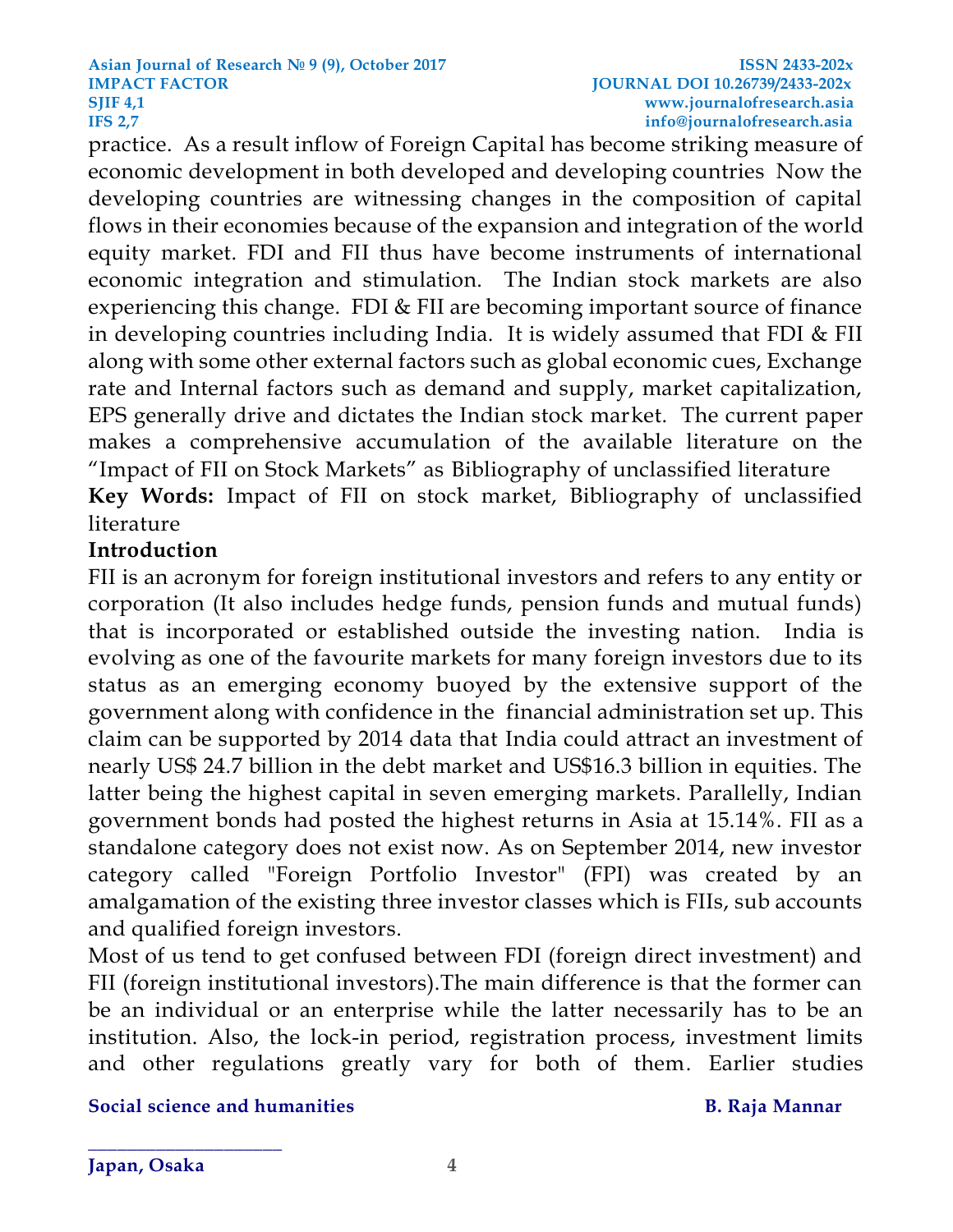**Asian Journal of Research № 9 (9), October 2017 ISSN 2433-202x IMPACT FACTOR JOURNAL DOI 10.26739/2433-202x SJIF [4,1](http://4,/) www.journalofresearch.asia IFS 2,7 info@journalofresearch.asia**

predominantly typecast foreign institutional investors in capital markets as feedback traders or portfolio rebalancers. Much of the literature suggests the existence of positive correlation between foreign institutional investment flows and lagged local equity returns, which portrays foreign investors as positive feedback for traders.

# **Objectives of the present work**

- 1. Collect the literature on the effect of FII on stock market by referring to Journals, Newspapers, Doctoral thesis, Dissertations.
- 2. Identify and summarize the various aspects of research on this field

# **Limitations**

1. To the extent possible, original papers/articles are referred. The referral books, Thesis and Dissertations is rather limited, due to non-availability.

# **Review of the existing Literature**

This Review of existing literature examines recent and historical research studies on influence of FII investments on stock market. The literature review may also explain the need for the proposed work to appraise the shortcomings and gaps in research study. This analysis may go beyond scrutinizing the availability or conclusion of the past studies and their data, to examining the accuracy of secondary sources, the credibility of these sources and appropriateness of past studies. Consequently, literature shows the way to researcher moves toward the research title, objective of the study, and search out the appropriate findings. Refine the problem as necessary in light of research findings. For this study researcher has reviewed various reference books, journals, magazines, newspapers and other publications research papers, and many websites used to know the proper understanding concept and techniques of research activities.

Out of them effective literature is incorporated here as **Bibliography of Unclassified Literature**

To examine the direction of causality between foreign institutional investment (FII) trading volume and stock market returns in the Indian context was examined by **Abhijeet Chandra.** There is evidence of unidirectional causalities from stock returns to FII flows across various sample periods. The paper attempts to establish whether net FII trading volume causes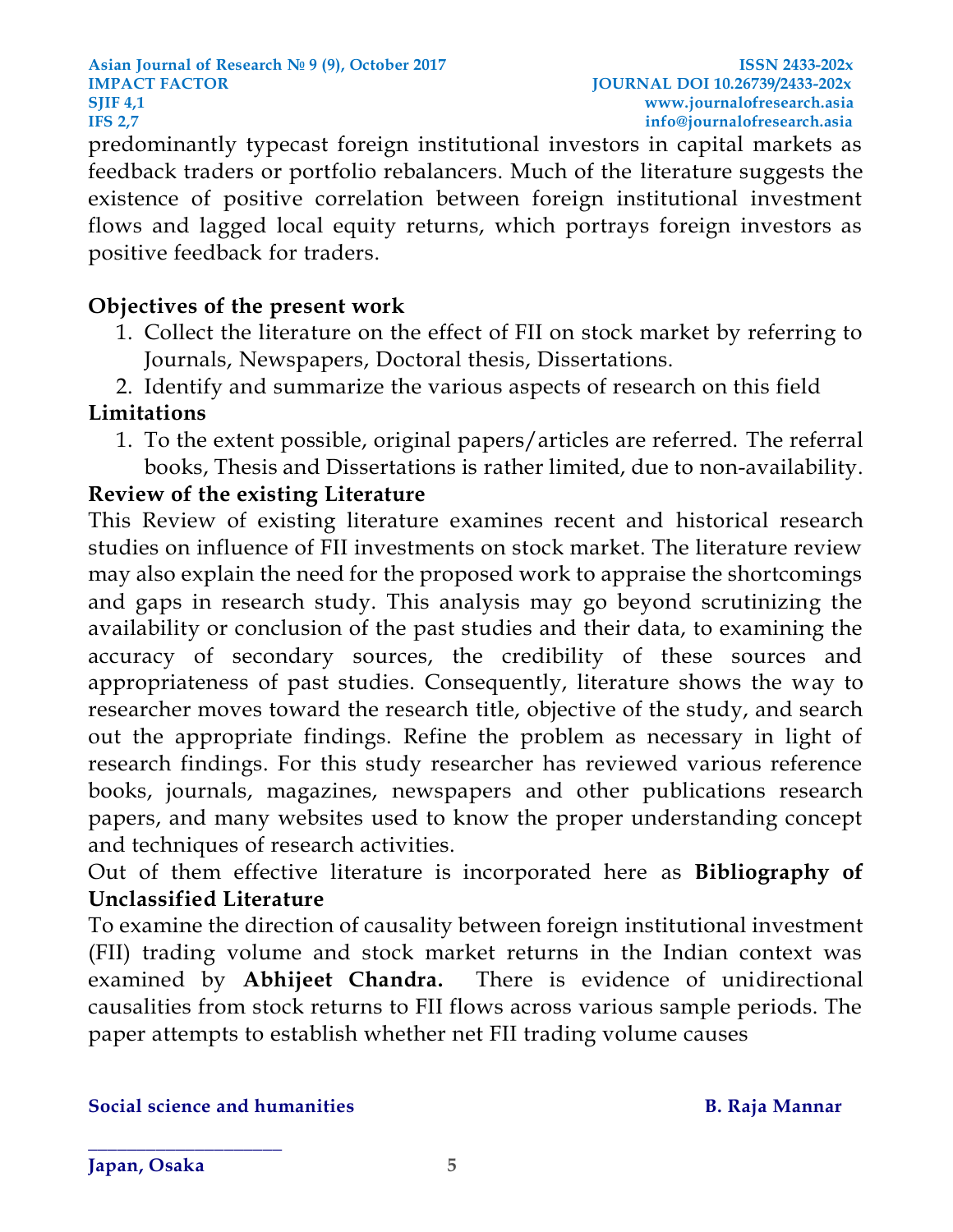variations in stock market returns or vice versa. Daily data on three different measures of FII trading volume was used as proxy for FII trading behavior and S&P CNX Nifty returns, Granger‐causality approach is applied to investigate the bi-directional causality between net FII trades and returns. The findings include Bi‐directional causality between net FII investment and Indian stock market return is observed. In general, the FIIs seem to be chasing the Indian stock market returns. It is found that FII trading behavior resulting in heavy trading volumes may cause variations in stock market returns only in the very short-term, but afterwards, it is the stock market returns which cause changes in FII trading behavior.

The paper by **Goudarzi, Hojatallah and Ramanarayanan** studied the effects of good and bad news on volatility in the Indian stock markets using asymmetric ARCH models during the global financial crisis of 2008-09. The BSE500 stock index was used as a proxy to the Indian stock market to study the asymmetric volatility over 10 year's period. Two commonly used asymmetric volatility models i.e. EGARCH and TGARCH models were used. The BSE500 returns series found to react to the good and bad news asymmetrically. The presence of the leverage effect would imply that the negative innovation (news) has a greater impact on volatility than a positive innovation (news). This stylized fact indicates that the sign of the innovation has a significant influence on the volatility of returns and the arrival of bad news in the market would result in the volatility to increase more than good news. Therefore, it was concluded that, bad news in the Indian stock market increases volatility more than good news.

**[Sanjay Sehgal,](http://journals.sagepub.com/author/Sehgal%2C+Sanjay) [Neeta Tripathi](http://journals.sagepub.com/author/Tripathi%2C+Neeta)** empirically evaluated if Foreign Institutional Investors (FIIs) adopt positive feedback and herding strategies in the Indian environment and find that FIIs exhibit return chasing behaviour when monthly data used. However, the findings have strong implications for domestic financial institutions, portfolio managers, wealth managers and other investors as well as market regulators who wish to have better understanding of FII's behaviour as the later are the dominant investors in the Indian equity market.

There has been an extensive debate on the relationship between real economy and stock market performance especially in the context of emerging markets according to **[Vanita Tripathi,](http://journals.sagepub.com/author/Tripathi%2C+Vanita) [Ritika Seth.](http://journals.sagepub.com/author/Seth%2C+Ritika)** This article examines the causal

**Social science and humanities B. Raja Mannar**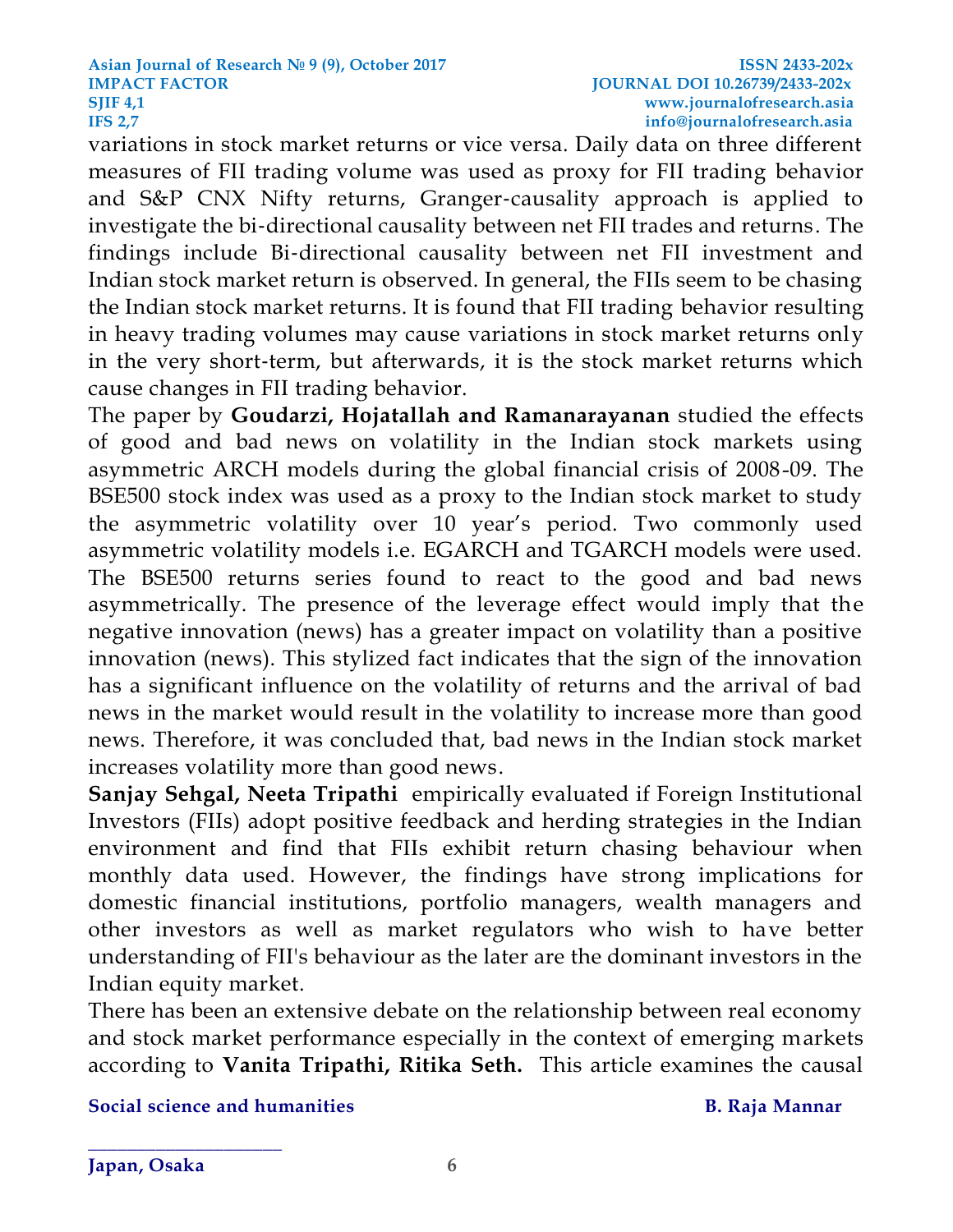relationships between the stock market performance and select macroeconomic variables in India, using monthly data from July 1997 to June 2011. We use factor analysis, ADF and PP Unit root tests, Regression, ARCH model, Granger causality and Johansen Co-integration test for data analysis. Impulse Response analysis has also been performed to check the response of stock market to shocks created in the real economy.

The Indian Markets have been the hotspot for investment according to Ray**, K. K.** The continuous boom of the Indian markets had allured the domestic investment community and also increased the foreign investment. The major portion of investment in Indian markets is always attributed to the institutional players amongst whom the foreign investors are of primary significance. The FII flows were close to \$15bn in the last three months of 2007(Hindu Business Line-2008-1). However the SEBI statistics reveal that the FIIs are seen as the net sellers in the Indian markets, they sold securities worth ` 7236.8 crores since January 21, 2008 (Hindu Business Line 2008-2). On January 21 2008, BSE Sensex saw the largest ever fall in record (BSE shack by 2000 points intra-day).In this background everybody's question is whether the FII positions have caused Indian markets as we see most often or it's the other way round? This is where the crux of the present study lies. The objective of this study is to identify whether there exist a causal relationship between net investment made by FII's and the equity return in the Indian Stock Market. The author analyses the relationship between foreign institutional investment and stock returns in India (BSE) with the aid of daily data from January 2006 to June 2008. The Stationary condition for the time series data considered for analysis has been tested using Augmented Dickey Fuller Test (ADF) and Phillips-Perron (PP) Test. The Granger causality test suggests that the equity returns granger cause FII investments, but not the reverse.

**[Areej Aftab Siddiqui](http://journals.sagepub.com/author/Siddiqui%2C+Areej+Aftab) and [N.A. Azad](http://journals.sagepub.com/author/Azad%2C+NA)** are of the opinion that the widespread pecuniary crises across the globe have raised a large number of questions regarding the interdependence of economies on the financial front. The interactions and linkages of global markets amongst each other have led to drastic breakdown of the financial machinery of the economies. Foreign direct investment (FDI) and foreign institutional investment (FII) in recent years have been preferred over other sources of external finance as they are nondebt creating and non-volatile in nature. FDI and FII also facilitate

**Social science and humanities B. Raja Mannar**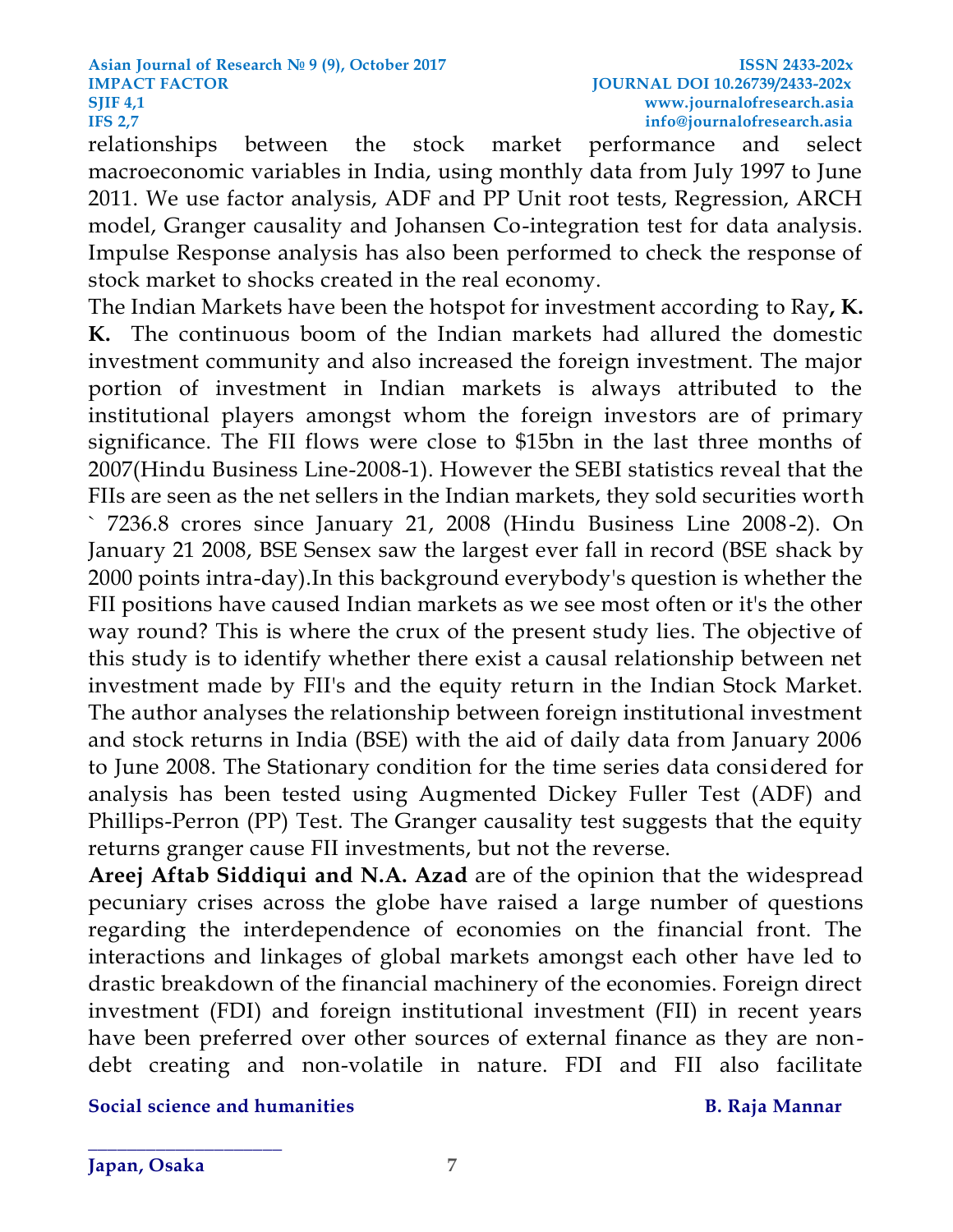international trade and transfer of knowledge, skills and technology. FIIs, which refer to capital flows across national borders, have risen sharply across the world and in India specifically since 1991. At present there exist widespread apprehensions regarding the nature and extent of FII flows to the Indian financial market. This research paper aims to analyze the relationship between the FII and market indices of the Indian stock market over a period of 10 years, that is, from 2000 to 2010. The study will also emphasize on the way forward for encouraging FII flows into the country and their impact on the economy of the country.

It is, generally, argued that we can attribute the rise and fall of stock market to the flow of funds and investment by Foreign Institutional Investors (FII) according to **[K.V. Bhanu Murthy](http://journals.sagepub.com/author/Murthy%2C+KV+Bhanu)** and **[Amit Kumar Singh.](http://journals.sagepub.com/author/Singh%2C+Amit+Kumar)** The Indian stock market is visited by three major players—FIIs, Mutual Funds (MF) and Domestic Institutional Investors (DIIs). This article lays down the analytical framework for comparing the nature and role of the three players. It uses a framework for empirically testing the impact of each player on the stock market. Through a set of Granger causality tests, it verifies the popular hypothesis that FIIs dominate the Indian stock market. The results are quite startling. Our results show that FIIs are not the only active players who have an influence in Indian stock market even DIIs have an influence, whereas Mutual funds are the passive players. FIIs are essentially opportunistic agents who do not cause any fundamental change in the market but themselves opportunistically gain from the market.

Foreign Direct Investment (FDI) as an important driver of growth stated **Mittal Parul and Aggarwal Sandeep** also observed that it is an important source of non debt financial resources for country for economic development. Besides it is a means of achieving technical knowhow and employment generation of employment. However, many are of the view that FDI is a big threat to sovereignty of host and domestic business houses. Midst of debate on pros and cons of FDI, world economy has observed a phenomenal change in volume and pattern of FDI. India emerged as an attractive FDI destination in services but has failed to evolve a manufacturing hub which has greater economic benefit.

The article by **Lakshmi, P.** contributes to the debate whether FII trading destabilizes Indian capital market by increasing volatility. Using nine

**Social science and humanities B. Raja Mannar**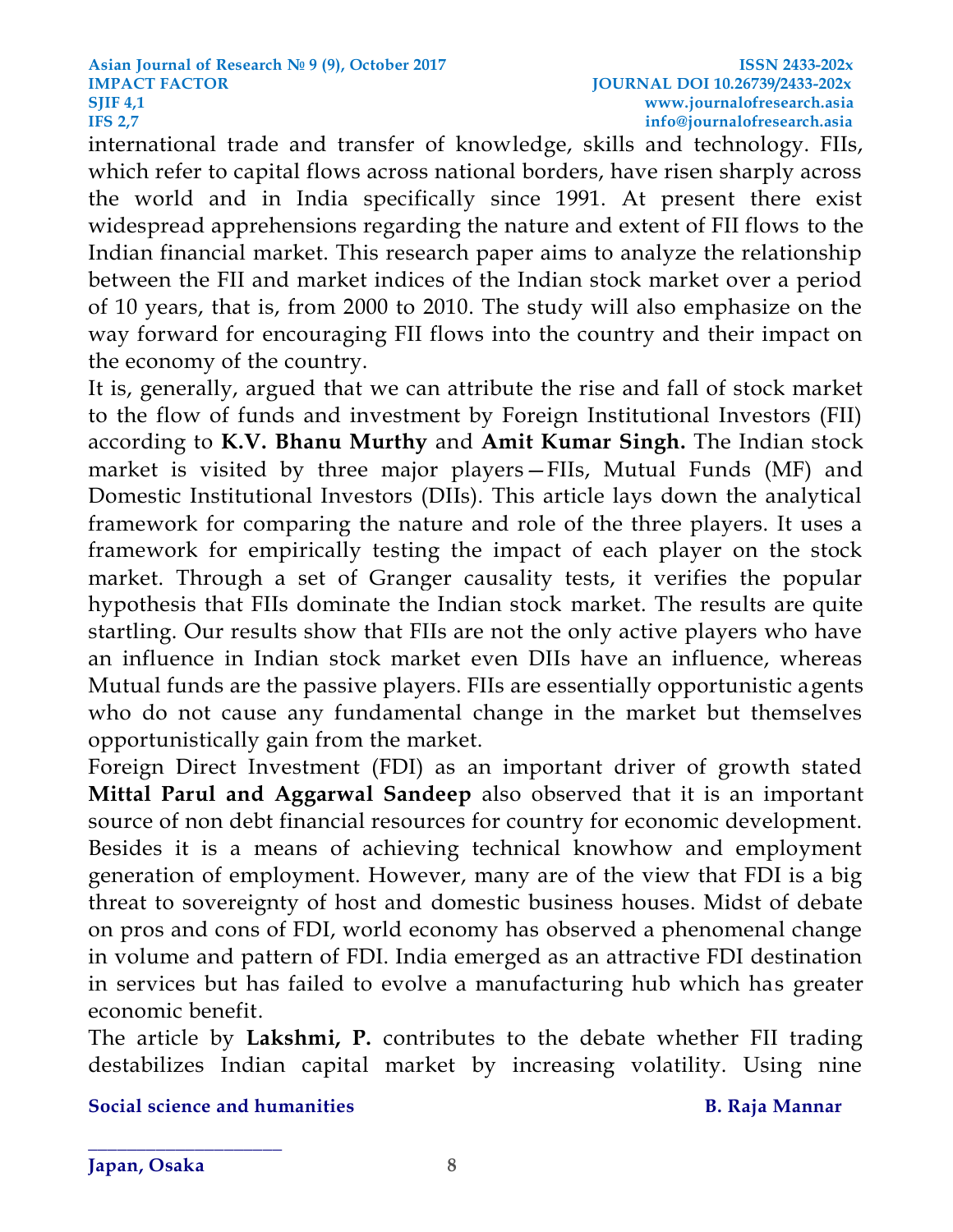measures of FII trading volume the dynamic relationship between FII activity and the volatility of NIFTY spot index returns is examined in a GARCH/EGARCH framework. There is evidence of significant contemporaneous correlation between the two. The magnitude of asymmetry varies by sub period and asymmetry is greater when the markets are more volatile. Leverage effect is reduced only to a negligible level by the inclusion of trading volume of FIIs as an explanatory variable. Leverage effect of returns is intensive during the financial crisis period. During crisis, the number of shares sold by FIIs increases leverage effect in the NIFTY returns.

The study of **Sushil Bajaj** aims to examine the changes in the dynamic relationship between return registered by stocks and trading volume because of the changes in the flow of Foreign Institutional Investments in the Indian stock market. Author has tested the relationship using daily data of S&P CNX Nifty (that is, NSE's index) from 2000 to 2013 and methodologies, Generalized Auto Regressive Conditional Heteroskedasticity (GARCH) (1, 1), Exponential Generalized Auto Regressive Conditional Heteroskedasticity (EGARCH) (1, 1), Vector Auto regression (VAR), Granger causality, Variance Decomposition (VDC) and Impulse Response Function (IRF). The empirical analysis evidences the significant role of trading volume in lessening volatility and also adjudges the Indian stock market highly inefficient due to the presence of volatility persistence.

**Amelia Ames** in his article observes that India's economy remains far from open, even though it has loosened restrictions on foreign investment since 1991. During the Cold War period from 1945 to 1991, India was separate from the global community. Not until 1991 did India begin to implement policies encouraging international integration and softening restrictions on foreign investment. India controls investments through restrictions on both Foreign Direct Investment (FDI) and Foreign Indirect Investment (FII (Indirect)). Due to Indian exchange registration requirements, foreign investors wanting to invest in Indian stocks are required to invest in FII (Indirect) specific mutual funds. Despite these restrictions, India's current 8% growth rate continues to attract foreign investors. Outward foreign direct investment (FDI) of firms from Brazil, Russia, India and China has increased significantly during the last few years. Despite this trend, comprehensive research on the specific determinants and antecedents of outward FDI from BRIC countries is still underrepresented. The purpose of this paper of

**Social science and humanities B. Raja Mannar**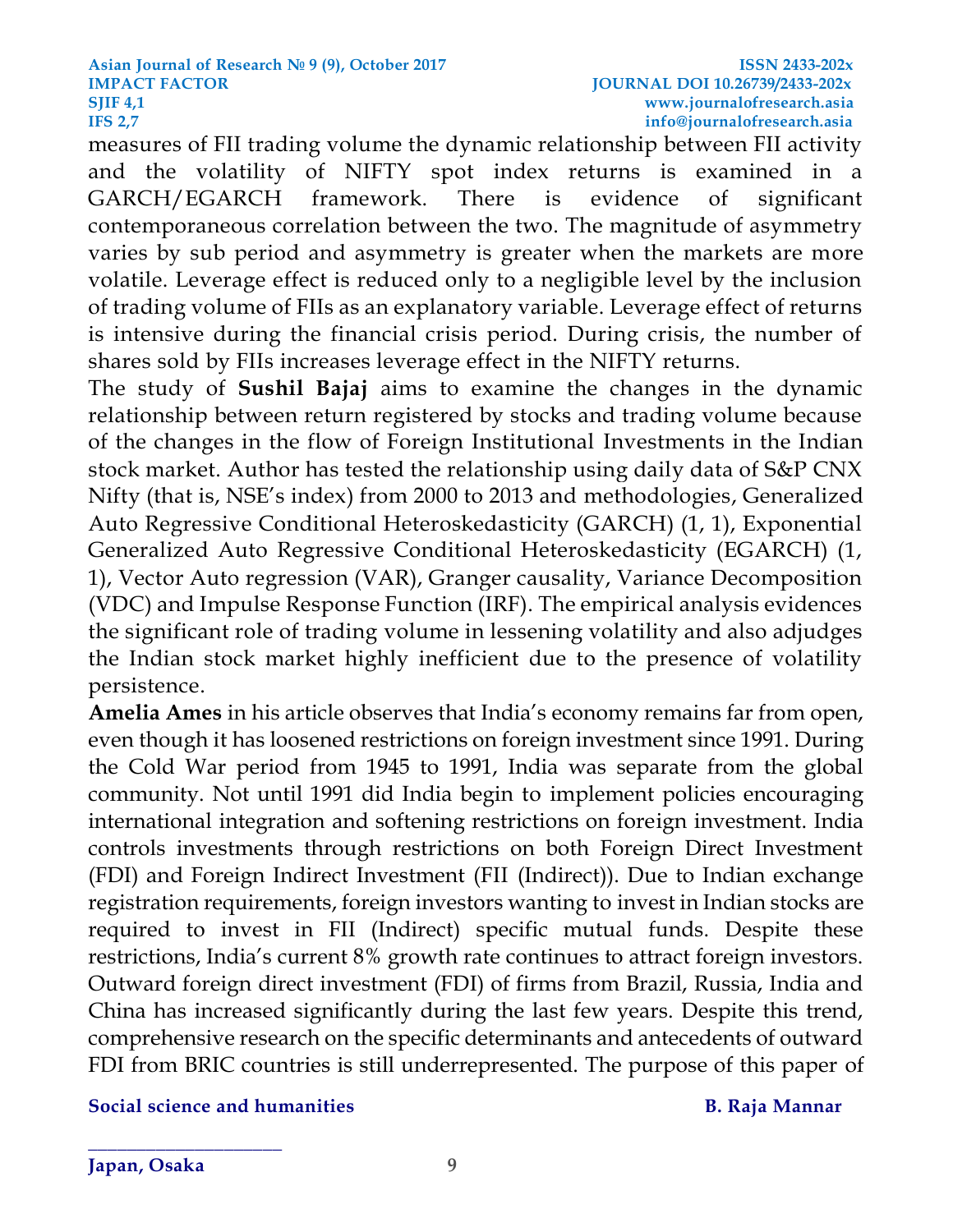**Dirk Holtbrügge et al.** is to give a more comprehensive understanding of outward FDI from BRIC countries.

The study by **[Pramod Kumar Naik](http://journals.sagepub.com/author/Naik%2C+Pramod+Kumar) and [Puja Padhi](http://journals.sagepub.com/author/Padhi%2C+Puja)** examines the dynamic interaction of institutional fund flows and stock returns volatility using daily data. Foreign institutional investors (FIIs) and mutual funds' net equity investment have been considered simultaneously using the vector autoregression (VAR) model. The findings show that both mutual funds' as well as FIIs' net investment on equity jointly influences the stock market. While the mutual funds' net investments positively influence stock market volatility, the FIIs' net investments negatively impact volatility. However, in the presence of market fundamentals, it is found that FII's net flow does not show significant influence on market volatility, but mutual funds net flow has a significant impact on market volatility at least at the second lags. It has also been observed that the investment activities of FIIs and mutual funds are interrelated. Causality test indicates that there exists a bidirectional causation between FII's net flow and market volatility, whereas mutual funds flows do not cause volatility. In their article "Impact of Foreign Institutional Investors on the Indian Capital Market",

**Mohanamani and Sivagnanasithi,** observed that foreign institutional investment signifies investments made by individual investors or companies in foreign lands. India have been witnessing a surge in FII activity since the opening of its capital markets. Owing to its high growth potential, India has become a favorite destination for FII activity. FIIs, convinced of India's economic progress ad strong corporate earnings, are continuously investing in the country. Fast GDP growth has made India a preferred destination for foreign investors post the 2008 financial crisis. This paper analyses the role ahead for the Foreign Institutional investors in the present Indian economic Scenario with the focus on the impact on the Indian Capital Market.

### **Social science and humanities B. Raja Mannar**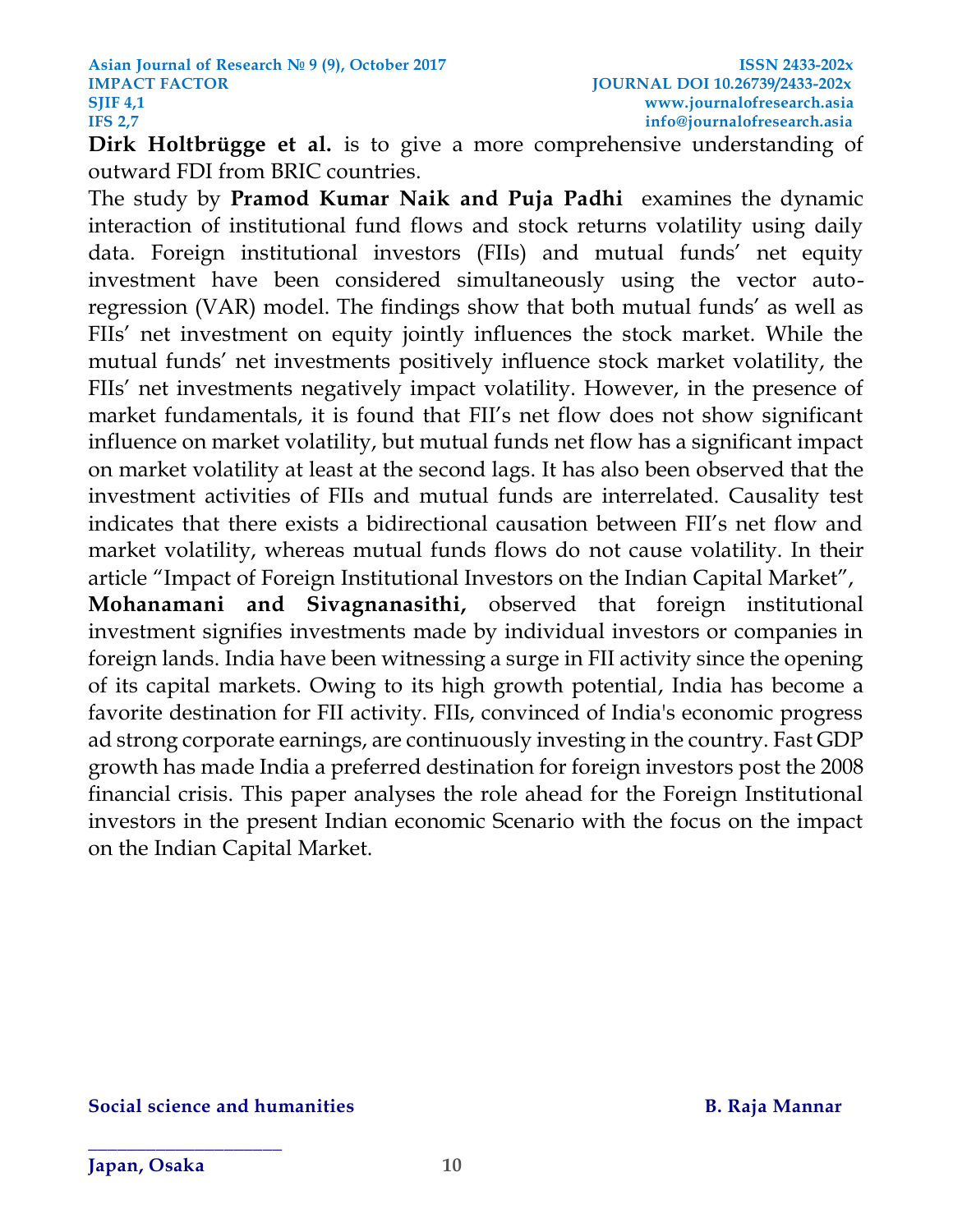**[Paramita Mukherjee,](http://journals.sagepub.com/author/Mukherjee%2C+Paramita) [Malabika Roy](http://journals.sagepub.com/author/Roy%2C+Malabika)** in their article, "What Drives the Stock Market Return in India? An Exploration with Dynamic Factor Model" examined the role of the institutional investors, both domestic and foreign, in driving the return on the Indian equity market in the last decade. An attempt is made to identify the influence of other possible determinants, more specifically domestic and international financial variables, on the market returns as well. Whether there is a change in the relationship is also studied. The results uncover some interesting facts. First, there is evidence of institutional investors driving the market return after 2008, though it did not have any impact before 2008. Second, the return is significantly led by the movement of interest rates within and outside the country for the entire decade. Third, most of the major and emerging stock markets and the US market also have significant influence on Indian equity market return. Fourth, gold return used to affect the equity market return in pre-2008 years, but it ceased to do so after 2008. The results show that the determinants of the Indian equity market return have changed after the recent economic crisis of 2008.

The Foreign Institutional Investors (FIIs) have emerged as noteworthy players in the Indian stock market and their growing contribution adds as an important feature of the development of stock markets in India. FII is allowed to enter into our country only through stock exchanges either in the form of equity or debt. It makes an impact on the rise or fall of SENSEX, since FII is allowed to be purchased or sold daily. The paper, "Volatility of Indian Stock Market with Reference to Change In FII Policy 20" by **Dave, Amee and Parikh, Priya (16)** attempts to study the impact of market openings to FIIs, on Indian stock market behavior. India announced its policy on 8th March 2001 for FII investments in equity and related instruments. Using stock market data related to Bombay Stock Exchange, for both before and after the FIIs policy announcement day. An empirical examination has been conducted to assess the impact of the market opening on the return and volatility of stock return. This Research paper is mainly divided into two parts. Firstly researcher has examined impact on stock prices & amp; average return before and after event day. And secondly it's been examined change in volatility in the Indian stock market by comparing variances of return for the event period under study and tried to cover one year time period before and after the event day

**Social science and humanities B. Raja Mannar**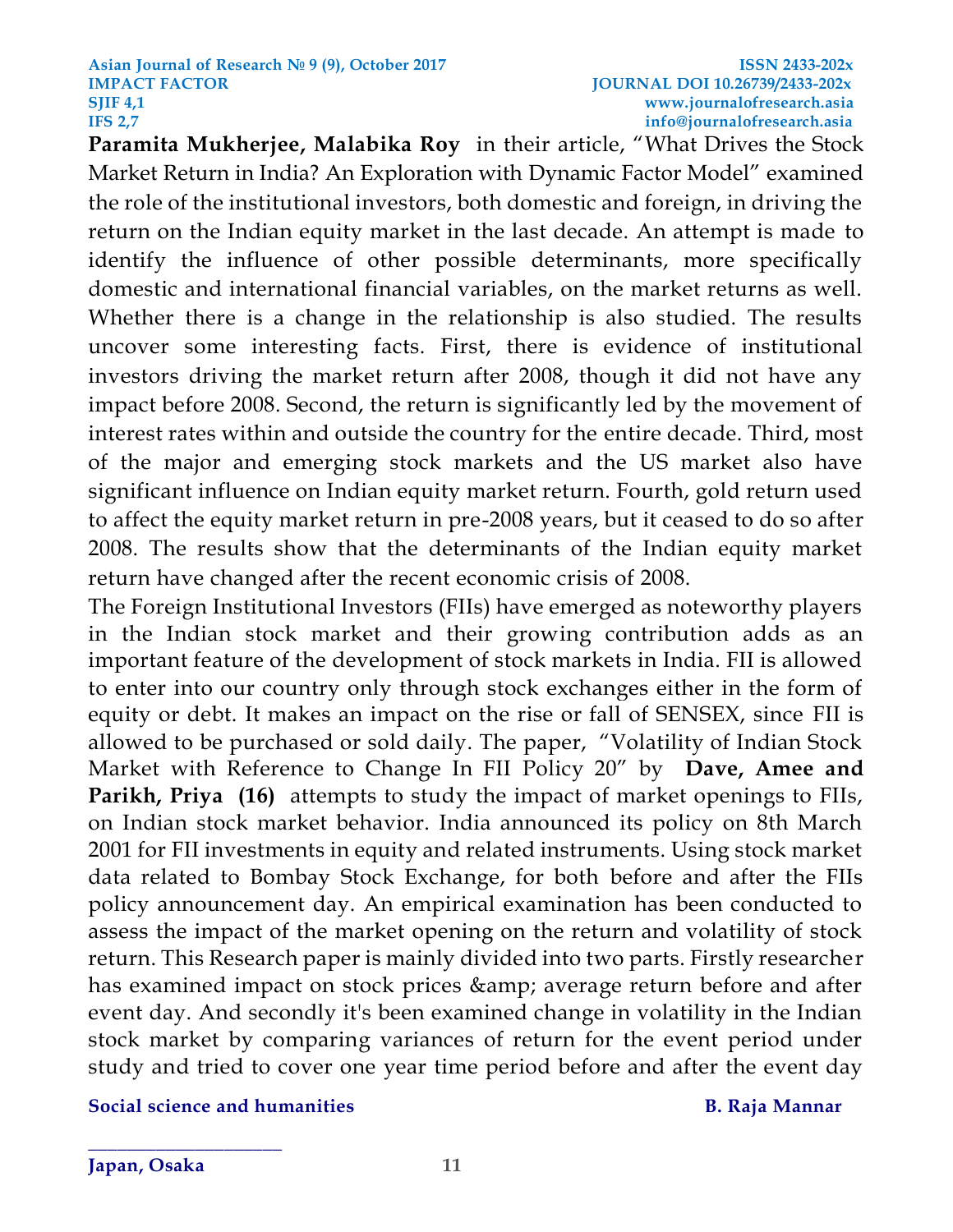to understand the exact validity and reliability of the result. Moreover the sample size of our study is 500 days daily market return. However validity of results and empirical tests has been taken place by applying Wilcoxon-Mann - Whitney test, also called as the rank sum test. Finally results indicate that there are no significant changes in the Indian stock market average returns and volatility of stock prices returns after changes in percentage of investment from 24% to 49%.

**[Gourishankar](http://www.sciencedirect.com/science/article/pii/S0275531916301064) S. Hiremath** probes the behavior of foreign portfolio flows and the interactions between flows and returns in one of the fastest growing emerging market, India. This study uses time varying generalized Hurst exponents and long memory volatility model combined with adaptive market framework to examine the issue. The results suggest that the degree of efficiency of stock market is time varying and inefficiency attracts excess returns seeking flows. But foreign institutional investors do not influence the level of efficiency in India. There exist a contemporaneous relationship between flows and returns volatility. This paper shows the significant influence of the push factors on the flows. The findings suggest effectiveness of present policy framework in India, and prudential norms are the best way to deal with the volatile portfolio flows.

The paper "Role of Foreign Direct Investment (FDI) in India's Economic Development-An Analysis" of **Syed Ibrahim and Muthusamy** attempts to review the importance of foreign direct investments in Indian economy, particularly after a decade of economic reforms and analyze the role played by the FDI in the economic development of the country. The study is diagnostic and exploratory in nature and makes use of secondary data. The study finds and concludes that the foreign direct investment in India have significantly improved and developed the economy as well.

The study by [Harsh Vardhan](http://journals.sagepub.com/author/Vardhan%2C+Harsh) and [Pankaj Sinha](http://journals.sagepub.com/author/Sinha%2C+Pankaj), "Influence of Foreign Institutional Investments (FIIs) on the Indian Stock Market: An Insight by VAR Models" examines the influence of foreign institutional investments (FIIs) on the Indian equity market and its role in integration with the United States (US) equity market. Different vector auto regression (VAR) models have been employed for sub-periods created by the structural breaks.

**[Mrunal Joshi](https://papers.ssrn.com/sol3/cf_dev/AbsByAuth.cfm?per_id=1848190) et al.** observed that Initiation of reform process in early 1990's transformed India's policy stance on development strategy completely. Initial

**Social science and humanities B. Raja Mannar**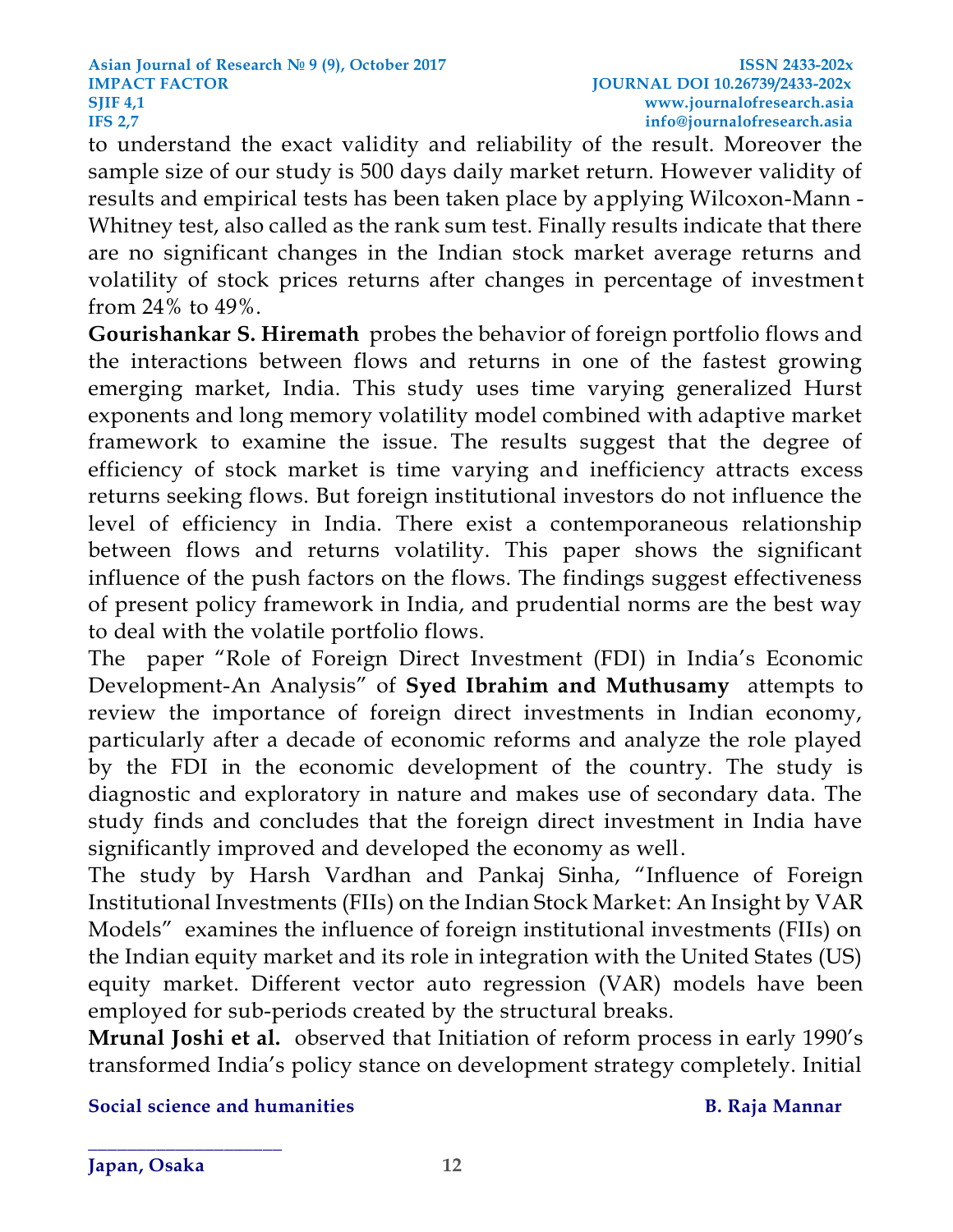approach of financing current account deficit mainly through debt flows and official development assistance has changed to harnessing non-debt creating capital flows. Under this strategy from September 14, 1992; Foreign Institutional Investors (FIIs) were permitted to invest in financial instruments in India. Since then Indian financial markets have changed substantially in its size, depth and character. In this period, Indian and world markets have seen good times and periods of crises both on external fronts and in financial markets this paper tries to evaluate role of FIIs in Indian markets and also tries to draw likely challenges which country might face due to increasing share of FIIs in financial markets in India.

**Hariprasad (21)** studies the stock ownership in Indian firms by Foreign Institutional Investors during 2013 to 2015. Several firm-level characteristics are used to measure the extent to which information asymmetry affects the level of FII ownership in these firms. The analysis reveals that the firm-size and the book-to-market ratio are significant variables in selecting the equity investments by this investor group. There is not much empirical support for beta or the export ratio as determinants of firm-level ownership. In their holdings of large-firm stocks, there is a strong evidence that FIIs prefer to hold more shares of high exports firms.

**Imlak Shaikh and [Puja Padhi](http://www.emeraldinsight.com/author/Padhi%2C+Puja)** analyzed the asymmetric contemporaneous relationship between implied volatility index (India VIX) and Equity Index (S & P CNX Nifty Index), In addition, the study also analyzes the seasonality of implied volatility index in the form of day-of-the-week effects and option expiration cycle.

This study employs simple OLS estimation to analyze the contemporaneous relationship among the volatility index and stock index. In order to obtain robust results, the analysis has been presented for the calendar years and subperiods. Moreover, the international evidenced presented for other Asian markets (Japan and China).

The empirical evidences reveal a strong persistence of asymmetry among the India VIX and Nifty stock index, at the same time the magnitude of asymmetry is not identical. The results show that the changes in India VIX occur bigger for the negative return shocks than the positive returns shocks.

**Mishra, formulated paper** has the main objective of this study is to investigate whether prices in India's emerging equity market follow a random

**Social science and humanities B. Raja Mannar**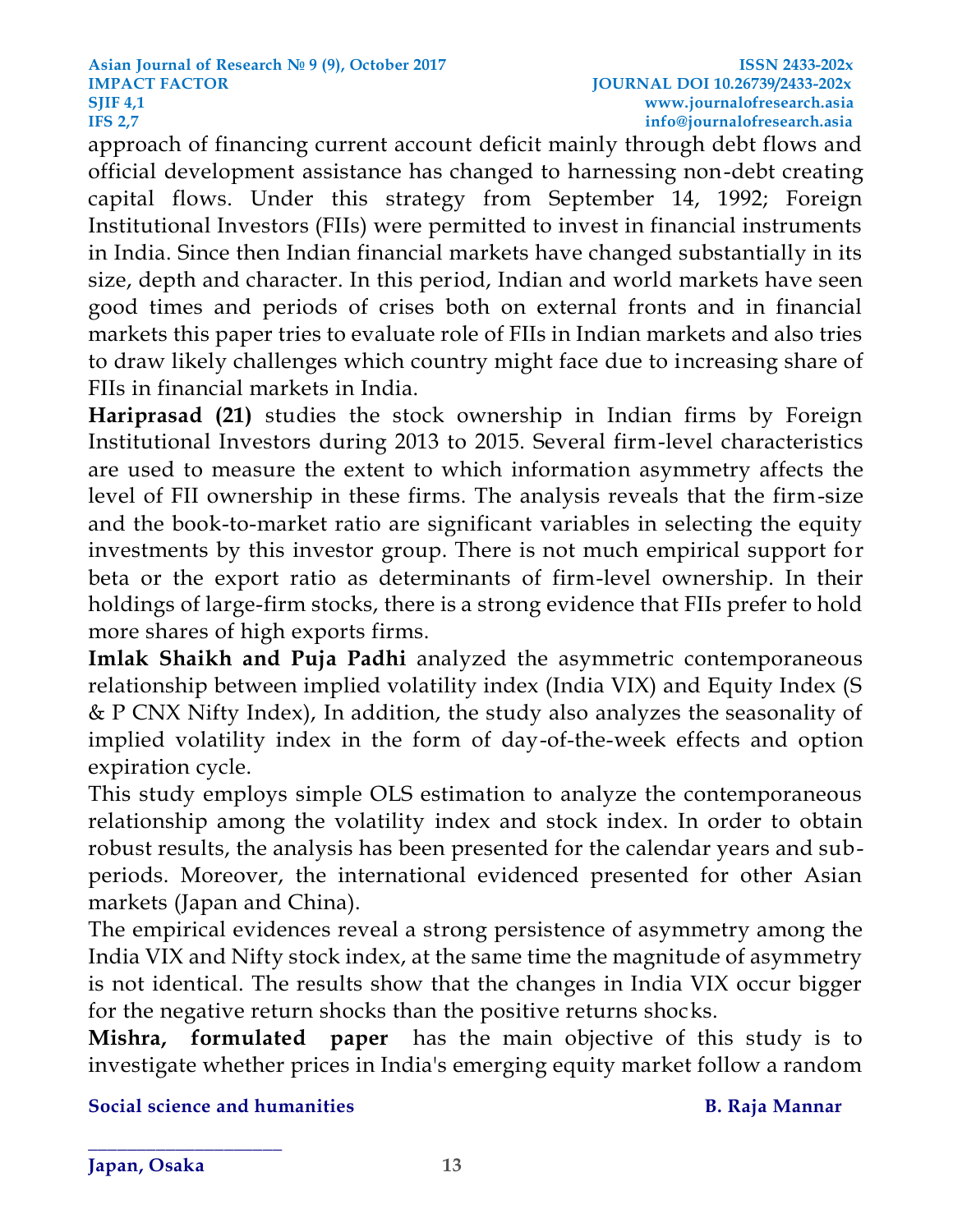walk process as stated by the efficient market hypothesis. Therefore, this study examines the weak-form of market efficiency in India's stock market by testing the random walk hypothesis through multi-approaches, specifically unit root, and runs tests on the daily price of S & amp; P CNX Nifty index of National Stock Exchange over the period from January 2008 to Mid-March 2013. The empirical results provide the evidence of stationarity indicating that stock prices do not follow the random walk process.

**Anubha Shrivastav** in his paper "A Study of Influence of FII Flows on Indian Stock Market" observes that, since Indian stock market is vast and attract investors as a hotspot of investment .This paper examines whether market movement can be explained by these investors and their impact on the stock markets. FII, because of its short-term nature, can have bidirectional causation with the returns of other domestic financial markets such as money markets, stock markets, and foreign exchange markets. Hence, understanding the determinants of FII is very important for any emerging economy as FII exerts a larger impact on the domestic financial markets in the short run and a real impact in the long run. The present paper is an attempt to find out determinants of foreign institutional investment in India, a country that opened its economy to foreign capital following a foreign exchange crisis. The objective of the study is to find out whether there exist relationship between FII and Indian stock market.

**Rahul Dhiman** in his article "Impact of Foreign Institutional Investor on the Stock Market" observes that Institutional Investor is any investor or investment fund that is from or registered in a country outside of the one in which it is currently investing. Institutional investors include hedge funds, insurance companies, pension funds and mutual funds. The growing Indian market had attracted the foreign investors, which are called Foreign Institutional Investors (FII) to Indian equity market, and in this paper, we are trying a simple attempt to explain the impact and extent of foreign institutional investors in Indian stock market.

The research article by **Hemkant Kulshrestha** envisages Indian capital market is vast and attract investors as their investment destination. The Indian market is steadily growing and had allured domestic investors community and foreign investors group in the past. The major part of investment in Indian capital market is attributed to institutional investors among whom foreign

**Social science and humanities B. Raja Mannar**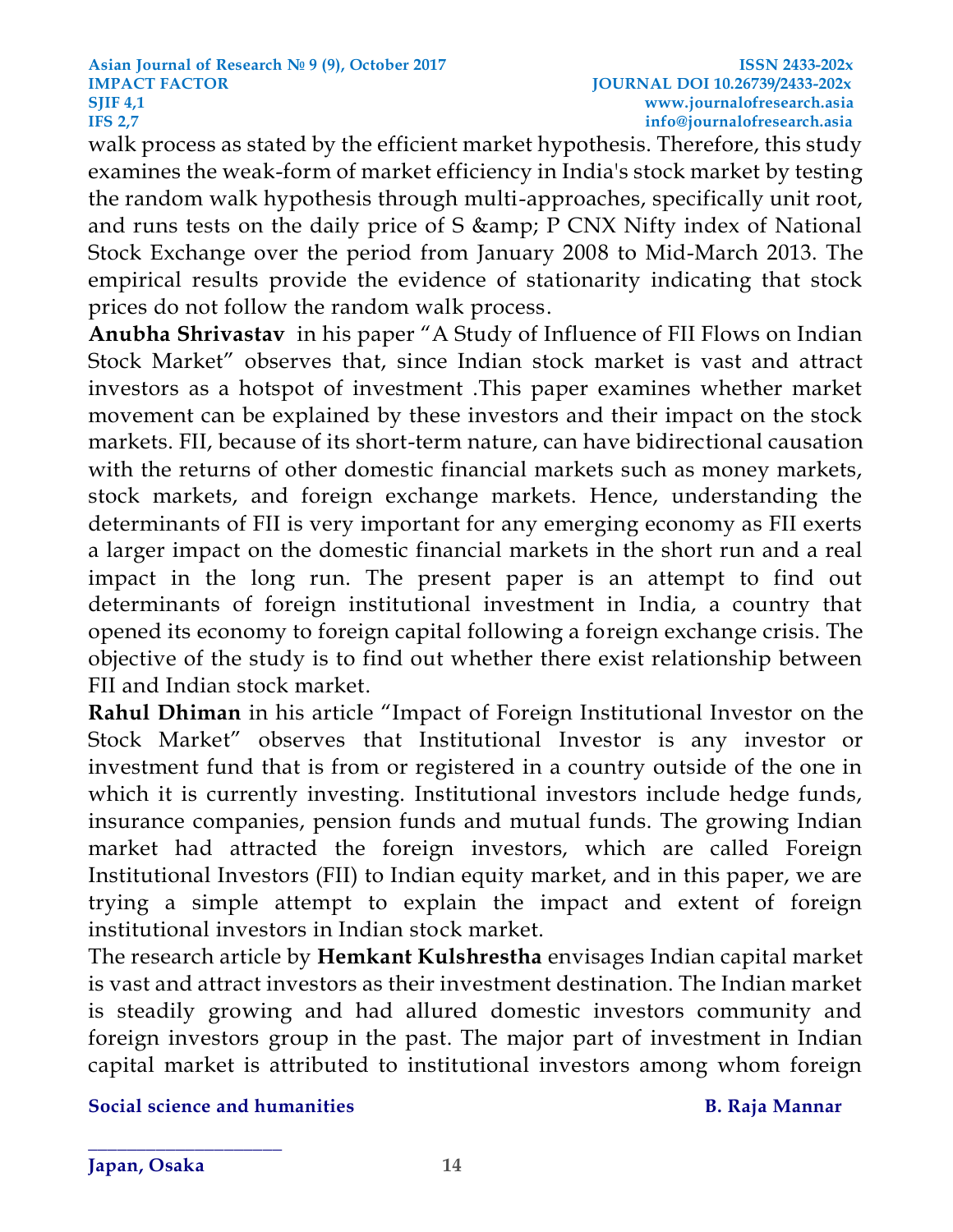institutional investors (FIIs) are of primary importance. One eminent concern in the matter is whether these foreign institutional investors (FIIs) regulate the Indian capital market. This paper examines whether market movement can be explained by these investors and their impact on the capital markets. FIIs, because of their short-term nature, can have bidirectional causation with the returns of other domestic financial markets such as money markets, stock markets, and foreign exchange markets. Hence, the understanding of determinants of FII is very important for any emerging economy as FII exerts a larger impact on the domestic financial markets in the short run and a real impact in the long run. The present paper is an attempt to find out determinants of foreign institutional investment in India, a country that opened its economy to foreign capital due to their foreign exchange crisis. The objective of the study is to find out whether there exist relationship between FII and Indian capital market

The objective of the paper by Aditya **Srinivas** is to study the importance of FII money for Indian stock market. It focuses on the global integration of economies and its effects on the Indian economy and stock market. Methods/Statistical analysis: The paper covers the statistical analysis of FII (Foreign Institutional investor) flows and its impact on the index from 2008 to 2013, where the focus is Global financial crisis of 2008 and Euro zone crisis of 2011. The empirical analysis has been done using statistical tools. The impact of the FII flows during the two crises has been analyzed. The researchers have used t-test, correlation, regression analysis to identify the relation between FII and Indian stock market. Findings: The coefficient of correlation is 0.41 shows positive correlation and proves that there is significant relationship between the FII flows and the index. The t-test shows the value of 2.34 which means the null hypothesis is rejected and FII is the dominant player in the Indian stock market. Using regression, the forecast shows, what would be index value with a given level of FII flows? If the FII flows are ` 1,000 million then the index value comes to 16,864 and if the flows are increased to `2,000 million then the value of index comes to 17441. This shows that more the FII flows, higher is the value of the index. The intercept value of the index comes to 16,287 which means that if there are no FII flows (which is independent variable) then the value of the Index would be 16,287 (dependent variable. The value of 16,287 shows that how steep can the index fall if the FII are not putting their money.

**Social science and humanities B. Raja Mannar**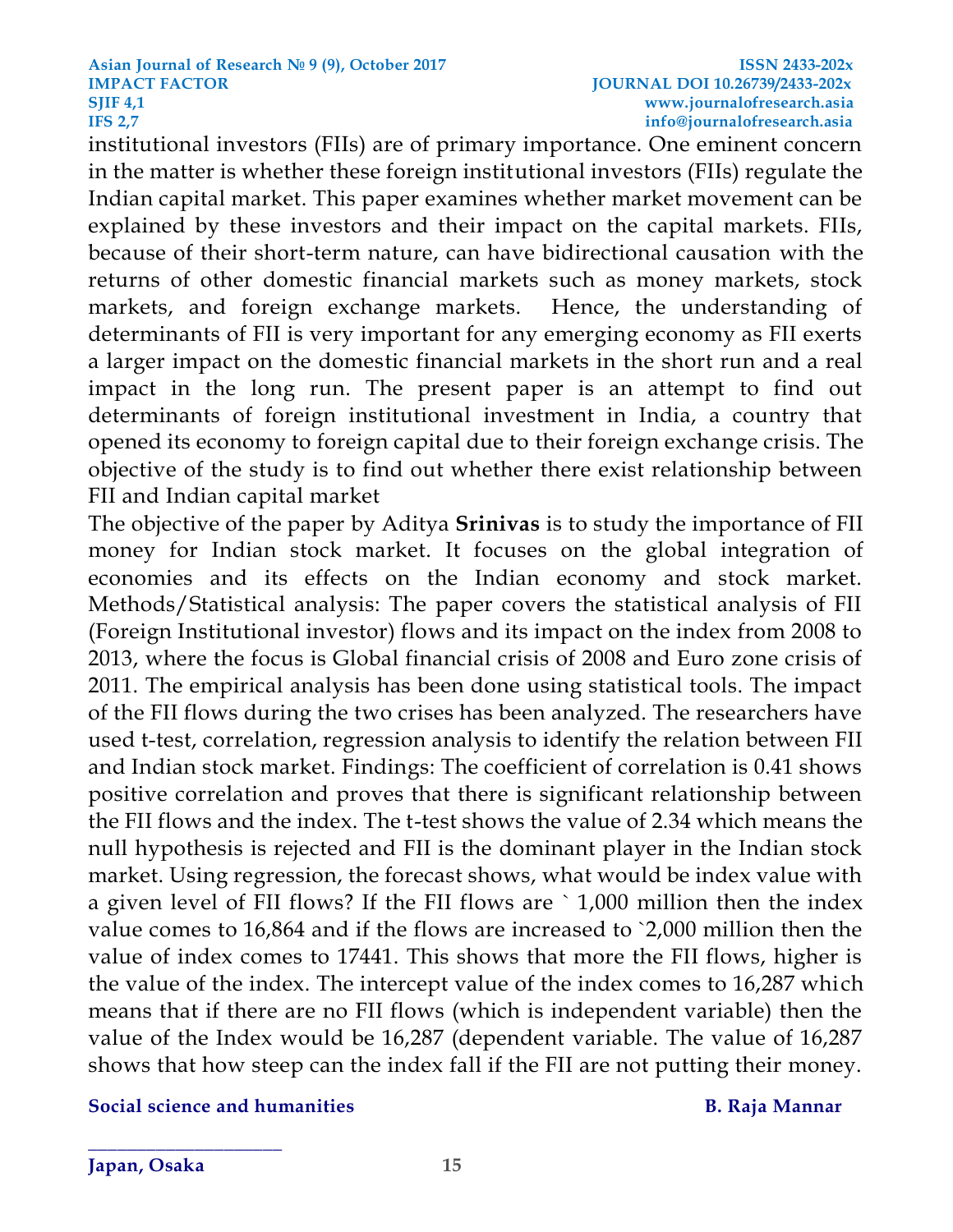Applications/Improvements: The safety net, wherein the investors get the protection, should be made mandatory. The objective of the paper is study the importance of FII money for Indian stock market. It focuses on the global integration of economies and its effects on the Indian economy and stock market. The t-test shows the value of 2.34 which means the null hypothesis is rejected and FII is the dominant player in the Indian stock market. Using regression, the forecast shows, what would be index value with a given level of FII flows? If the FII flows are ` 1,000 million then the index value comes to 16,864 and if the flows are increased to `2,000 million then the value of index comes to 17441. This shows that more the FII flows, higher is the value of the index. The intercept value of the index comes to 16,287 which means that if there are no FII flows (which is independent variable) then the value of the Index would be 16,287 (dependent variable. The value of 16,287 shows that how steep can the index fall if the FII are not putting their money. Applications/Improvements: The safety net, wherein the investors get the protection, should be made mandatory. There should be an early education of the finance and stock market so that investors understand it better.

**[Sunita Mehta](http://journals.sagepub.com/author/Mehla%2C+Sunita) and [Goyal](http://journals.sagepub.com/author/Goyal%2C+SK)** are of the opinion that the growing Indian market had attracted the foreign institutional investors (FIIs) to Indian equity market during post financial reform period. The present article made an attempt to explain the short-term and long-term causal relationship between FIIs and Indian stock market. The study uses the monthly time series data on advances to declines ratio (ADR) of Bombay Stock Exchange (BSE) and purchases to sales ratio of FIIs. The sample period spans from April 2001 to December 2012. Further, the Granger causality reveals the presence of unidirectional causality running from FIIs to BSE-ADR during short as well as long span of period. The variance decomposition analysis clearly shows that the price changes in BSE are influenced to a very large extent by innovations in FIIs and confirms the dominant role of FIIs in information dissemination. Thus, the results suggest that BSE is significantly affected by FIIs and the latter is not influenced by variations in the BSE, that is, there exists unidirectional causality running from FIIs to BSE-ADR.

Capital is considered to be very important growth in any economy. In case of developing country like India Domestic capital is not sufficient to fulfil the requirement of economy. In that case foreign capital plays a very important

**Social science and humanities B. Raja Mannar**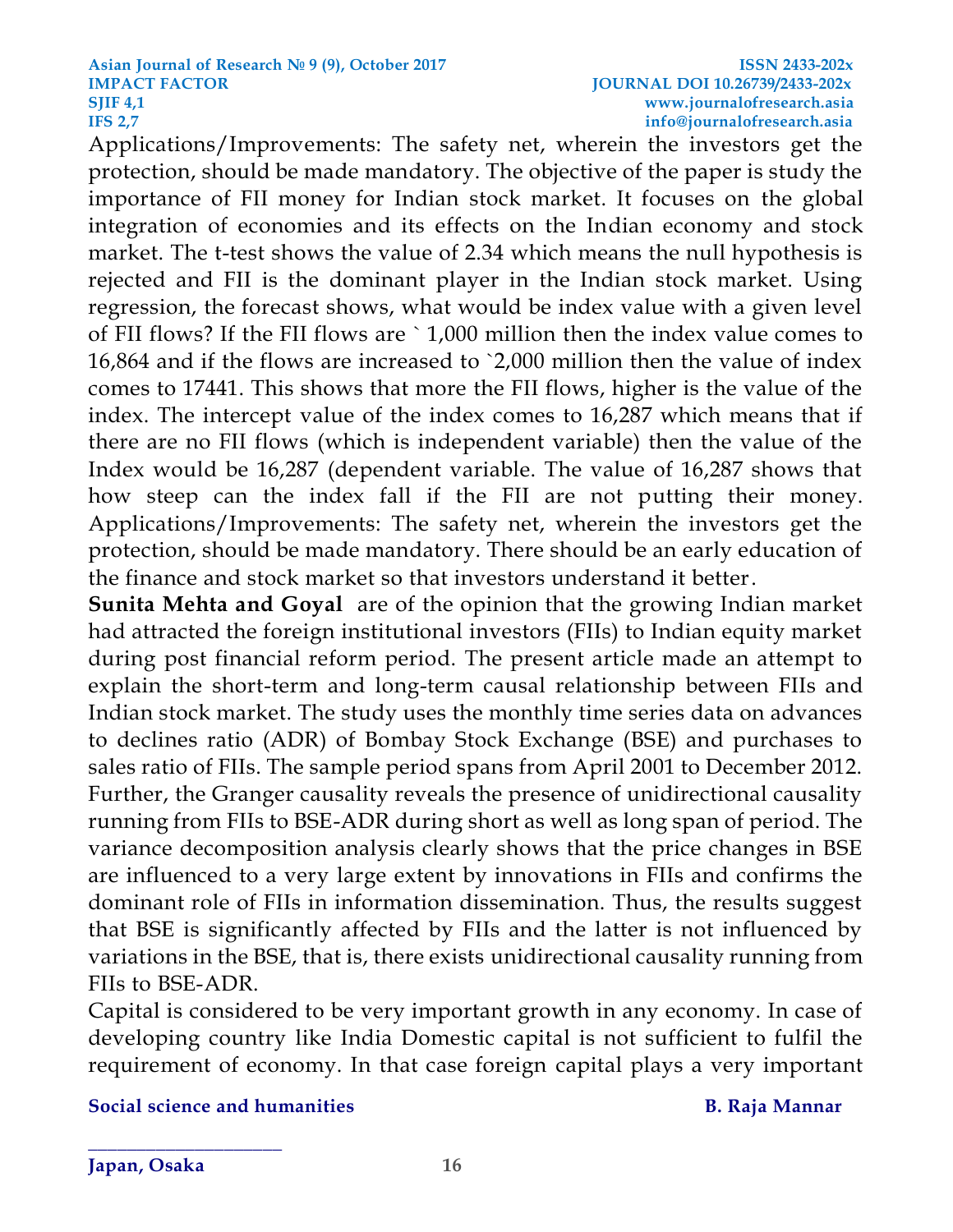role. Foreign Capital comes in two forms- FDI and FII. FDI is considered as a more stable form of foreign capital as compared to FII. But, FII inflows and outflows directly create impact on stock market. Hence FIIs have emerged as movers and shakers of Indian Stock Market. The paper of **Mayur Shah**  examines the trend and pattern of FII flow in India and also examines the relationship between FII and Nifty.

Effect of news in the first moment was modeled with the help of ARCH-GARCH process and the change over 24 hours (from a closing rate to a closing rate) was measured for a period from 2004-2014. Analysis by **[Gaurav](http://www.indianjournaloffinance.co.in/index.php/IJF/search/authors/view?firstName=Gaurav&middleName=&lastName=Dadhich&affiliation=Undergraduate%20Student,%20Department%20of%20Economics%20and%20Finance,%206165,%20New%20Academic%20Block,%20Birla%20Institute%20of%20Technology%20and%20Science,%20Pilani,%20Rajasthan&country=IN)  [Dadhich](http://www.indianjournaloffinance.co.in/index.php/IJF/search/authors/view?firstName=Gaurav&middleName=&lastName=Dadhich&affiliation=Undergraduate%20Student,%20Department%20of%20Economics%20and%20Finance,%206165,%20New%20Academic%20Block,%20Birla%20Institute%20of%20Technology%20and%20Science,%20Pilani,%20Rajasthan&country=IN) , [Varun Chotia,](http://www.indianjournaloffinance.co.in/index.php/IJF/search/authors/view?firstName=Varun&middleName=&lastName=Chotia&affiliation=Research%20Scholar,%20Department%20of%20Economics%20and%20Finance,%206165,%20New%20Academic%20Block,%20Birla%20Institute%20of%20Technology%20and%20Science,%20Pilani,%20Rajasthan&country=IN) [Omvir Chaudhry](http://www.indianjournaloffinance.co.in/index.php/IJF/search/authors/view?firstName=Omvir&middleName=&lastName=Chaudhry&affiliation=Assistant%20Professor,%20Department%20of%20Economics%20and%20Finance,%206165-%20O,%20New%20Academic%20Block,%20Birla%20Institute%20of%20Technology%20and%20Science%20Pilani,%20Rajasthan&country=IN)** revealed the persistence of volatility and confirmed the leverage effect in Indian securities market. We observed that FIIs contributed significantly to the Indian stock market volatility. The coefficient of gross purchase was significant, suggesting that a greater volatility in gross purchase by FIIs could have greater implications for the volatility of stock indices during 2004-2014 in comparison to gross sales by FIIs.

The paper of Ashok **Banerjee & Sahadeb Sarkar** shows that the Indian stock market experiences volatility clustering and hence GARCH-type models predict the market volatility better than simple volatility models, like historical average, moving average etc. It is also observed that the asymmetric GARCH models provide better fit than the symmetric GARCH model, confirming the presence of leverage effect. Finally, our results show that the change in volume of trade in the market directly affects the volatility of asset returns. Further, the presence of FII in the Indian stock market does not appear to increase the overall market volatility. These findings have profound implications for the market regulator.

The paper by **Pasricha and Anand Bansal** studies the impact of market opening to FIIs, on Indian stock market behavior. India announced its policy regarding the opening of stock market to FIIs for investment in equity and related instruments on 14th September 1992. Using stock market data related to Bombay Stock Exchange, for both before and after the FIIs policy announcement day. An empirical examination has been conducted to assess the impact of the market opening on the returns and volatility of stock return. It was found that while there is no significant changes in the Indian stock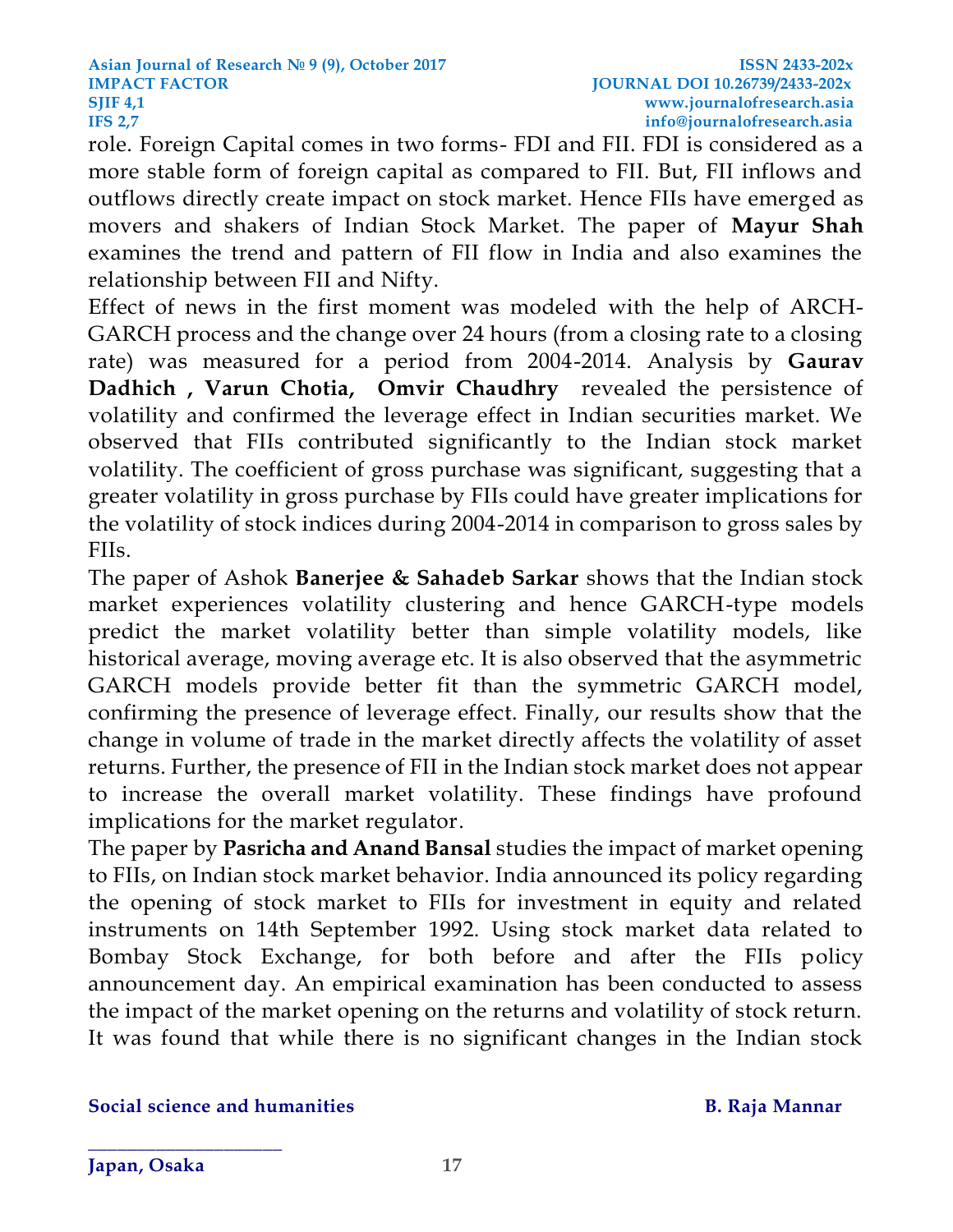market average returns, volatility is significantly reduced after India unlocked its stock market to foreign investors.

Based on 11 years data starting from 2001 to 2011, **Syed Tabassum Sultana and Pardhasaradhi** found that the flow of FDI & FII was moving in tandem with Sensex and Nifty. The study concludes that Flow of FDIs and FIIs in India determines the trend of Indian stock market.

Equity market in India has evolved over time with the market practices and conditions generally reflecting the policies put in place. This paper focuses on the impact of Foreign Institutional Investors' trading behavior on Indian Equity market by using the data obtained from the SEBI statistical reports i.e., FIIs investments during the period 2002-2012 and also

analyzes the impact on India's leading exchanges' indices such as Sensex and CNX Nifty. The findings of **Siva Prasad and Hari Hara Raju** reveal that there is positive moderate relation among Net FIIs Investments and Sensex, Nifty returns. FIIs have great impact on Indian Equity market.

There is a great deal of disarray with respect to different scholars about the relationship between the volatility and the institutional holdings pattern. The deciding variable is very vague and the precedence pattern is also not known. This relationship is consistent with two stories that either riskier asset attracts the institutional investors or the increment in the institutional holding result in the increase in the volatility. The research by **Harendra Singh et al.** is directed towards finding the precedence and the sector wise impact of the institutional holding pattern.

This paper examines the role of various factors relating to individual firmlevel characteristics and macroeconomic-level conditions influencing FII investment. The regulatory environment of the host country has an important impact on FII inflows. As the pace of foreign investment began to accelerate, regulatory policies have changed to keep up with changed domestic scenarios. The paper by **[Nidhi Dhamija](http://journals.sagepub.com/author/Dhamija%2C+Nidhi)** also provides a review of these changes.

The study by **[Areej Aftab Siddiqui,](http://journals.sagepub.com/author/Siddiqui%2C+Areej+Aftab) [N.A. Azad](http://journals.sagepub.com/author/Azad%2C+NA)** also emphasize on the way forward for encouraging FII flows into the country and their impact on the economy of the country.

The growing participation of FIIs in Indian stock market has raised eyebrows of many Indians. Their influence on stock markets in India has been widely debated and remained a hot topic in media. The paper "**Gupta, A. (2011);** Does

**Social science and humanities B. Raja Mannar**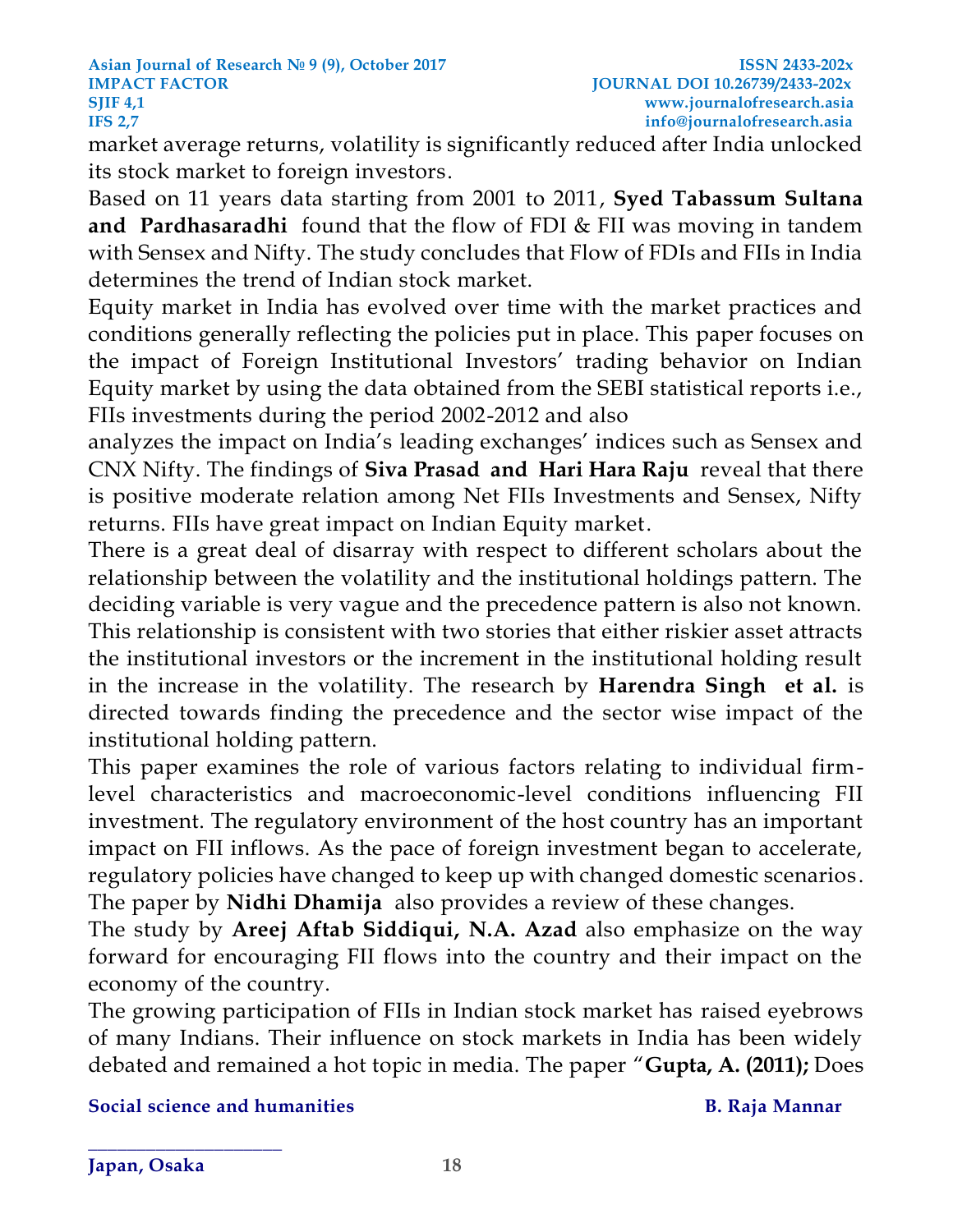### **Asian Journal of Research № 9 (9), October 2017 ISSN 2433-202x IMPACT FACTOR JOURNAL DOI 10.26739/2433-202x SJIF [4,1](http://4,/) www.journalofresearch.asia IFS 2,7 info@journalofresearch.asia**

the stock market raise or fall due to FIIs in India. Researchers World Journal of Arts, Science and Commerce, 2 (2), 99 - 107." (38) examines the relationship between Indian stock market and FIIs investment in India and finds that both, Indian stock market and FIIs influence each other; however, their timing of influence is different.

The investment by Foreign Institutional Investors (FIIs) has become a dynamic force in the development of Indian stock market and is increasingly seen as an important cause of stock market volatility. This state of affairs has propelled researchers to study the nexus between FIIs capital flows and stock market volatility. In order to ascertain the link between the two, **Bashir Ahmad Joo and Zahoor Ahmad Mir** made a modest attempt to develop an understanding of the FIIs investment and its impact on stock market volatility. The study is conducted using monthly time series on NIFTY, SENSEX and FIIs activity for a period of fifteen years spanning from January, 1999 to December, 2013. To check the non-stationarity of the time series the Augmented Dickey-Fuller (ADF) unit root test is applied. In present study, statistical tools like mean, variance, standard deviation, and skewness and correlation analysis are used to examine the impact of FIIs impact on Indian stock market volatility. In addition to these tools, GARCH model is also used to study the impact of FIIs capital flows on stock market volatility. The study reveals that there is significant relationship between FIIs capital flows and stock market volatility. Moreover, FIIs investment has statistically significant influence on volatility of NIFTY and SENSEX, used as proxy to Indian stock market.

The present research paper of **Santosh Chauhan** is an attempt to find out the impacts of FDI (Foreign Direct investment), FIIs (Foreign Institutional Investment), and FPIs (Foreign Portfolio investment) inflows on the movement of BSE (Bombay Stock Exchange) and NSE (National stock exchange) during period under study. The study is purely based on secondary data which were analyzed through Regression (OLS Model), Karl Pearson's correlation, Analysis of Variance, etc., and found that FDI affects the most both Sensex and Nifty up to 61% and 86% respectively and is associated highly and positively with both the markets with a score of 0.78 and 0.92 respectively according to the Karl Pearson's coefficient of correlation. However, the FPIs showed a very low impact on Sensex and a comparative high impact on NSE.

### **Social science and humanities B. Raja Mannar**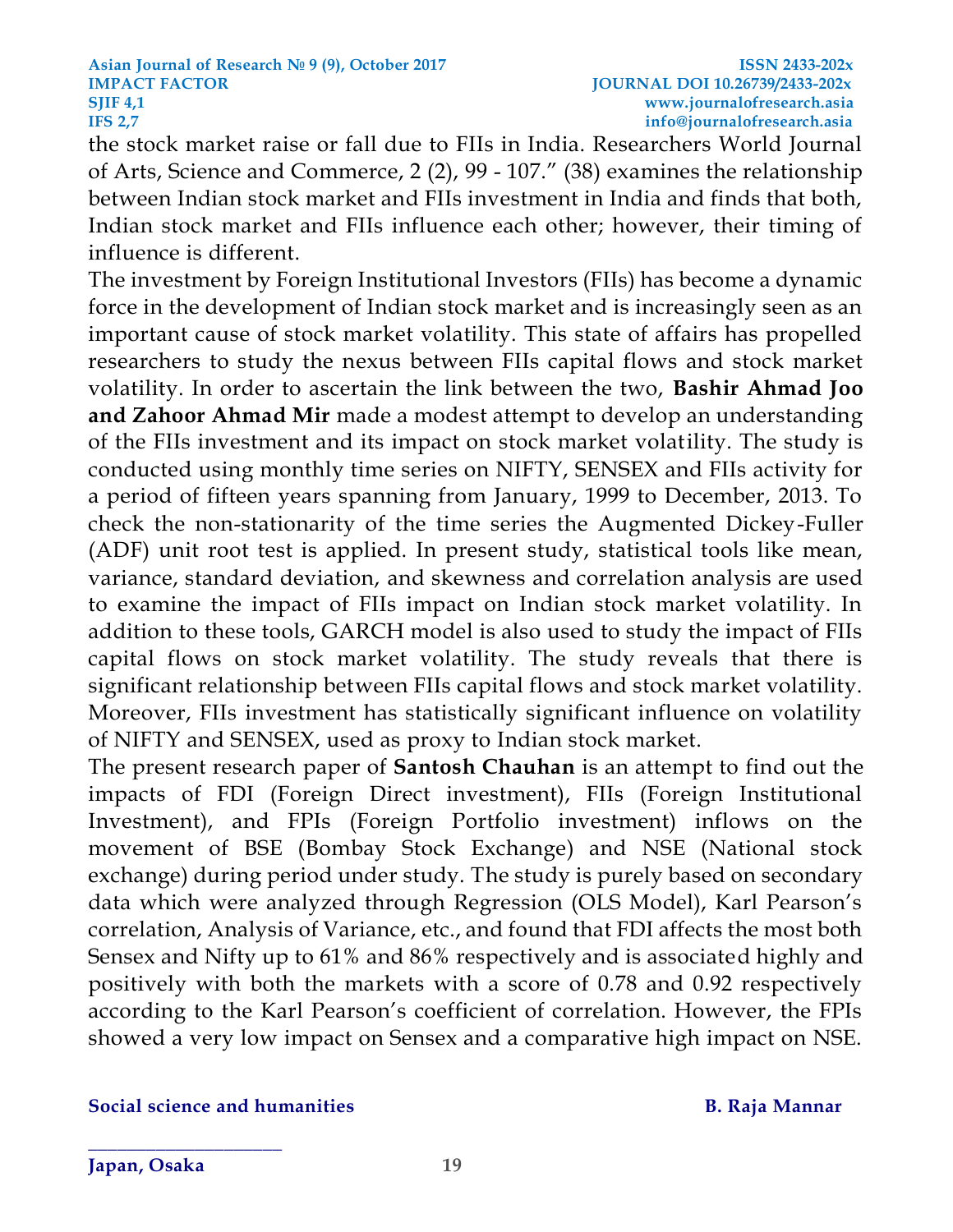During the study period the least significant factor with lowest impact on Sensex and nifty was FIIs.

The study presented by **Ranjan Dasgupta** aims at investigating the driving factors as found and discussed in various relevant studies pushing the FIIs in pouring money to the Indian stock market over the years post liberalization. All useful studies as available from internet-searching and print-publications dealing with mainly the determinants of FIIs post-liberalization of the Indian stock market have been accounted for under this study. Then, these studies are thoroughly read out to pinpoint the driving factors behind FII flows, other related issues, and overall the limitations of such studies which should be avoided by future ones. This study finds that domestic stock market returns, domestic macroeconomic fundamentals, and India-specific stock marketdriven factors have been the most influential determinants amidst contradictions and similarities in empirical studies. However, there is ample scope for future studies to look into the nature and behavior of FIIs with advanced time series techniques such as ARCH methods. Also, the role of international push factors as drivers of FII flows should be studied by future researchers. Thus, this study is of immense help to future researchers, stock market practitioners, investors, and other stakeholders to do literature review and find their required information in regard to determinants of FIIs flows. It is also one of a pioneering nature in the field of literature review in the Indian stock market investigating the drivers behind FII flows.

Foreign institutional investors have gained a significant role in Indian stock markets. The dawn of 21st century has shown the real dynamism of stock market and the various benchmarking of sensitivity index (Sensex) in terms of its highest peaks and sudden falls. In this context present paper examines the contribution of foreign institutional investment in sensitivity index (Sensex). Also attempts to understand the behavioral pattern of FII during the period of 2001 to 2010 and examine the volatility of BSE Sensex due to FII. The data for the study uses the information obtained from the secondary resources like website of BSE Sensex. **Karan Walia** attempted to explain the impact of foreign institutional investment on stock market and Indian economy. Also attempts to present the correlation between FII and BSE Sensex by the Karl Pearson' Coefficient of correlation test.

### **Social science and humanities B. Raja Mannar**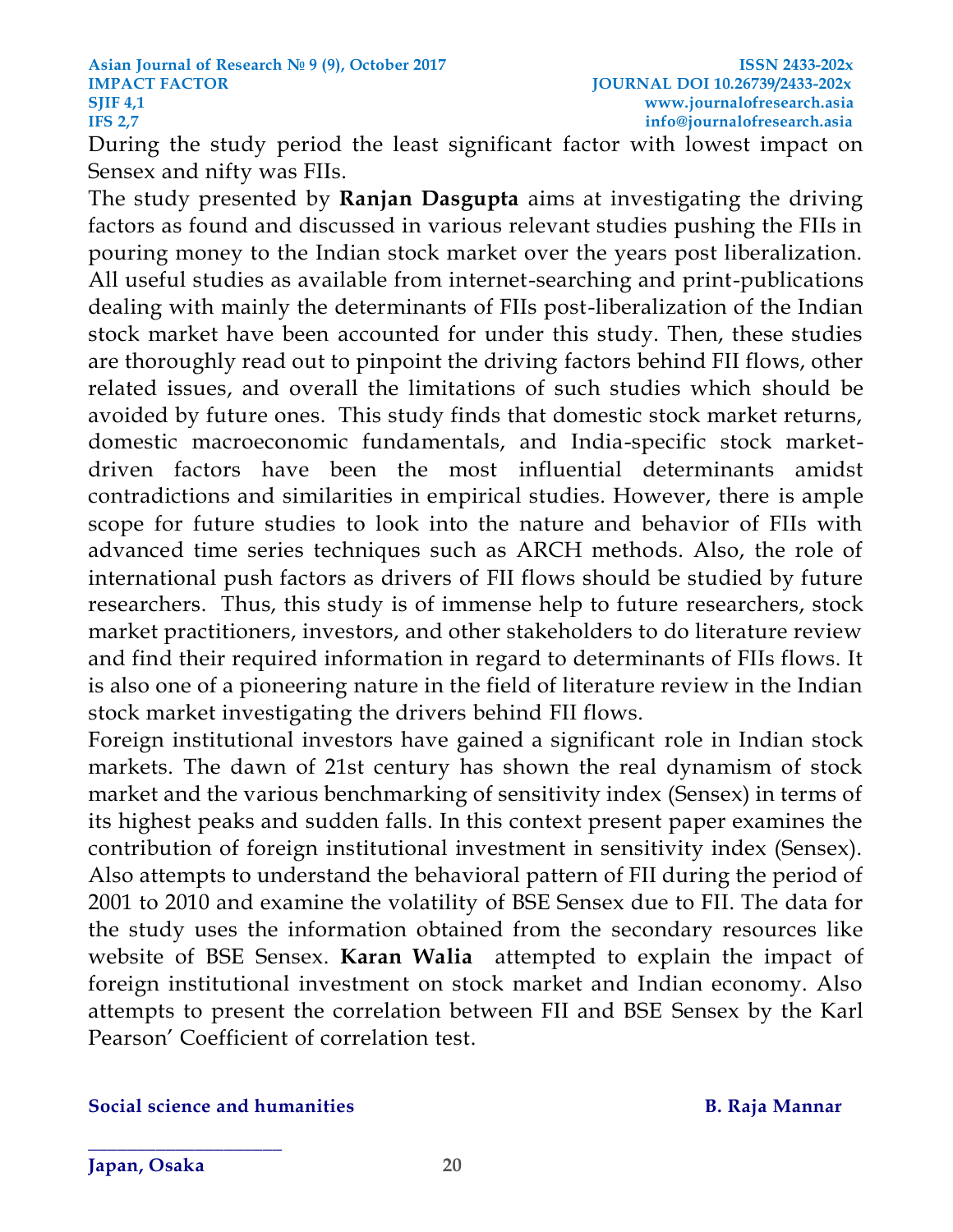The research of **Jasneek Arora and Santhosh Kumar** makes an attempt to study the effects of trading behaviour of foreign institutional investors on the Indian capital market. We found out that there are no significant changes in the Indian capital market returns and volatility is significantly reduced after opening up of the market to foreign investors.

Main purpose of this research paper of **Rakesh Kumar et al.** is to measure impact of FII and other stock exchange volatility on the BSE stock Exchange volatility. In this paper various factors are considered under scope of the study which are BSE Sensex, FII (Foreign Institutional Investment), Relationship among different foreign stock exchange which are from the UK, USA and Japan. For the purpose of analyzing the data a period of 3 months (i.e. from 1 April 2014 to 30 June 2014) has been taken into consideration. . The appropriate statistical techniques as correlation model, multivariate regression model etc. have been used for analyzing the data.

This study have been found out that there is a close and direct relationship of the BSE Sensex with the FTSE and NASDAQ Stock Exchange as well as there is inverse relationship of the BSE Sensex with the FII and Nikkei. Practical Implication- Through this study researcher can say that by analyzing these factors we can predict the movement of the BSE Sensex. This study will helpful to the investor to predict the BSE stock movement on the basis of other factors. And it will in the minimization of the risk and betterment of return for the investor who invest in the secondary capital market or trade in the equity share.

The paper by **Shweta Goel and Harmpret Kaur** attempts to study relation between flow of foreign institutional investors with Indian stock market which was opened for world investors with the reforms of 1991. The study takes into consideration data for over past 13 years covering period from January 2001 to September 2013. Hypothesis testing has been undertaken to find whether there is a significant relation between foreign institutional investor flow and stock market performance. The data has been analyzed using regression model by regressing stock prices data over foreign institutional investor's data. The results showed there exist a positive relation between the variables in question and nearly one tenth variation in stock performance can be explained by foreign institutional investors flow.

### **Social science and humanities B. Raja Mannar**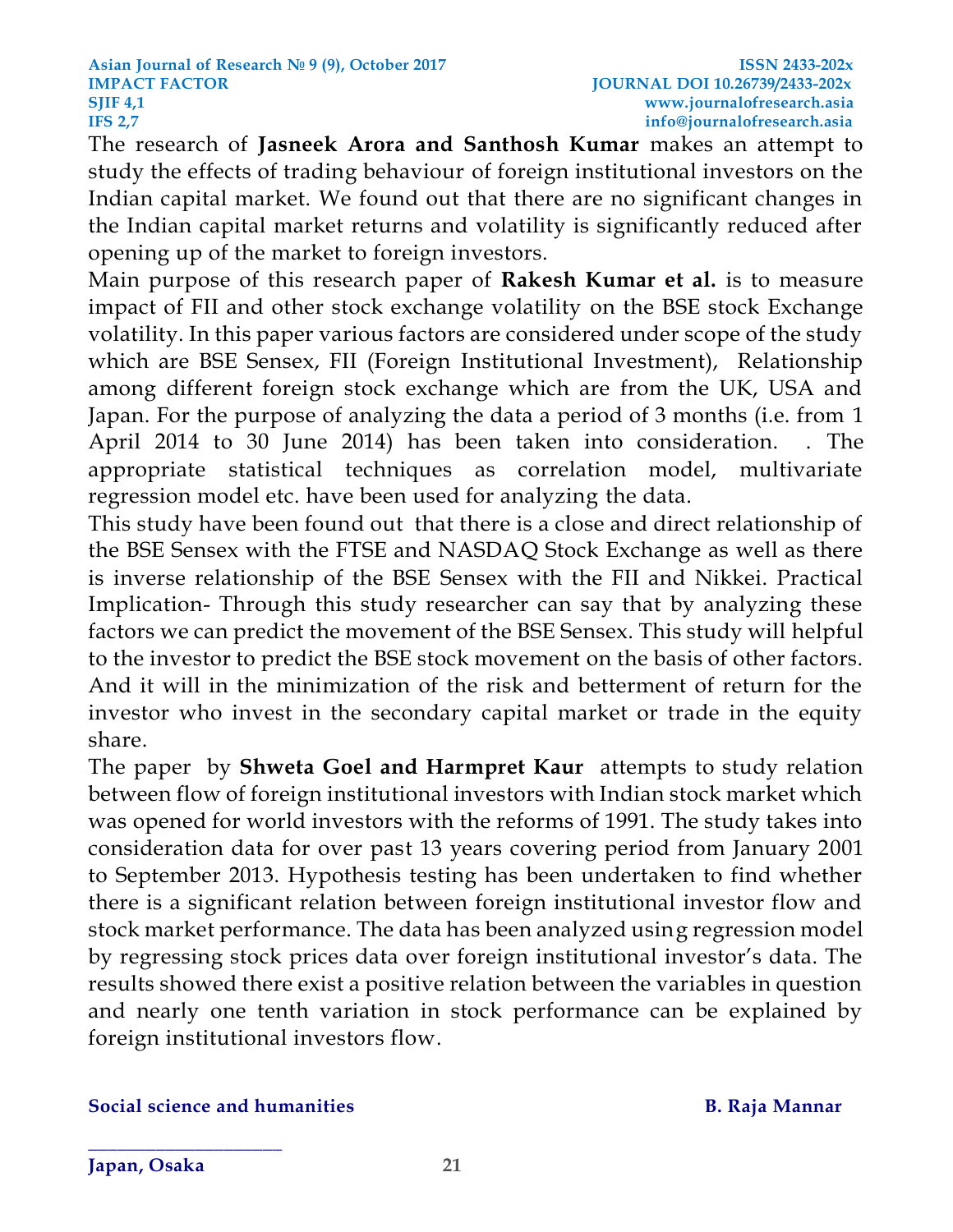**Karthikeyan et al.** in their project examined whether market movement can be explained by these investors and their impact on the capital markets . FIIs, because of their short-term nature, can have bidirectional causation with the returns of other domestic financial markets such as money markets, stock markets, and foreign exchange markets. Hence, the understanding of determinants of FII is very important for any emerging economy as FII exerts a larger impact on the domestic financial markets in the short run and a real impact in the long run. So, it attempted to find out determinants of foreign institutional investment in India, a country that opened its economy to foreign capital due to their foreign exchange crisis.

**Milan B. Undavia** makes an attempt to develop an understanding of the dynamic of the trading behavior of FIIs and effect on the Indian equity market. The analysis also finds that movements in the Indian Capital Market are fairly explained by the FII net inflows.

FIIs have a huge financial strength and invest for the purpose of income and capital appreciation. They are not interested in taking control of a company. FIIs are permitted to trade in securities in primary as well as secondary markets and can trade also in dated government securities, listed equity shares, listed non-convertible debentures/bonds issued by Indian company and schemes of mutual funds but the sale should be only through recognized stock exchange. These also include domestic asset management companies or domestic portfolio managers who manage funds raised or collected or bought from outside India for the purpose of making investment in India on behalf of foreign corporate or foreign individuals. These can invest their own funds or invest funds on behalf of their overseas clients registered with SEBI. The client accounts are known as 'sub-accounts'. In the Indian context, FII and their subaccounts mostly use these instruments for facilitating the participation of their overseas clients.

FIIs have a huge financial strength and invest for the purpose of income and capital appreciation. They are not interested in taking control of a company. FIIs are permitted to trade in securities in primary as well as secondary markets and can trade also in dated

Government securities, listed equity shares, listed non-convertible debentures/bonds issued by Indian company and schemes of mutual funds but the sale should be only through recognized stock exchange. These also

**Social science and humanities B. Raja Mannar**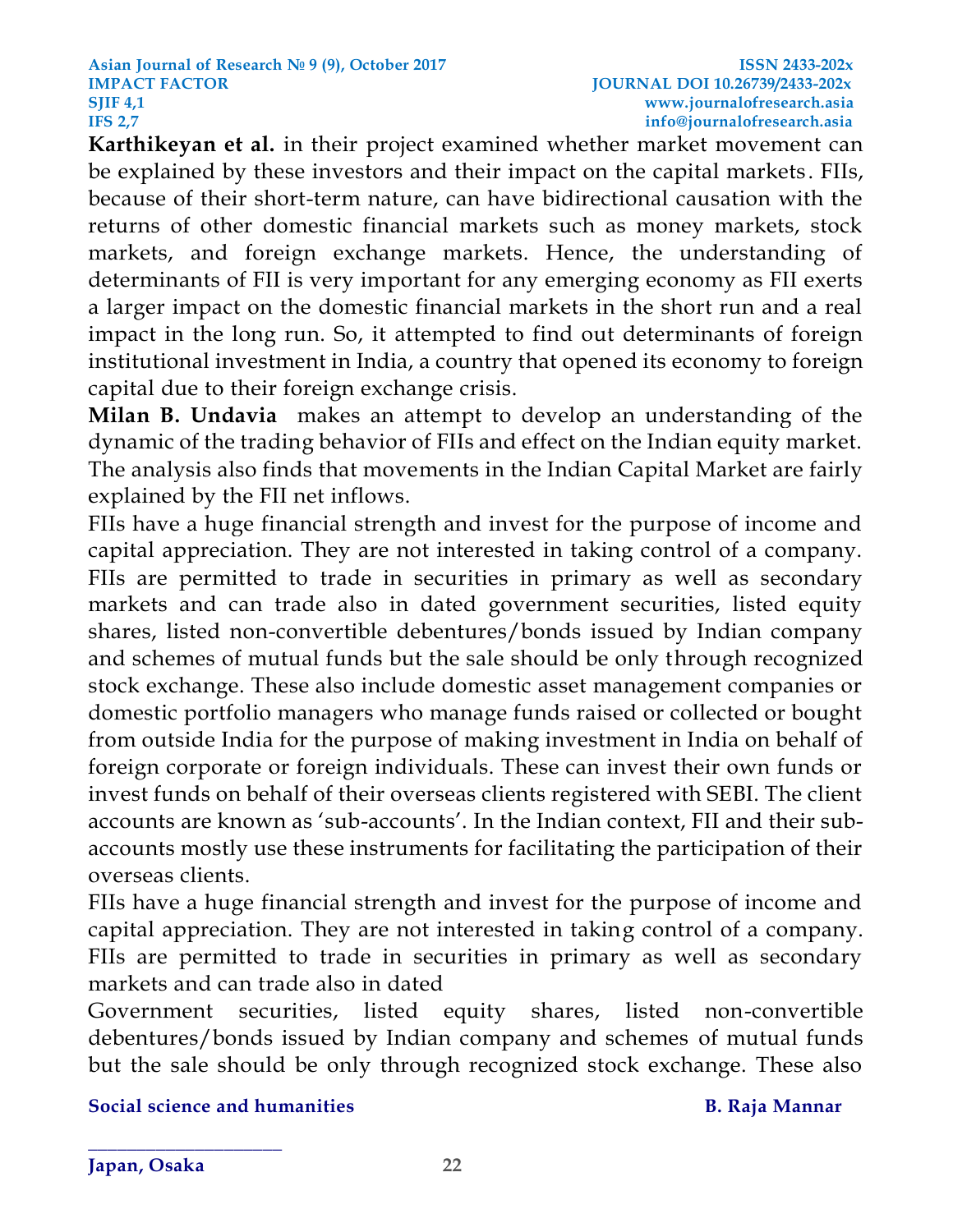include domestic asset management companies or domestic portfolio managers who manage funds raised or collected or bought from outside India for the purpose of making investment in India on behalf of foreign corporate or foreign individuals. These can invest their own funds or invest funds on behalf of their overseas clients registered with SEBI. The client accounts are known as 'sub-accounts'. In the Indian context, FII and their sub-accounts mostly use these instruments for facilitating the participation of their overseas clients.

This research paper **Krishna Mohan and Sivaprasad** makes an attempt to develop an understanding of the dynamics of the trading behavior of FIIs and effect on the Indian equity market. The study is conducted using yearly data on five indices form S&P BSE and FII activity over a period of 10 years spanning from 01st April 2006 to 31st March 2016. It provides the evidence of significant positive and negative correlation between FII activity and effects on Indian Stock Market. The analysis also finds that the movements in the Indian Stock Market are fairly explained by the FII net inflows.

**M.S.Ramaratnam et al.** attempted to assess the FII investment and movement of Sensex on the basis of empirical data and also tests any significant difference exists in terms of FII investment towards equity and debt through application of t-test.

**Mukherjee (2002)** examined the various probable determinants of FII and concluded that (1) Foreign investment flows to the Indian markets tend to be caused by return in the domestic equity market; (2) Indian equity market return has an impact on FII flows; (3) performance of the Indian equity market are influenced by the FIIs sale and FIIs purchase, (4) FII investors do not consider Indian equity market for the purpose of diversification of their investment; (5) returns from the exchange rate variation and the fundamentals of the economy may have an impact on FII decisions, but such influence do not prove to be strong enough.

**Douma, Kabir and Rejie** investigated the impact of foreign institutional investment on the performance emerging market firms and found that there is a positive effect of foreign ownership on firm performance. They also found the impact of foreign investment on the business group affiliation of firms.

For the present study, **Ram Kumar Goyal** has selected Capital Market – SENSEX for study which is most important factor of market movement. For

**Social science and humanities B. Raja Mannar**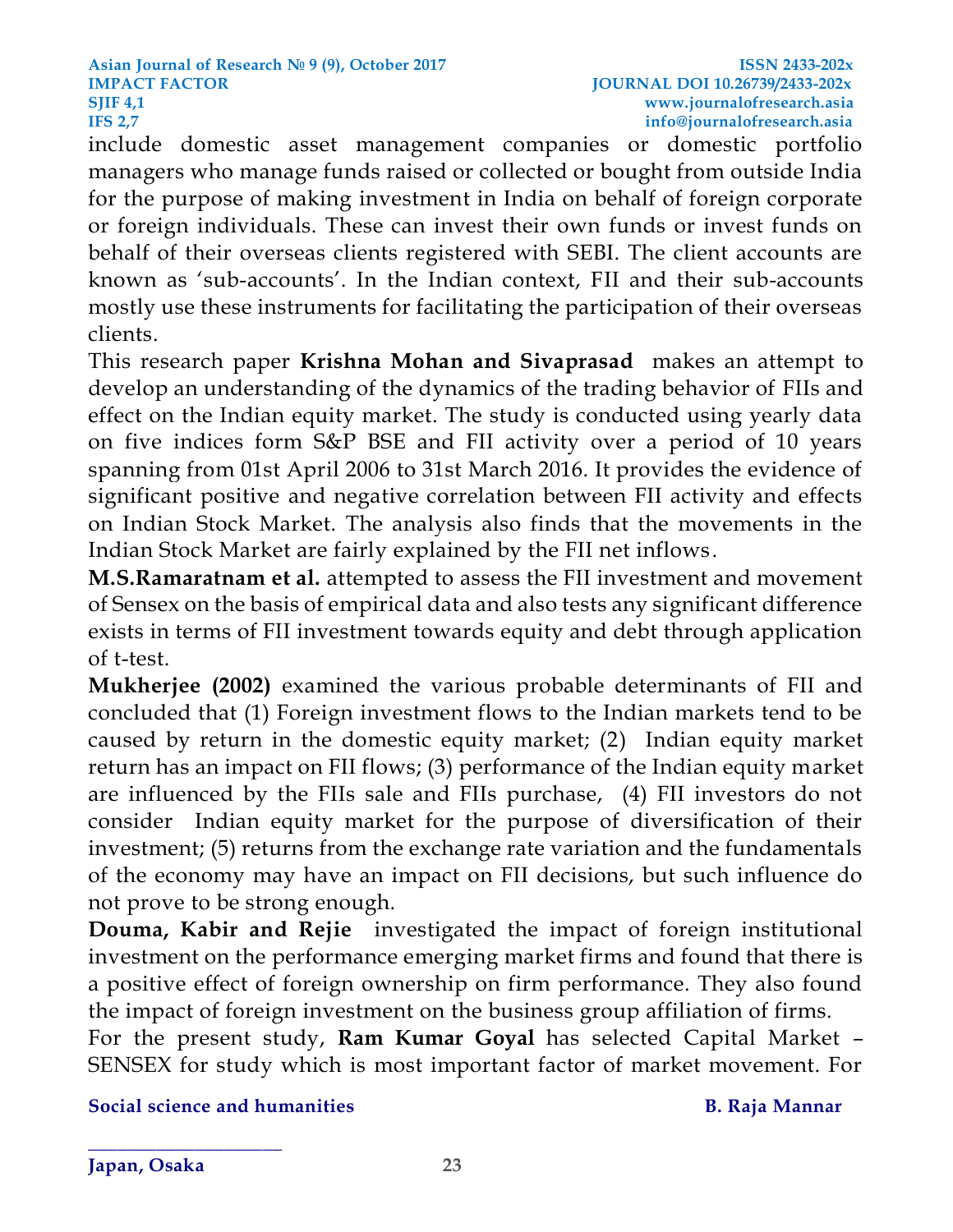the purpose of basic analysis, graphical data will be derived from the monthly data and compared with monthly net investment of FIIs. Using line chats the movements in both the variables are studied, compared and analyzed.

The purpose of the paper is to examine the direction of causality between foreign institutional investment (FII) trading volume and stock market returns in the Indian context. There is evidence of unidirectional causalities from stock returns to FII flows across various sample periods. The paper attempts to establish whether net FII trading volume causes variations in stock market returns or vice versa.

Whether fluids or funds, find and follow their slop invariably. Foreign Portfolio Investment (FPI) is one such entity, which either boosts or impedes stock market movements and investment sentiment with each of its passing breeze. When economy is in trouble, when currency under depreciation pressure, current account in red, widening fiscal deficit then from a country's finance ministry to common retail investor in stocks market pray and wait eagerly for financial institutional investors pouring in their funds in the stock market. In turn the foreign portfolio investments raise the bar and motivate the performance of the corporate world. They bring in paradigm shift in the focus of industry by enhancing the PE expectations. No doubt FPIs do play miracles in the stock market but the question is how sustainable it is.

In the paper under consideration an attempt is made to understand the role of FPI and its degree of influence on stock market indicators such as Price Earnings multiple(PE), Dividend Yield (DY), Book Value (BV) of NIFTY.

The present paper (56) investigates interactions of foreign institutional investments with market returns and market volatility in India using both static and dynamic models based on daily data. The findings of both models show foreign investors as positive feedback traders while investing in the Indian market, and as negative feedback traders during their withdrawal. Using the impulse response functions based on vector auto regression, we find strong evidence that foreign institutional investments destabilize the market, particularly with selling activities, as they significantly increase the volatility. The study of **Manjinder Kaur** found that a bi-directional causality exists between stock prices (Sensex) and net investment of Foreign Institutional Investors (FIIs). Thus, FIIs indulge in 'momentum' or 'positive feedback'

### **Social science and humanities B. Raja Mannar**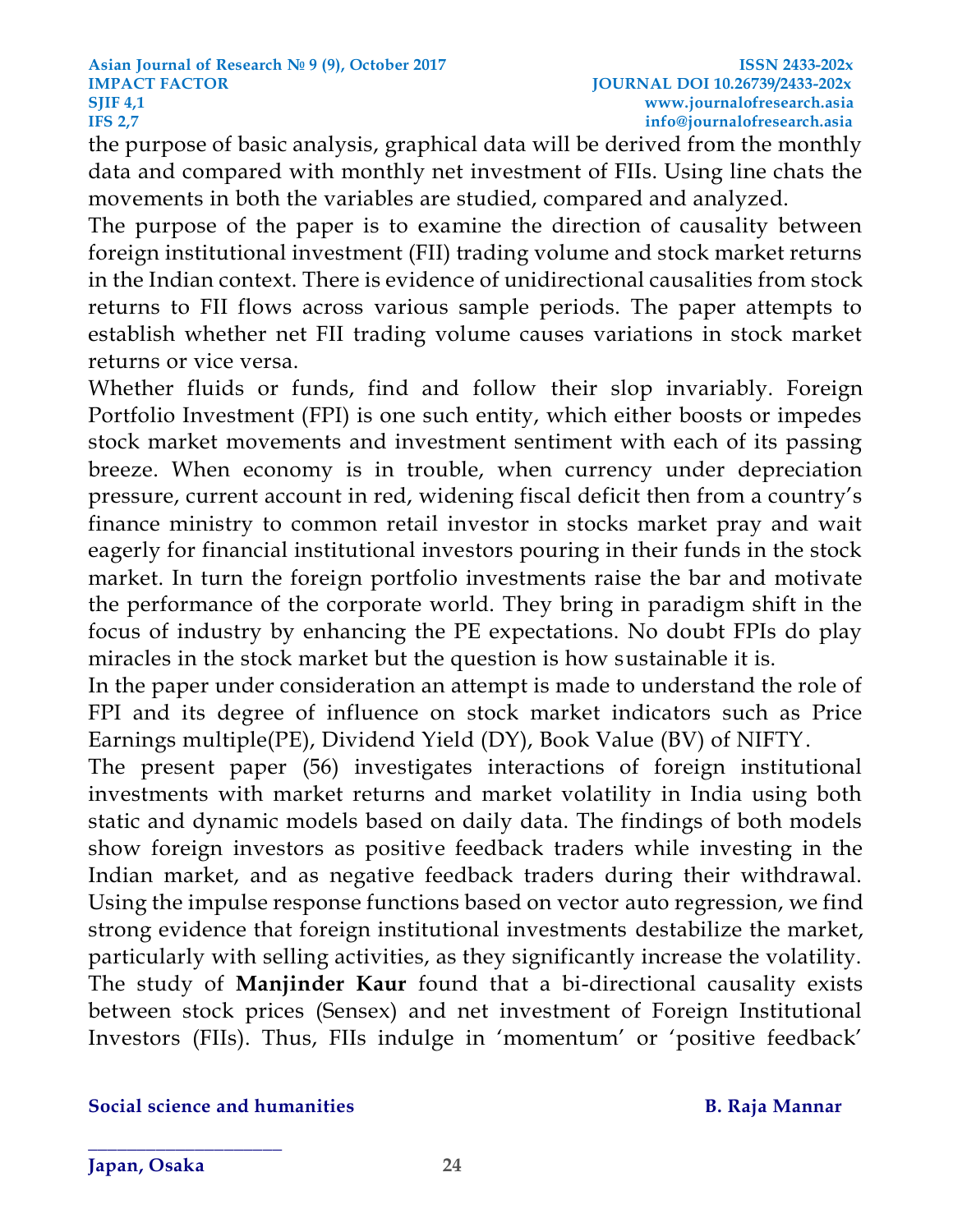trading hypothesis. Indian macroeconomic system has also been observed as bearing the heat of FIIs activities.

Herd behaviour of FIIs prevails significantly in Indian stock market. During adversity, the chances of instability are higher since it is the sell herd which has been found to be more pronounced and may eventually end up in financial crisis. The study concludes that FIIs investment is a major factor behind both financial and macroeconomic instability in India.

With the advent of Liberalization, India attracts a large sum of FIIs every year. These foreign investments have a great impact on the Indian Stock Market. National Stock Exchange of India, which is one of the indicators of the Indian Stock Market, is also being affected by the foreign investments. This study of **Khan Mohamed Shahfraj and Khan Aslam,** has therefore been done to validate the null hypothesis that this foreign institutional investment being made in India affects the National Stock Exchange of India and Indian stock market as well. The stock market data have been taken from the websites of NSE, and the net FIIs data have been taken from the GOI report. A descriptive study has been done to validate the null hypothesis about the relationship between FIIs and Stock Market Volatility and also the impact of FIIs on the market capitalization and turnover of NSE. The relationship has been checked on yearly and monthly basis and the data for same have been collected for 10 years. During the study, yearly and monthly data of Turnover and Market Capitalization of NSE and net FIIs investments of 10 years (2000–10) have been collected.

The present study (**59**) has been carried to study the impact of FII on Indian stock market with the support of empirical data for the period January 2004– Dec 2013, i.e., a time span of ten years, covering the period before, during and after the eruption of the global financial crisis. For the purpose of the study 6 indices have been chosen which include CNX Nifty and 5 sectoral indices of NSE i.e. CNX Auto, CNXPSU Banks, CNX Pharma, CNX FMCG and CNX IT. To study the degree of relationship between FII and various NSE indices, Karl Pearson's Coefficient of Correlation, Regression Analysis and T test have been used. The study concluded FIIs and stock market in India are positively correlated with stock market playing to the tunes of FII

**Amanjot Singh and Manjit Singh** attempted to capture the impact of financial stress prevailing in the Indian as well as US financial system on FII flows in

**Social science and humanities B. Raja Mannar**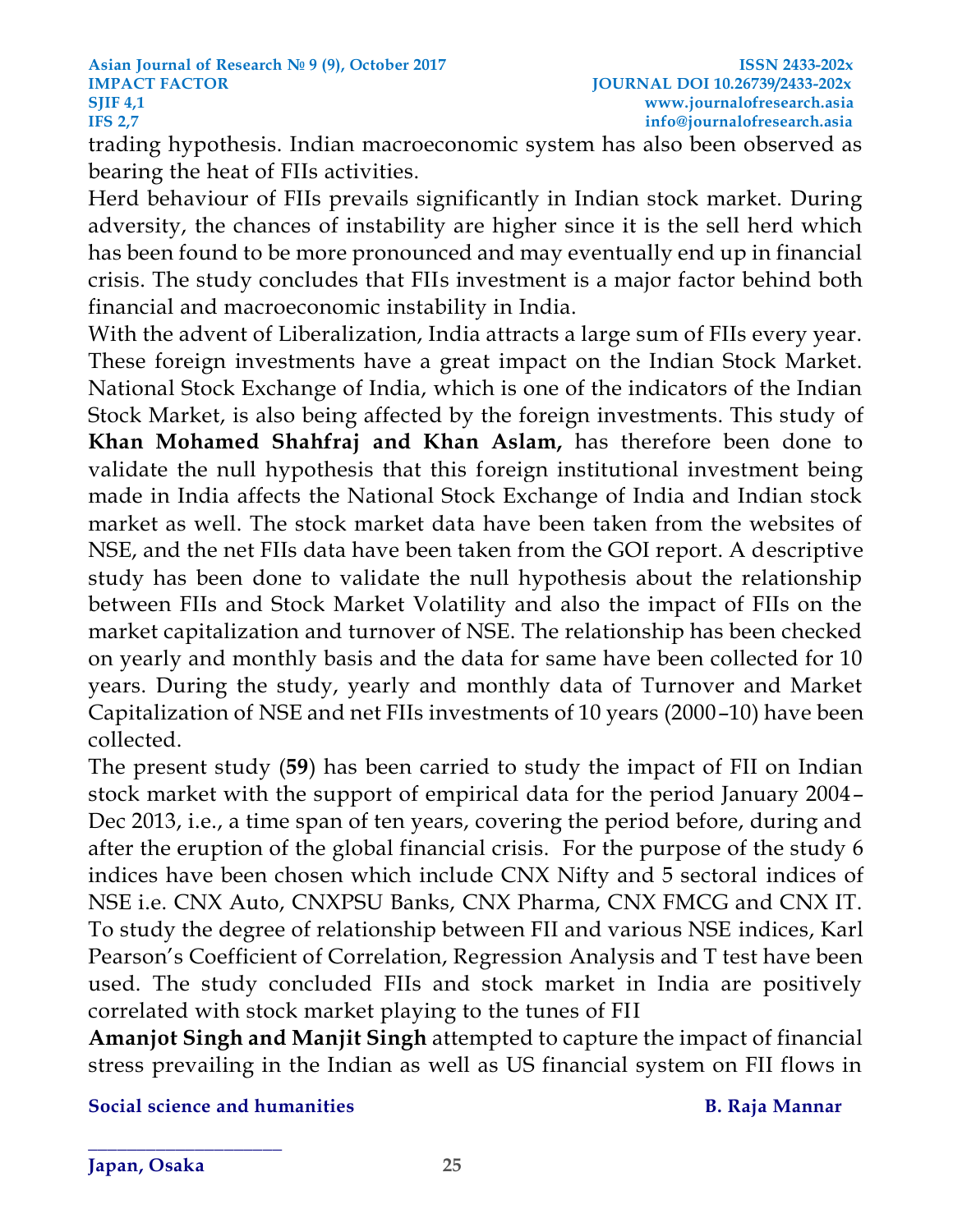the Indian equity market by employing logistic regression model. The span of monthly data ranges from 2004 to 2014. Owing to non-existence of any standardized index, the study firstly constructs Indian Financial Stress Index. The empirical results have established that with an increase in financial stress in the Indian and US financial system probability of positive FII flows reduces and consequently the probability of negative flows increases. The results are critically important for the international as well as Indian investors .

**[Ankita Bhatia](http://www.tandfonline.com/author/Bhatia%2C+Ankita) & [Nawal Kishor](http://www.tandfonline.com/author/Kishor%2C+Nawal)** investigates the nature of the causal relationship between Net FII flows, the Stock Price Movements, and Foreign Exchange Reserves (FERs). The unit root test was applied to ascertain stationarity of the time series data and then by applying the Granger Causality Test, the causal relationships using monthly data for the 20 years period was tested. The results show that there is bi-directional Granger Causality between BSE (Bombay Stock Exchange) Sensex and FII Flows. Thus FII Flows are Granger Caused by BSE Sensex and BSE Sensex is Granger Caused by FII Flows. The FERs do Granger Cause BSE Sensex but BSE Sensex does not Granger Cause FERs. There is bi-directional Granger Causality between FERs and FII Flows. Thus FII flows Granger cause FERs and similarly FERs Granger Cause FII Flows.

The present paper makes an attempt to study the various features of foreign capital flows into India along with their determinants. It concludes that the size of net capital inflows to India has increased significantly in the post reform period. The movement of capital inflows in recent years clearly indicates that capital inflows in India are highly volatile. The Government of India has been continuously proceeding for economic reforms and is quiet, assured to secure legislation to allow more foreign investment in various sectors.

This broadsheet by **Sathya Pal Sharma** scrutinizes the role of these stockholders in Indian speculation arcade growth and catches that the input to monetary constancy can be explicated by the way of the capitals tide from these stakeholders.

FII's are institutions established or incorporated outside India, which proposes to make investment in Indian securities. The FII's have been playing key role in the Indian capital market, since their entry in the early 1990's. Their importance has been growing overtime and their net investment is on the rise

### **Social science and humanities B. Raja Mannar**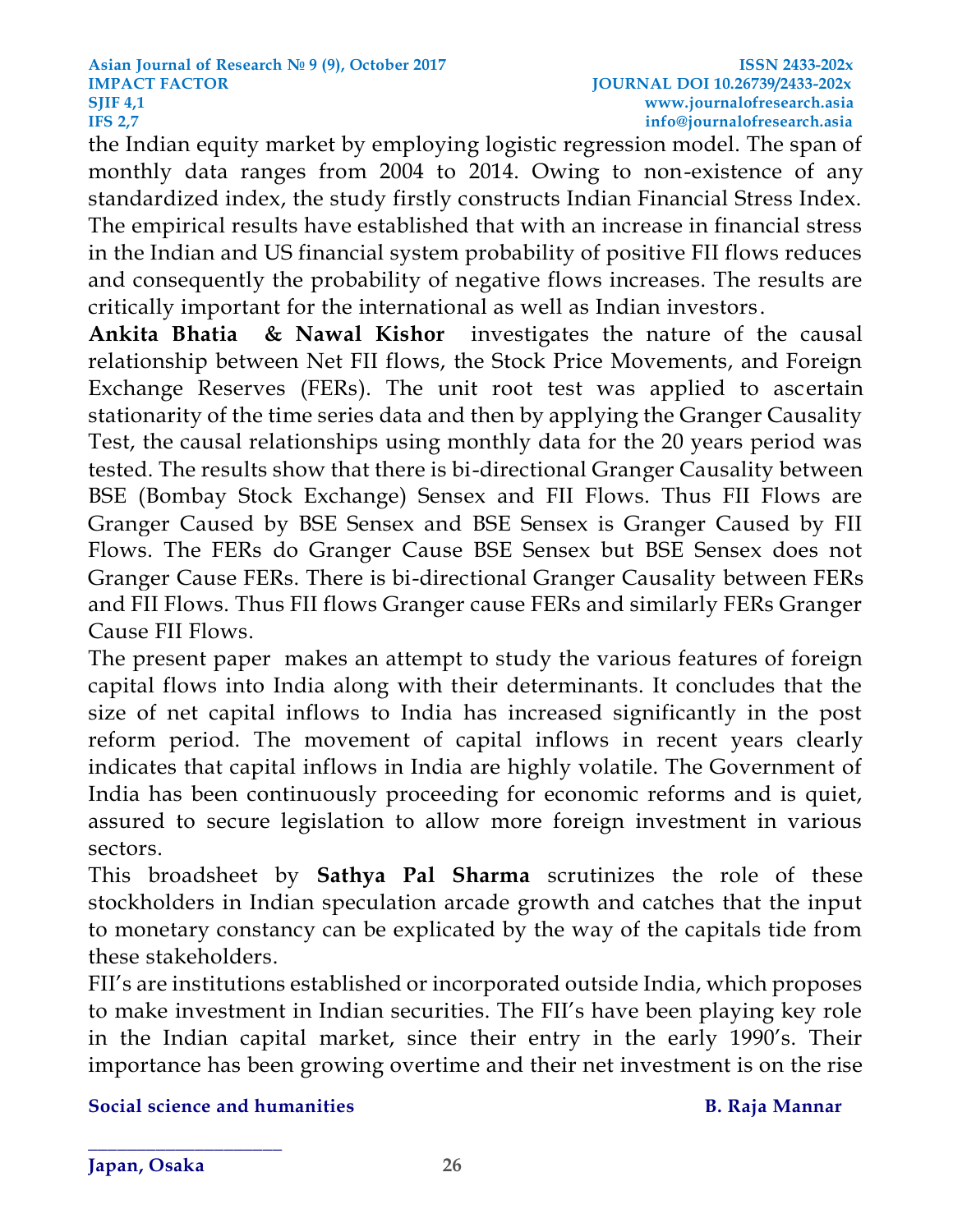in the recent past. This portfolio flows by FII's bring with them great advantage as they are engines of growth while lowering the cost of capital in the emerging market. This paper of Gopinathan **and Rau** indicates whether Foreign Institutional investors have emerged as the most dominant investor group in the domestic market or not.

An attempt has been made in this paper to test the correlation between foreign institutional investments or foreign direct investment and the real economic growth in India over a period 2000-01 to 2009-10.

The FIIs have been playing a key role in the Indian financial markets since their entry into this country in the early 1990s. Their importance has been growing over time as their net investment is on the rise over time. The paper of **Ashish Varughese et al.** analyses importance of foreign capital, the role of FIIs in Indian Equity and Debt market and compares the investment activities of FIIs and domestic institutional Investments.

**Naveen Sood observes in his paper** " Significance of FDI and FII for the economic growth of India: Statistical analysis 2001-2015" that FDI and FII both are associated with improved economic growth due to the influx of capital and increased tax revenues for the host country. The host countries often try to channel FDI investment into new infrastructure and other projects to boost development. Furthermore, foreign investment can result in the transfer of soft skills through training and job creation, the availability of more advanced technology for the domestic market and access to research and development resources. The local population may benefit from the employment opportunities created by new businesses. In India there is nexus between FDI and economic growth. The present paper attempts to study the significance of FDI and FII for the economic growth of India during 2001-2015. In order to achieve the objective of the paper, data have been collected from various secondary sources and the tools of correlation and regression have been applied. The study concludes that FDI affects the economic growth of India significantly whereas the role of FII for the economic growth of India is statistically insignificant. Mauritius has emerged as the most dominant source of FDI contributing 89.64 US\$ billion and accounts for 34.74% of the total FDI inflows in India and the FDI inflows in services is the highest with 43.35 US\$ billions i.e.16.80% and during the period of study.

### **Social science and humanities B. Raja Mannar**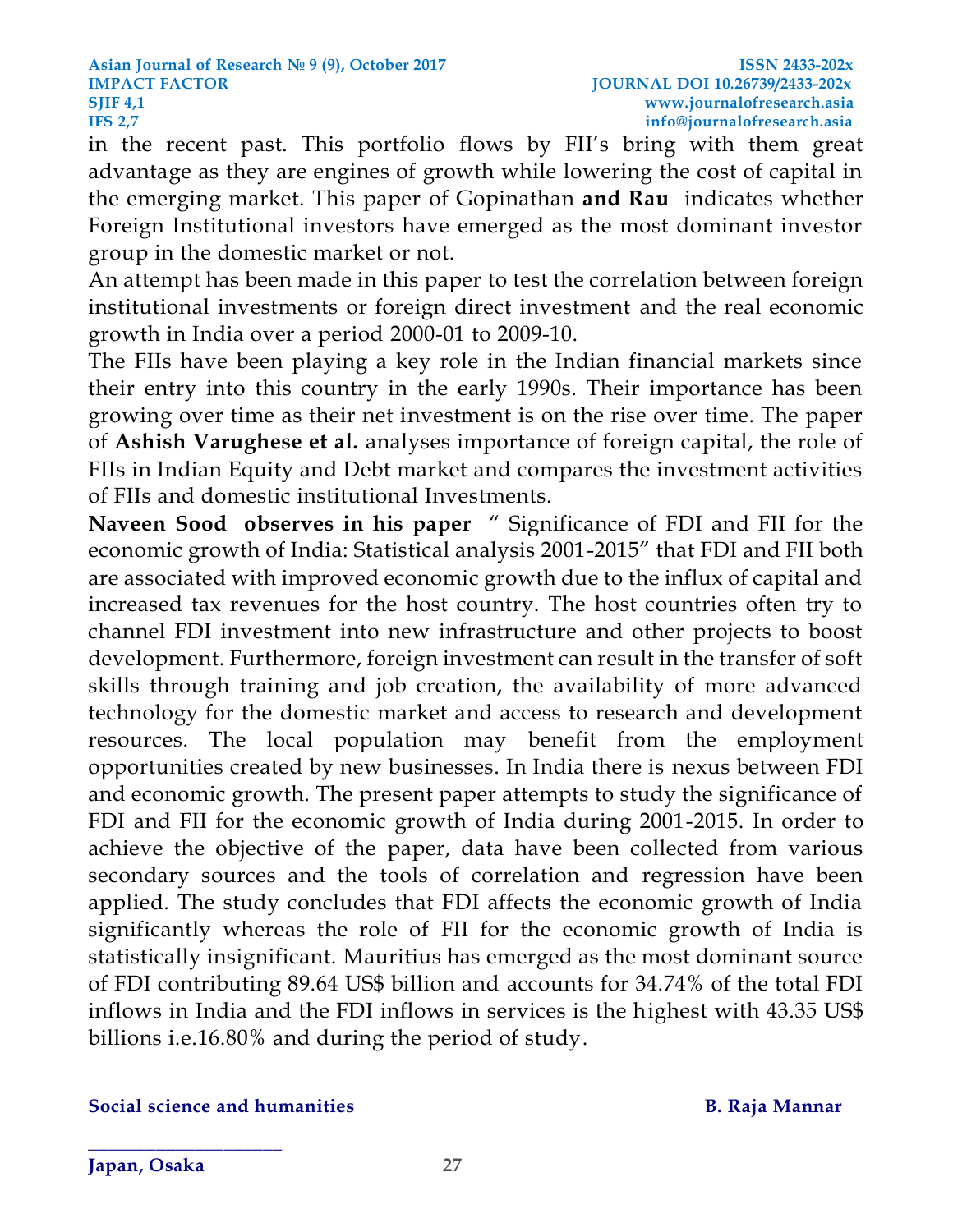**Bedi and Kharbanda ,** analyzed various problems and challenges of foreign direct investment and concluded that poor infrastructural facilities and poor labour laws hamper the inflows of FDI in India.

**Himachalapathy** made comparative analysis of FDI in India and China and concluded that China had attracted more FDI inflows due to more conducive policies for foreign direct investment as compared to India.

**Babar and Khandare,** have done the sectoral analysis of FDI participation and the main focus of the study is on changing structure and direction of India's FDI during globalization period. The study is done through analysis of benefits of FDI for economic growth.

**Singh, Shikha** , studied various factors which played a significant role in attracting FDI into a particular state and found that foreign direct investment (FDI) policies played a major role in the economic growth of developing countries around the world and the FDI in India, after the economic reforms, have affected the growth of Indian states

The current study by **Pashmeen Kaur and Vandana Khanna** will contribute to study the impact of Make in India movement on Indian Stock market in the context of Foreign Institutional Investors (FIIs). For the purpose of analysis, data of FIIs has been examined for the period from September, 2014 upto December, 2015. The empirical findings clearly demonstrate that Indian stock market is exhibiting the seasonal movements in the period under study.

After analyzing all the facts it may be concluded that maximum global foreign investment's flows are attracted by the developed countries rather than developing and under developing countries. Foreign investment flows are supplementing the scare domestic investments in developing countries particularly in India. Further this paper of **Jasbir Singh, Sumita Chadha and Anupama Sharma** recommends that we should welcome the inflow of foreign investment because it enable us to achieve our cherished goal like making favorable the balance of payment, rapid economic development, removal of poverty, and internal personal disparity in the development and also it is very much convenient and favorable for Indian economy

The current paper makes an attempt to study the relationship and impact of FII on the sectoral market indices of the Bombay Stock Exchange using simple statistical tools like Correlation coefficient and Granger-Causality test. Based on the last 14 years data from 2001-2014 it was found that FII has significant

**Social science and humanities B. Raja Mannar**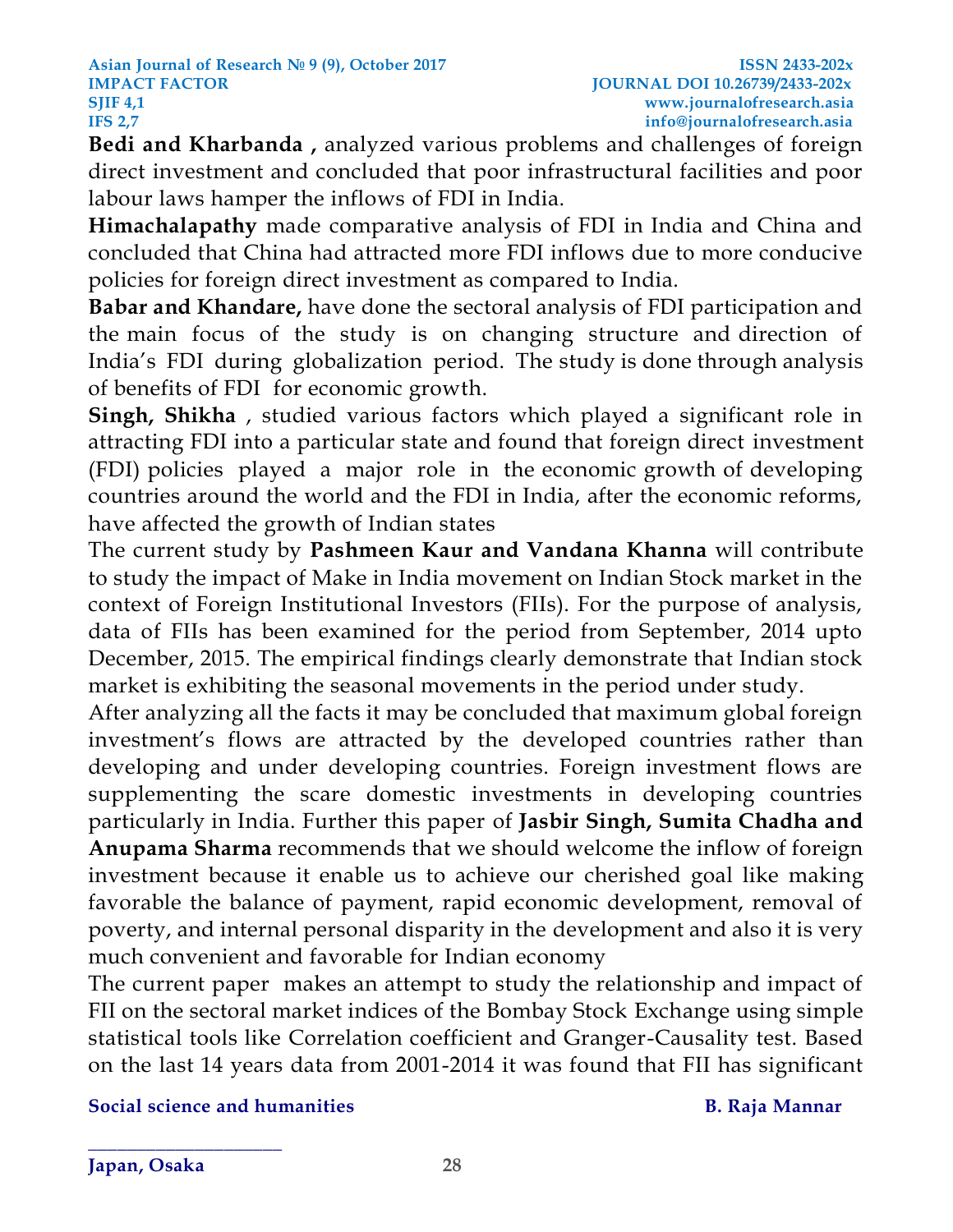impact on some of the sectoral indices in India. This has improved opportunities of financial integration enabling the returns from the sectoral indices to be favorable for the investors.

**Chousa et al.** tried to review whether stock markets are simply known to be centre of all speculative activities, or whether they are importantly able to draw firm level FDI in the form of cross-border mergers and acquisitions activities. They applied pooled regression technique by covering nine leading emerging economies for the period of 1987-2006. They found a strong positive impact of stock markets on cross border mergers and acquisitions deals and values.

**[Pooja Nagpal](http://www.adarshjournals.in/index.php/abr/search/authors/view?firstName=Pooja&middleName=&lastName=Nagpal&affiliation=Department%20of%20MBA,%20PESCE,%20Mandya&country=IN)** made an attempt is made by to study the impact of FDI and FII flow on Indian Stock market (BSE Sensex and NSE Nifty). The study covers the time horizon of 10 years from 2005-06 to 2014-15.

**A. Lakshmi** et al. attempted to explain the impact of foreign institutional investment on stock market and Indian economy. Also attempts to present the correlation between FII and BSE Sensex by the Karl Pearson' Coefficient of correlation test.

FII is defined as an institution organized outside of India for the purpose of making investments into the Indian securities market under the regulations prescribed by SEBI. FII include "Overseas pension funds, mutual funds, investment trust, asset management company, nominee company, bank, institutional portfolio manager, university funds, endowments, foundations, charitable trusts, charitable societies, a trustee or power of attorney holder incorporated or established outside India proposing to make proprietary investments or investments on behalf of a broad-based fund observed, **Sumit Goyal et.al. (78)**

**Summary of observations in the Bibliography of Unclassified literature**

The present section summarises briefly the findings of the literature surveyed

The studies are an addition to the existing body of knowledge as very scanty work is available in this area of research in case of India. As we know that the BSE Sensex has touched new heights. That is mainly due to foreign institutional investment. Why are the foreign institutional investors coming to India? What will be the impact of this boom on Indian stock market? To find out the answer of these questions and to know another aspects related to

**Social science and humanities B. Raja Mannar**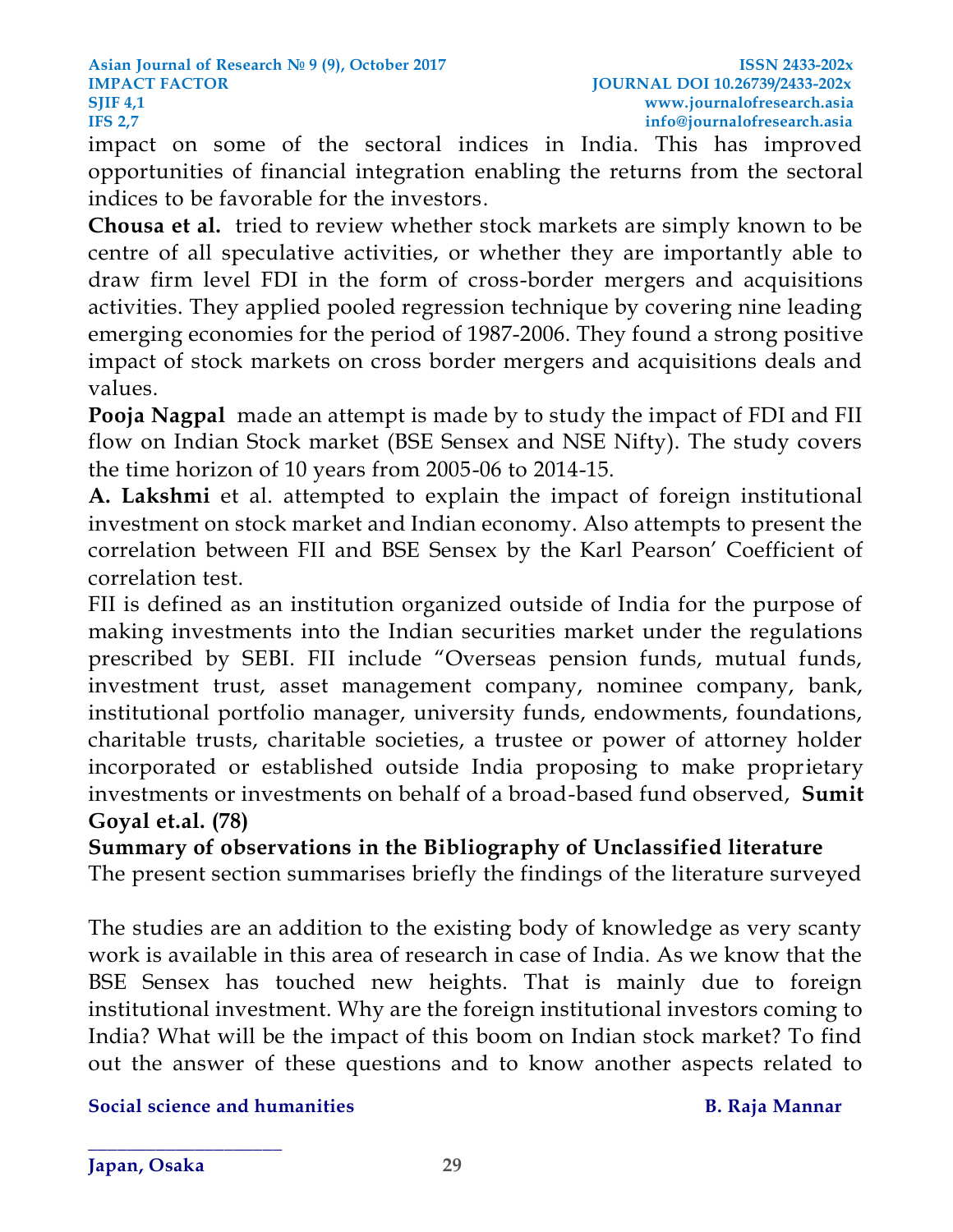foreign institutional investment, the study is structured. The present study is an attempt to find out the impact of foreign institutional investment on Indian stock market and to highlight the procedural and legal aspect related to foreign institutional investment in India. The study will also contain the trends of foreign institutional investment in India and with the help of the data an attempt was made to determine the factors determining the flow of FIIs in India.

The study is relevant by the following angles:

The interest of the investor in a country's capital market depends on the price movement and volatility. So, it is very import to study factor that can affect the price movement or volatility of the market. Factor like FII is of crucial importance in determining the stability of the market.

After the severe crash in 2008 there was a big debate on the role of FIIs in the crash and there was a lot said about FIIs becoming the drives of the Indian Capital market. This statement also makes it very important to study the quantum of the effect that FIIs has on the Indian Market.

If the capital market is highly dominated by FIIs. What actions are taken by government to control the activities of FIIs and what are its implications on the Indian market? Is it important for the investors of the country are some questions that are very important for any market and to those who are in a controlling position of the market? The study aims at solving this problem which makes it extremely important for the capital market and the market regulators.

The role of regulators in an open market is very crucial; the regulators in such market are responsible for growth, development and stability of the market. In order to ring growth and stability together the regulators try to maintain non-dominance condition in the market. But when the regulators fail the market crashes which are seen in the Indian markets in 2008. So, it becomes important to study the role of regulators in designing policies to stabilise the market and the implication of the changes in the market regulations on FII investment.

FIIs bring in a lot of money with them which can be used by various parties in development of economy, but at the same time it is also very crucial for the regulators to keep a check on their investment pattern as removal of all funds together can lead to a severe crash situation. This can affect the investors' trust

**Social science and humanities B. Raja Mannar**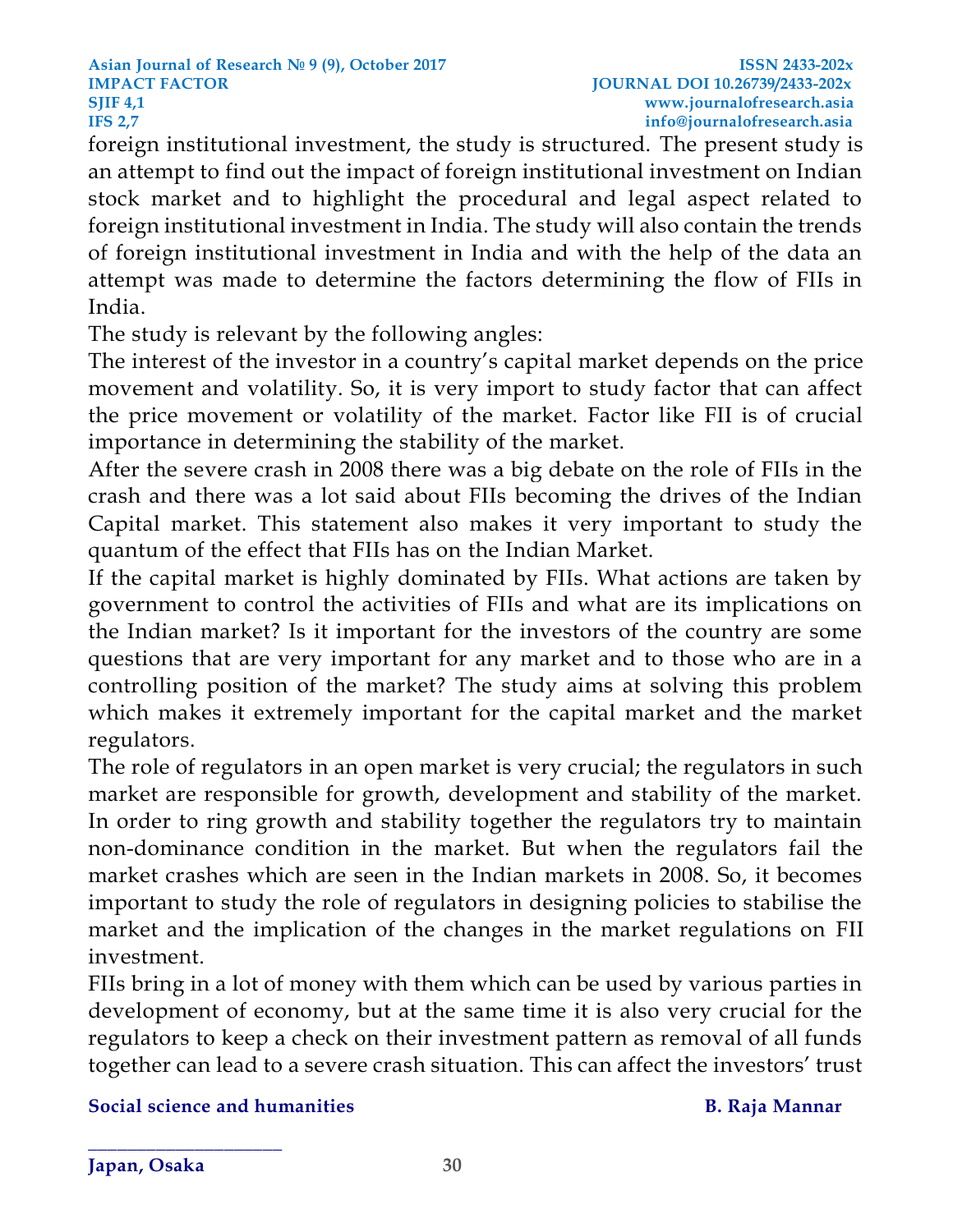### **Asian Journal of Research № 9 (9), October 2017 ISSN 2433-202x IMPACT FACTOR JOURNAL DOI 10.26739/2433-202x SJIF [4,1](http://4,/) www.journalofresearch.asia IFS 2,7 info@journalofresearch.asia**

on the market. The instability in the market can cause a panic situation which can lead to a huge lose to the economy.

# **Hypothesis**

- 1. H0: There is no relationship between FIIs and Stock Market.
- 2. H1: There is a close relationship between FIIs and Stock Market.

# **Data Collection**

These studies are primarily based on secondary data. The data related to FDI & FII have been collected from various sources i.e. Bulletins of Reserve Bank of India, publications from Ministry of Commerce, Govt. of India.

# **Findings of the Studies (general)**

- o The flow of FDIs has shown an increasing trend during the considered period except during the years i.e. 2002-03, 2003-04, 2009-10, 2010-11 & 2012-13.
- o The flow of FII has shown a mixed trend, during the year 2008-09 there was a negative flow of FII.
- o When flow of FII and FDI are compared, the flow of FII is less than flow of FDI into India except for three years i.e. from 2003- 04, 2004-05 & 2005-06.
- o The value of both indices show a mixed trend but both of them are moving up or down at same time.
- o There is a negative correlation between FDI & Sensex and FDI & nifty i.e.  $-0.06 \& -0.05$  respectively.
- o There is a strong positive correlation between FII & Sensex and FII & nifty i.e. 0.60 & 0.63 respectively.
- o Flow of FDI has no significant impact on BSE Sensex.
- o Flow of FII has significant impact on BSE Sensex.
- o Flow of FDI has no significant impact on CNX Nifty.
- o Flow of FII has significant impact on CNX Nifty.

# **Future perspectives of the Study**

The study would be supportive for more expressive studies on the thoughts that will be explored. Furthermore, it would be beneficial to gain knowledge concerning foreign institutional investments their process of registration and their force on Indian stock market and different industrial sectors. The study

**Social science and humanities B. Raja Mannar**

**Japan, Osaka 31**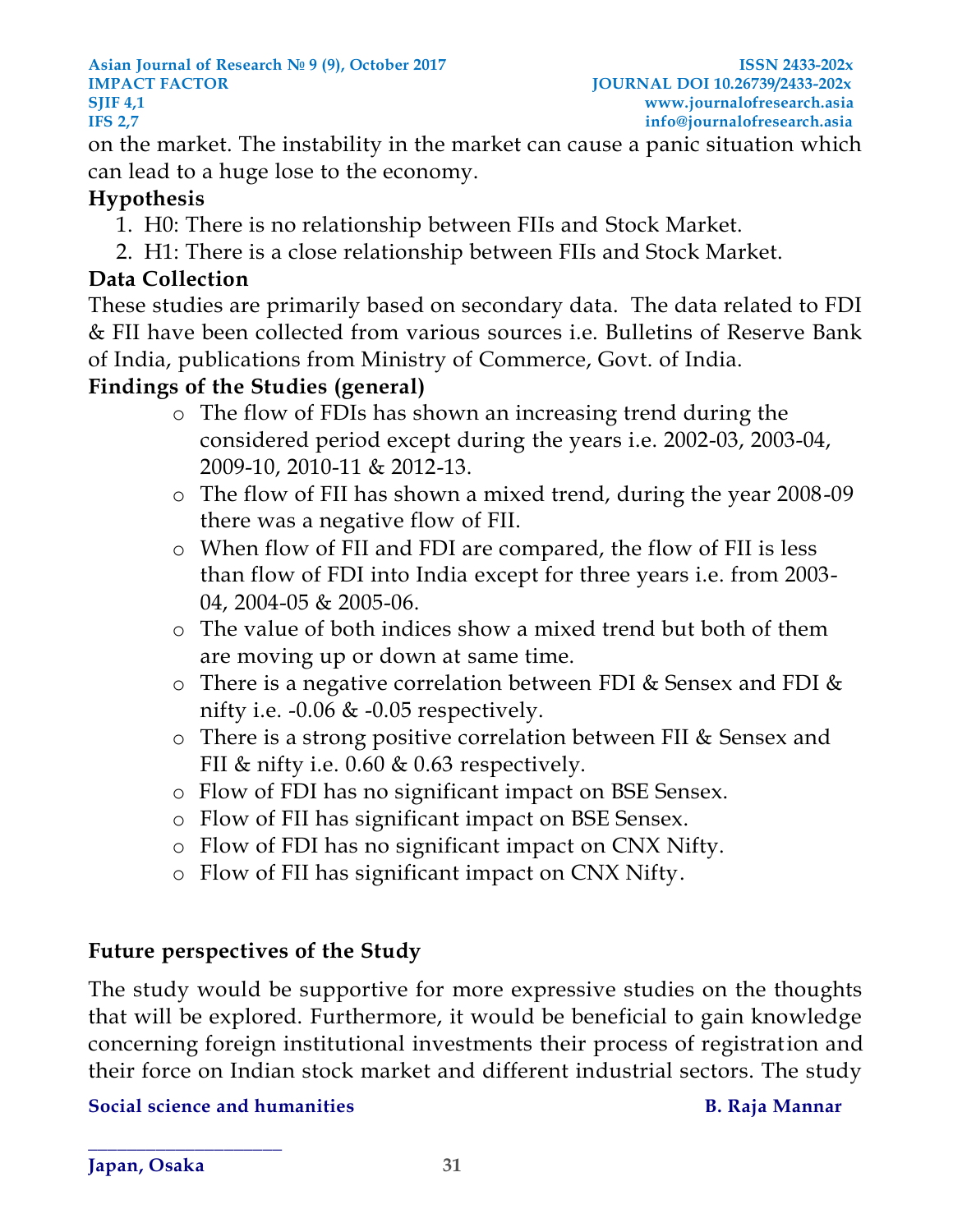grants a very apparent depiction of the impact of foreign institutional investors on Indian stock indices. It will also express the market tendency due to FIIs inflow and outflow. The empirical investigation of the course of causes between FIIs activities and Indian stock market performance over the time period year 2003 to year 2012 for 10 years has revealed that FIIs activities are caused by rather than causing the Indian stock indexes.

Research result gives the logical analysis by the different time lags which will be provide trend of FIIs investments and performance of Indian stock market. Thus research gives diagnostic result at particular time lags like as 3 years, 5 years, and 10 years.

The study is dynamic in nature. It is not end of this research study. It is quite wider in nature. So the future research can more research activity regarding volatility BSE & NSE. There is not only FIIs investments play important but also FDI investment crucial role in Indian stock market. Research study might be more analytical and excellent with consideration FIIs and FDI investments in India.

The performance of stock market and behavior of foreigner investors are change due to many unforeseen variables in the future. Researcher can use different variables for this research like as macro economic – Inflation rates, Money supply, GDP rate, Industrial production index, Commodities index, and Exchange rates, etc. Researcher also can study the buyers and sellers behavior in respect of investment. Due to changes in Indian financial system, there are drastic changes shown in the stock market. So it will be changes in continues in the Indian financial system. Researcher has to consider all the future changes in stock market. There will have many opportunities as well challenges for the research to more study about this topic.

# **Recommendations**

After the analysis of the projects, following recommendations can be made: Simplifying procedures and relaxing entry barriers for business activities and providing investor friendly laws and tax system for foreign investors.

o Allowing foreign investment in more areas. In different industries indices the FIIs should be encouraged through different patterns.

**Social science and humanities B. Raja Mannar**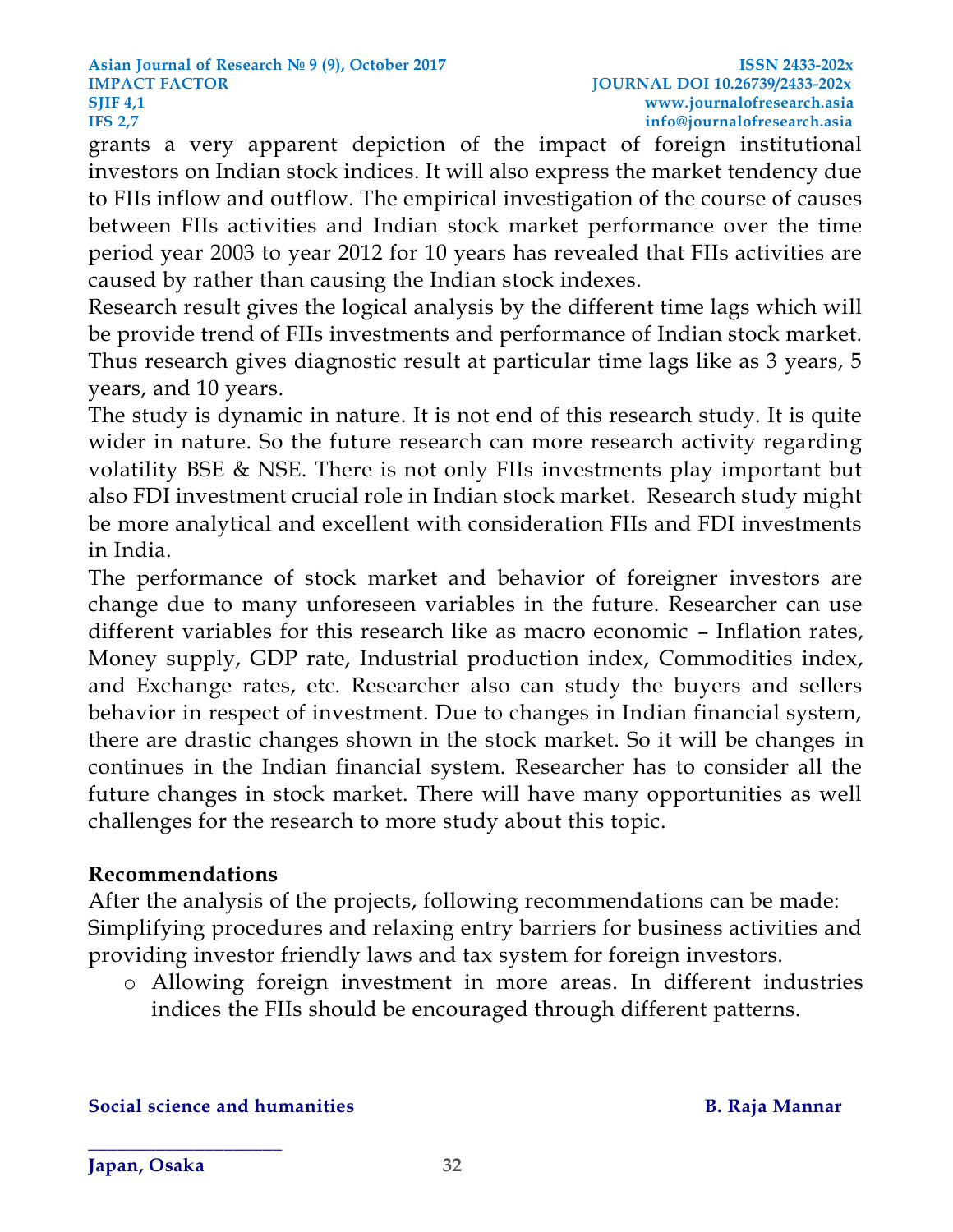- o We have to modernize and also have to save our culture. Similarly the laws should be such that it protects domestic investors and also promote trade in country through FIIs.
- o Encourage industries to grow to make FIIs an attractive junction to invest.

# **Conclusion**

It is clear that the FIIs are influencing the Sensex movement to a greater extent. Further it is evident that the Sensex has increased when there are positive inflows of FIIs and there were decrease in Sensex when there were negative FII inflows. The Pearson correlation values indicate positive correlation between the foreign institutional investments and the movement of Sensex correlation value is 0.646. Which indicate a positive correlation between the both.

This study is expected to be of immense help to future researchers, stock market practitioners, investors, and other stakeholders to do literature review and find their required information in regard to determinants of FIIs flows. It is also one of a pioneering nature in the field of literature review in the Indian stock market investigating the drivers behind FII flows.

**Social science and humanities B. Raja Mannar** The role of investment in promoting economic growth has conventional considerable concentration in India since independence. But the role of foreign institutional investment in the economic development of India is a recent topic of discussion among economists and development planners. Since the implementation of the new economic policies in early 1990s, India emerged as an important destination of global investors' investment. It is from September 14, 1992, FIIs have been investing on financial instruments in India and providing incentives for financial innovations in the country. Recently, FIIs have become the movers and shakers of the market. Given this growing importance of FIIs for the Indian economy, it is necessary that the energetic of such cross border portfolio investment in the context of economic growth of the country be examined. The empirical research study examines the vital role of FIIs investments on Indian stock market. Here researcher has used FIIs investments and performance of Indian stock market; BSE SENSEX and NIFTY50 variables of the study. Researcher exercises year average of BSE SENSEX and NIFTY Indian stock index and average FIIs purchase, sales, net investments for 10 years for course to carry out objectives; to study the trend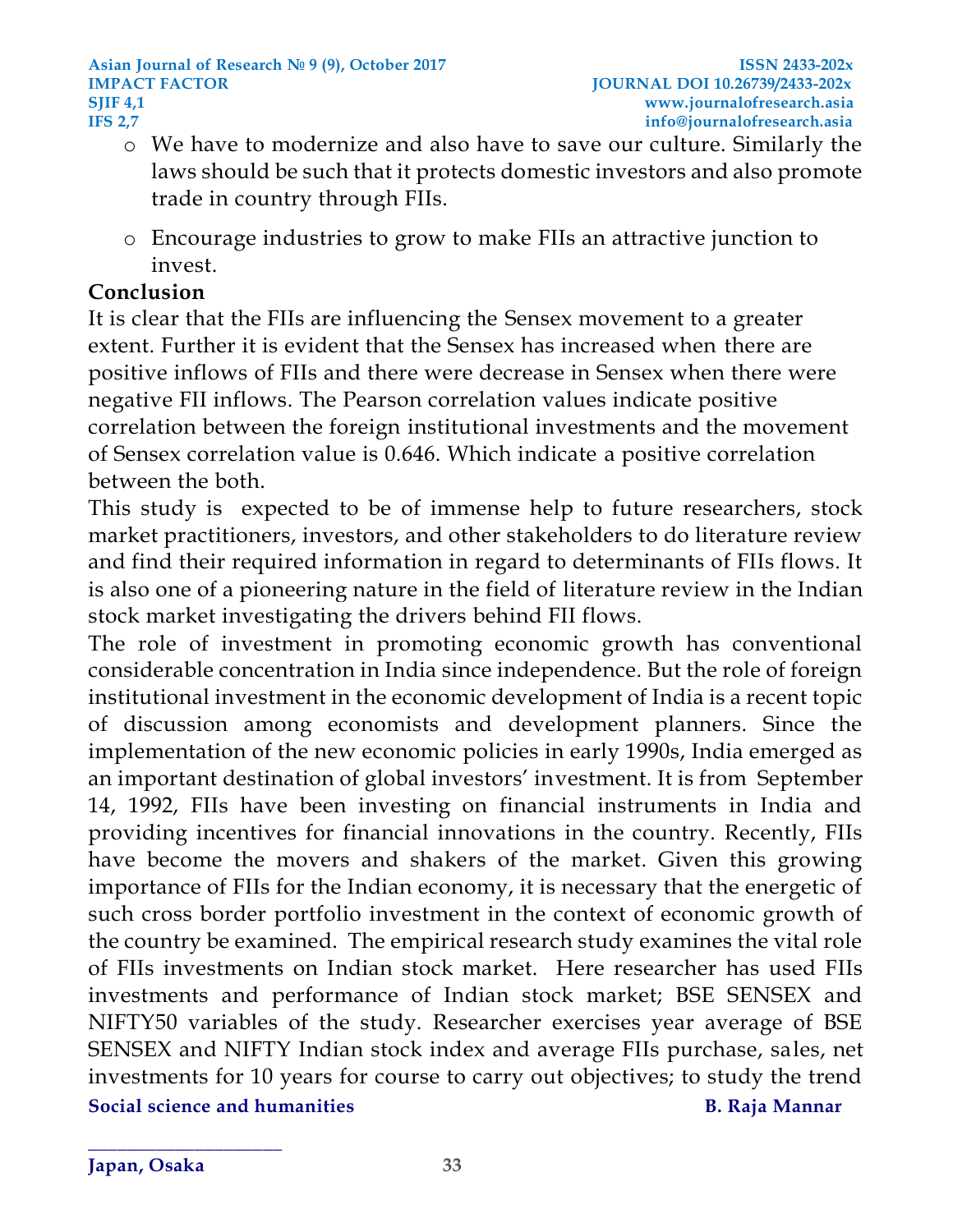of Foreign Institutional investors in India, to discover the relationship between the FIIs equity investment pattern and Indian stock indices, to study the trend of FIIs investments in India stock market and BSE & NSE Indices, to discover the role of foreign institutional investors in Indian stock market.

Researcher employs Descriptive statistical tools like as Mean, Median, and Coefficient of variance, Skewness, kurtosis, Standard Deviation, standard error, range, for fundamental analysis of the research objectives. Coefficient of correlation and coefficient of determination employed in the variables for purpose of measure the effect of independent variables FIIs investments on dependent variables Indian stock indexes BSE SENSEX and NIFTY and study the association with independent and dependent variables. Regression residual model employed for examine cause and effect relationship between FIIs investment and Indian stock indexes BSE SENSEX and NIFTY.

This study is of immense help to future researchers, stock market practitioners, investors, and other stakeholders to do literature review and find their required information in regard to determinants of FIIs flows. It is also one of a pioneering nature in the field of literature review in the Indian stock market investigating the drivers behind FII flows. All in all, the review will enable the future researchers to identify the research gaps and will pave way for more studies.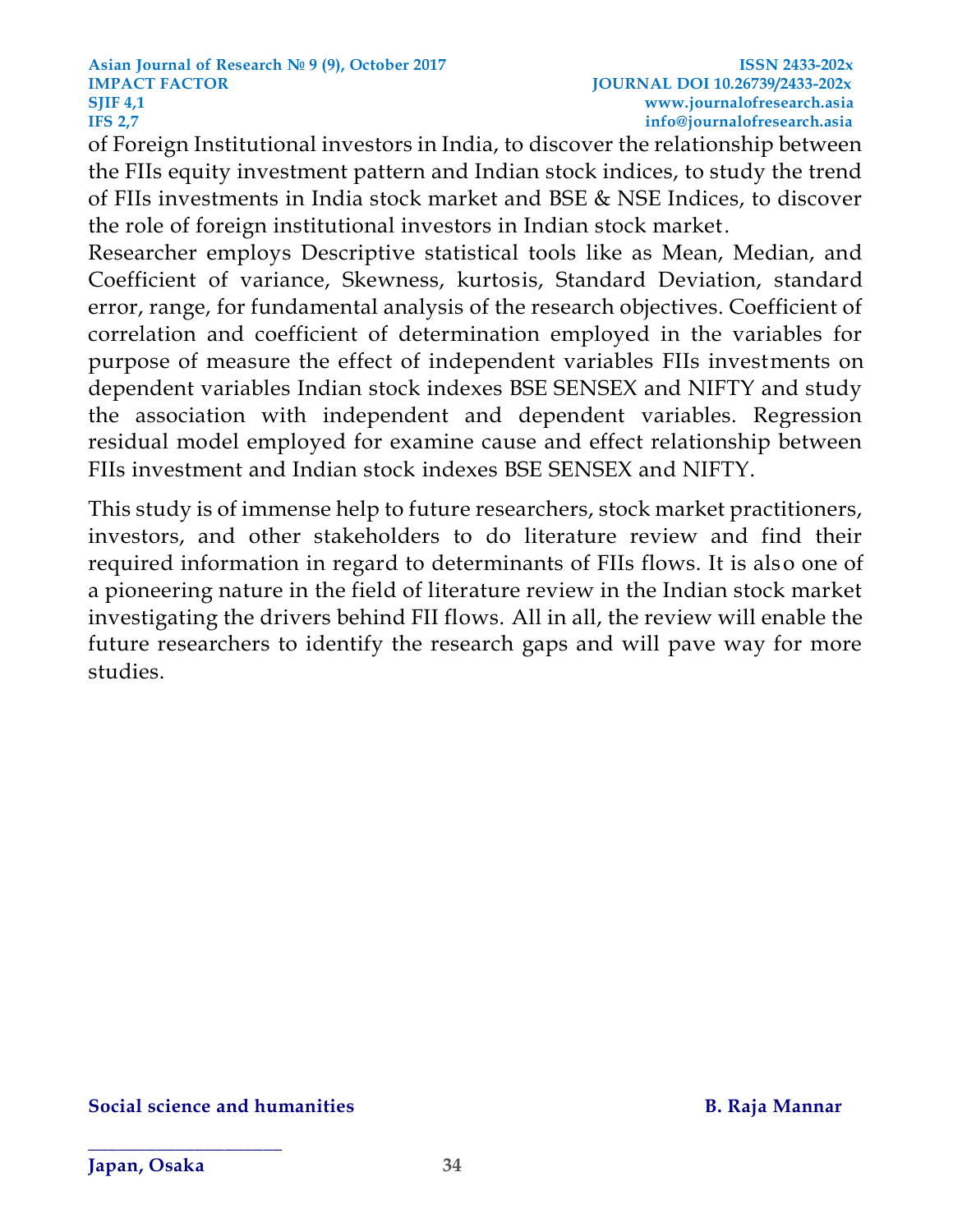- Abhijeet Chandra , (2012) "Cause and effect between FII trading behaviour and stock market returns: The Indian experience", Journal of Indian Business Research, Vol. 4 Issue: 4, pp.286-300, DOI: 10.1108/17554191211274794
- Aditya Srinivas.V, Indian Capital Market Impact of FII on Indian Stock Market, Indian Journal of Science and Technology, Vol 9(15), DOI: 10.17485/ijst/2016/v9i15/92104, April 2016
- Amanjot Singh and Manjit Singh, Investigating impact of financial stress on FII flows in Indian equity market, Cogent Business & Management (2016), 3: 1190263
- Amelia Ames, Heinonline, 4 Int'l L. & Mgmt. Rev. 143 (2007-2008), Foreign Institutional Investment in India: What a Portfolio Manager Needs to Know About the Past, Present, and Potential Future of India
- Anubha Shrivastav, A Study of Influence of FII Flows on Indian Stock Market, GYANPRATHA – ACCMAN Journal of Management, Volume 5 Issue 1 2013
- [Areej Aftab Siddiqui,](http://journals.sagepub.com/author/Siddiqui%2C+Areej+Aftab) [N.A. Azad,](http://journals.sagepub.com/author/Azad%2C+NA) Foreign Institutional Investment Flows and Indian Financial Market: Relationship and Way Forward, First Published October 10, 2012
- Ashok Banerjee & Sahadeb Sarkar, Modeling daily volatility of the Indian stock market using intra-day data, Indian Institute Of Management Calcutta, Working Paper Series, WPS No. 588/ March 2006
- Ashish Varughese and Riju Varkey Thomas, Role Of Foreign Institutional Investors On Indian Capital Market, Ge-International Journal Of Management Research Volume -3, Issue -4 (April 2015) IF-4.316 ISSN: (2321-1709)
- Babar SN, Khandare BV. Structure of FDI in India during globalization period. Indian Streams Research Journal. 2012;  $2(2):1-9.$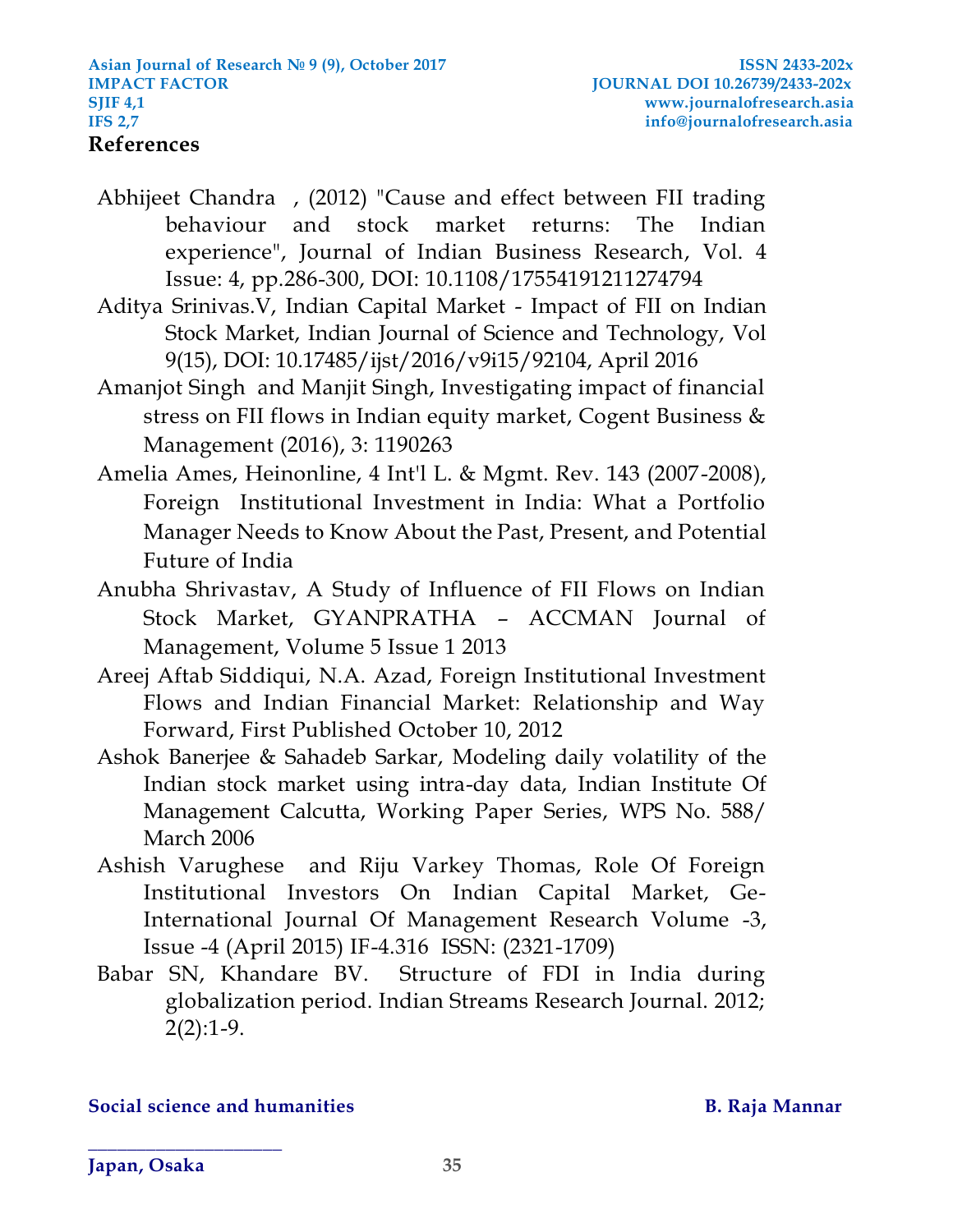- Bedi, Kharbanda. Analysis of inflows of Foreign Direct Investment in India: Problems and Challenges. Global Journal of Finance and Management. 2014; 6(7):675684.
- [Bhanu Murthy.](http://journals.sagepub.com/author/Murthy%2C+KV+Bhanu)K.V, [Amit Kumar Singh,](http://journals.sagepub.com/author/Singh%2C+Amit+Kumar) Do Foreign Institutional Investors Really Drive the Indian Stock Market? First Published March 1, 2013, Asian Pacific Journal of Management Research and Innovation

Chousa, J. P., Krishna, C., & Tamazian, A. (2008). Does growth & quality of capital markets drive foreign capital? William Davidson Institute Working paper Series,

University of Michigan, Stephen M. Ross Business School. 911 No.

- Dave, Amee I.; Parikh, Priya D., Volatility Of Indian Stock Market With Reference To Change In FII Policy 20. CLEAR International Journal of Research in Commerce & Management. Sep2013, Vol. 4 Issue 9, p112-116. 5p.
- Dirk Holtbrügge, Heidi Kreppel,(2012) "Determinants of outward foreign direct investment from BRIC countries: an explorative study", International Journal of Emerging Markets, Vol. 7 Issue: 1, pp.4-30, DOI: 10.1108/17468801211197897
- Douma, S., Kabir, R. and Rejie, G. (2006). "Foreign and domestic ownership, business groups and firm performance-Evidence from large emerging market", Strategic Management Journal, Vol. 27, No. 7, pp. 637-657
- [Gaurav Dadhich,](http://www.indianjournaloffinance.co.in/index.php/IJF/search/authors/view?firstName=Gaurav&middleName=&lastName=Dadhich&affiliation=Undergraduate%20Student,%20Department%20of%20Economics%20and%20Finance,%206165,%20New%20Academic%20Block,%20Birla%20Institute%20of%20Technology%20and%20Science,%20Pilani,%20Rajasthan&country=IN) [Varun Chotia,](http://www.indianjournaloffinance.co.in/index.php/IJF/search/authors/view?firstName=Varun&middleName=&lastName=Chotia&affiliation=Research%20Scholar,%20Department%20of%20Economics%20and%20Finance,%206165,%20New%20Academic%20Block,%20Birla%20Institute%20of%20Technology%20and%20Science,%20Pilani,%20Rajasthan&country=IN) [Omvir Chaudhry,](http://www.indianjournaloffinance.co.in/index.php/IJF/search/authors/view?firstName=Omvir&middleName=&lastName=Chaudhry&affiliation=Assistant%20Professor,%20Department%20of%20Economics%20and%20Finance,%206165-%20O,%20New%20Academic%20Block,%20Birla%20Institute%20of%20Technology%20and%20Science%20Pilani,%20Rajasthan&country=IN) Impact of Foreign Institutional Investments on Stock Market Volatility in India, Indian Journal of Finance, [Volume 9, Issue 10, October 2015](http://www.indianjournaloffinance.co.in/index.php/IJF/issue/view/6212)
- Goudarzi, Hojatallah and Ramanarayanan, C. S. (2011) *Modeling asymmetric volatility in the Indian stock market.* International Journal of Business and Management, 6 (3). pp. 221-231.

Gopinathan.N and S S Rau, Journal Of Contemporary Research In Management,

April - June, 2009

[Gourishankar S. Hiremath,](http://www.sciencedirect.com/science/article/pii/S0275531916301064) Foreign portfolio flows and emerging stock market: Is the midnight bell ringing in India?, [In Press,](http://www.sciencedirect.com/science/journal/aip/02755319) 

**Social science and humanities B. Raja Mannar**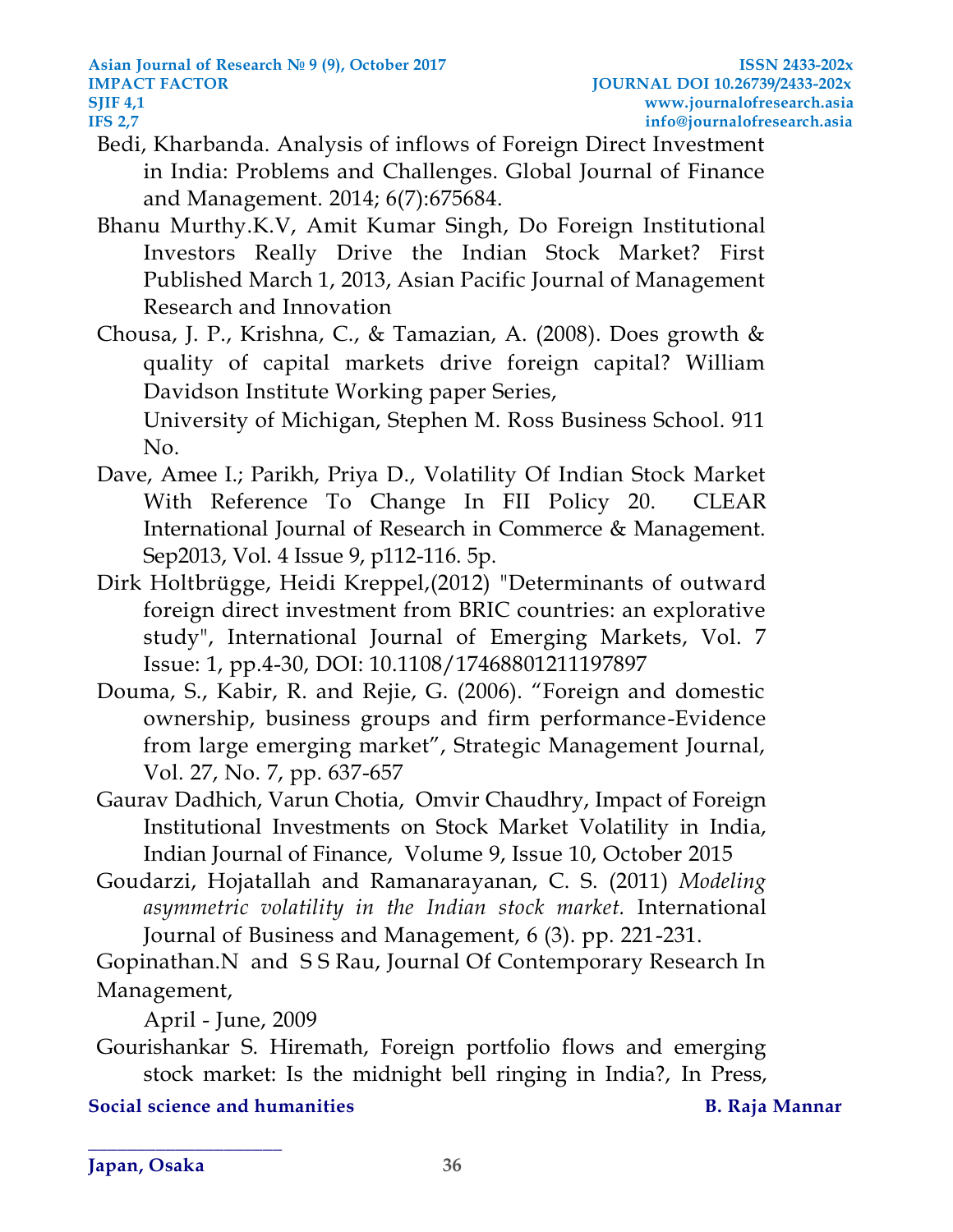**Asian Journal of Research № 9 (9), October 2017 ISSN 2433-202x IMPACT FACTOR JOURNAL DOI 10.26739/2433-202x SJIF [4,1](http://4,/) www.journalofresearch.asia IFS 2,7 info@journalofresearch.asia**

[Accepted Manuscript,](http://www.sciencedirect.com/science/journal/aip/02755319) [Research in International Business and](http://www.sciencedirect.com/science/journal/02755319)  [Finance](http://www.sciencedirect.com/science/journal/02755319)

- Gupta, A. (2011). Does the stock market raise or fall due to FIIs in India. Researchers World Journal of Arts, Science and Commerce, 2 (2), 99 - 107.
- Hariprasad, FII Ownership in Indian Equity Securities: The Firm-Level Determinants, Theoretical Economics Letters, 2016, 6, 917- 926, http://www.scirp.org/journal/tel
- Harendra Singh, Anil Vashisht and Tripti Tripathi, Volatility and Institutional Investors: A Sectoral Analysis of Indian Companies, IRA-International Journal of Management & Social Sciences), 5(1), 37-46. DOI: http://dx.doi.org/10.21013/jmss.v5.n1.p5
- [Harsh Vardhan,](http://journals.sagepub.com/author/Vardhan%2C+Harsh) [Pankaj Sinha,](http://journals.sagepub.com/author/Sinha%2C+Pankaj) Influence of Foreign Institutional Investments (FIIs) on the Indian Stock Market: An Insight by VAR Models, First Published February 7, 2016, Journal of Emerging Market Finance
- Hemkant Kulshrestha, Impact Of Foreign Institutional Investors (FII's) On Indian Capital Market, IMPACT: International Journal of Research in Business Management (IMPACT: IJRBM) ISSN(E): 2321-886X; ISSN(P): 2347-4572 Vol. 2, Issue 3, Mar 2014, 35-52
- Himachalapathy RA. Comparative Analysis of FDI in India and China. Journal of Contemporary Research in Management. 2010, 127-158.
- Imlak Shaik and [Puja Padhi,](http://www.emeraldinsight.com/author/Padhi%2C+Puja) (2016) "On the relationship between implied volatility index and equity index returns", Journal of Economic Studies, Vol. 43 Issue: 1, pp.27-47, DOI: 10.1108/JES-12-2013-0198
- Jasbir Singh, Sumita Chadha and Anupama Sharma , Role of Foreign Direct Investment in India: An Analytical Study , RESEARCH INVENTY: International Journal of Engineering and Science, Vol. 1, Issue 5 (October 2012), PP 34-42
- Jasneek Arora and Santhosh Kumar, Impact of Foreign Institutional Investors on Indian Capital Market, Pacific Business Review International Volume 8 issue 6 December 2015

### **Social science and humanities B. Raja Mannar**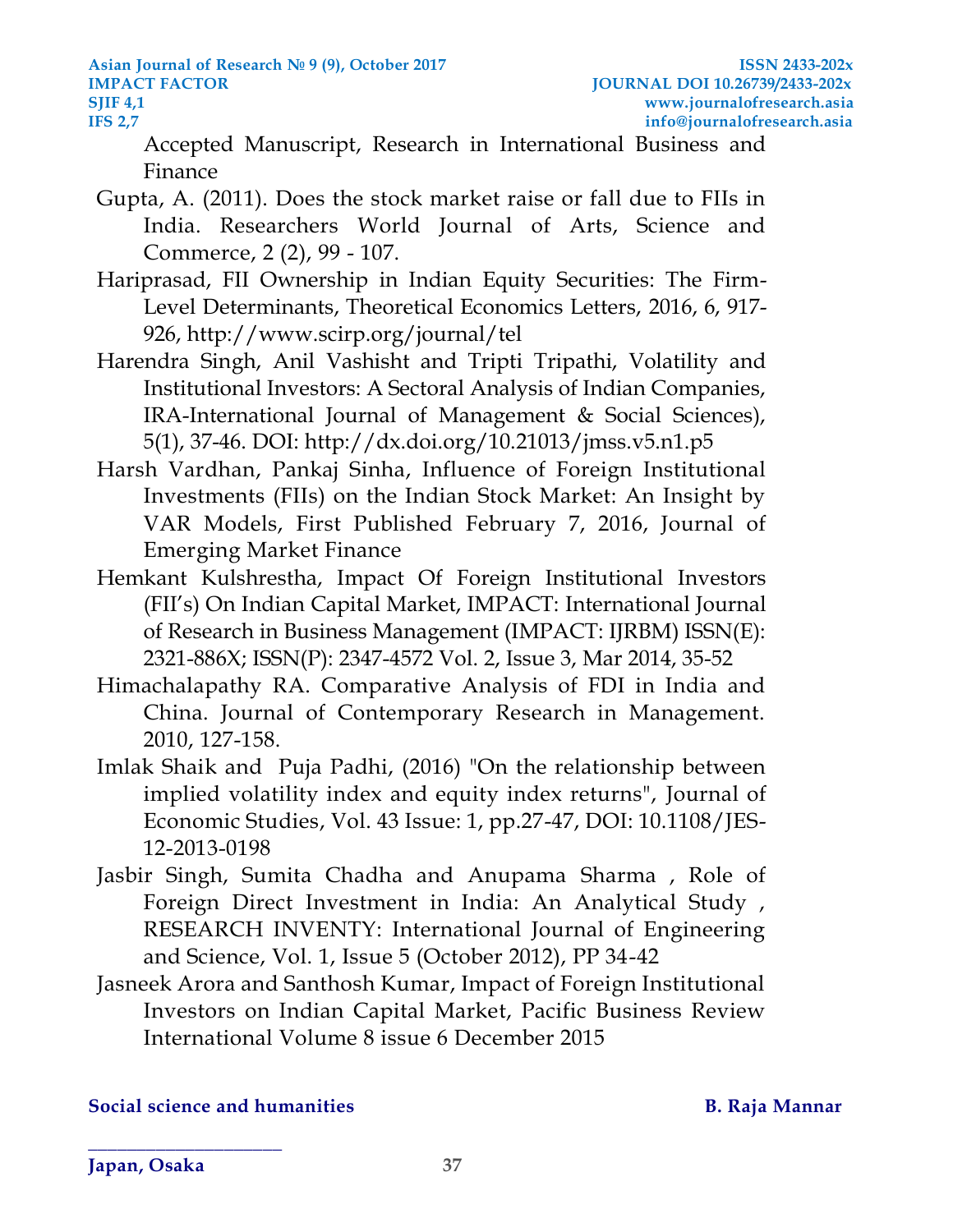- Joshi, M. C., & Jayesh, N. D. (2015). Role of Foreign Institutional Investors in India: An Investigation. International Journal of Research in Commerce, Economics & Management, 5 (10), 1-5
- Karan Walia, Monika Jain and Monika Jain, "Impact Of Foreign Institutional Investment On Stock Market", International Journal of Computing and Corporate Research, Vol.2, Issue 5, 2012
- Khan Mohamed Shahfraj, Khan Aslam, Impact of FIIs on Indian Stock Market: A Case Study of National Stock Exchange of India, Al-Barkaat Journal of Finance & Management, Year : 2016, Volume : 8, Issue : 2
- Krishna Mohan V and K. V. Siva Prasad, FIIs Impact On Indian Stock Market-A Study Focused On BSE Sensex And NSE Nifty Index. IJABER, Vol. 13, (2015): 1409-1416
- Lakshmi, P., FII Trading Volume and Symmetric Volatility: Analysis from Indian Spot Market Vilakshan, XIMB Journal of Management; March 2012
- Lakshmy.S, A Study of the Impact of FII on the Sectoral market Indices, http://www.publishingindia.com
- Mamta Jain; Priyanka Laxmi Meena and T. N. Mathur, Role Of Foreign Direct Investment And Foreign Institutional Investment In Indian Economy, Asian Journal of Multidimensional Research, Vol.2 Issue 3, March 2013, ISSN 2278-4853
- Mahesh S. Halale, Influence Of Foreign Portfolio Investment On Stock Market Indicators, International Journal Of Management (IJM) , Volume 5, Issue 10, October (2014), pp. 01-11
- Manjinder Kaur.R and Sharanjit S. Dhillon, Impact of Foreign Institutional Investment in India on Indian Financial and Macroeconomic System, International Journal of Business and Management Invention, Volume 4, July. 2015 , PP-54-61
- Mayur Shah, [Flows of FIIs and Indian Stock Market,](http://www.cpi.edu.in/wp-content/uploads/2014/07/A-Research-Paper-by-Mayur-Shah.pdf) www.cpi.edu.in/wp-content/uploads/2014/07/A-Research-Paper-by-Mayur-Shah.pdf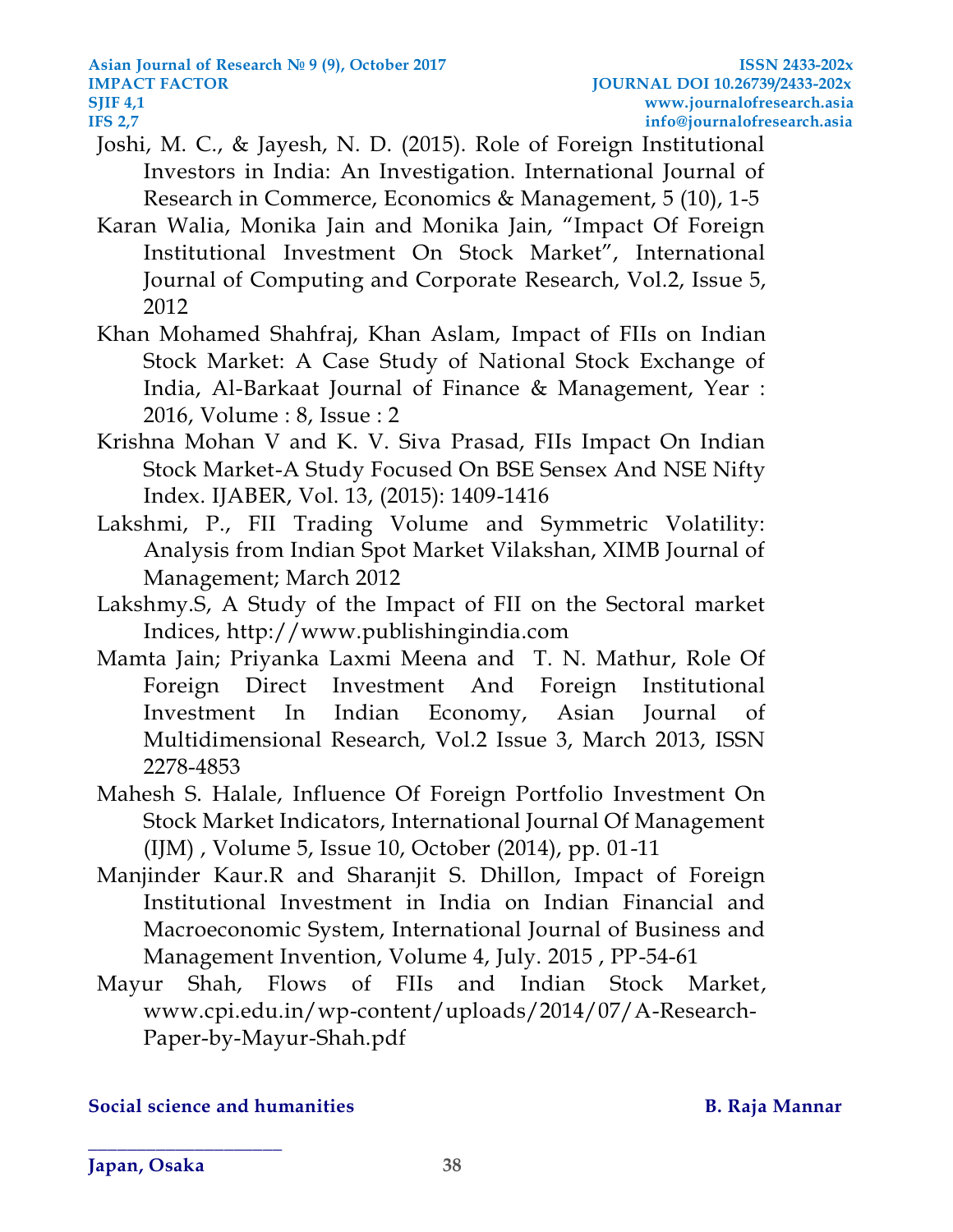- Milan B. Undavia, FII's Flows On Indian Stock Market, Paripex Indian Journal Of Research, Volume : 5, Issue : 8, August 2016
- Mittal Parul, Aggarwal Sandeep, Analysis of FDI inflows and outflows in India, ZENITH International Journal of Business Economics & Management Research Year : 2012, Volume : 2, Issue : 7
- Mishra, P. K., Random Walk Behaviour: Indian Equity Market. SCMS Journal of Indian Management. Jul-Sep2013, Vol. 10 Issue 3, p55-66. 12p.
- Mohanamani.P; Sivagnanasithi, T., Impact of Foreign Institutional Investors on the Indian Capital Market, Journal of Contemporary Research in Management. Apr-Jun 2012, Vol. 7 Issue 2, p1-9. 9p.
- Mukherjee (2002) "Taking Stock of Foreign Institutional Investors." Economic and Political Weekly. June 11, 2005
- Naveen Sood, Significance of FDI and FII for the economic growth of India: Statistical analysis 2001-2015, International Journal of Applied Research 2015; 1(13): 570-574
- [Nidhi Dhamija,](http://journals.sagepub.com/author/Dhamija%2C+Nidhi) Foreign Institutional Investment in India: *An Exploratory Analysis of Patterns across Firms,* First Published August 1, 2008, Margin, The Journal of Applied Economic Research
- Pashmeen Kaur and Dr. Vandana Khanna, Foreign Institutional Investors(FIIs) and its Role in the Current Indian Economic Development , International Journal of Engineering Technology Science and Research, Volume 3, Issue 4 April 2016
- [Paramita Mukherjee](http://journals.sagepub.com/author/Mukherjee%2C+Paramita) and [Malabika Roy,](http://journals.sagepub.com/author/Roy%2C+Malabika) What Drives the Stock Market Return in India? An Exploration with Dynamic Factor Model, First Published February 16, 2016, Journal of Emerging Marketing Finance
- Pasricha.J.S and Anand Bansal, Foreign Institutional Investor's Impact On Stock Prices In India, Journal Of Academic Research In Economics, Volume 1 Number 2 October 2009
- [Pooja Nagpal](http://www.adarshjournals.in/index.php/abr/search/authors/view?firstName=Pooja&middleName=&lastName=Nagpal&affiliation=Department%20of%20MBA,%20PESCE,%20Mandya&country=IN) , [Chandrika.R](http://www.adarshjournals.in/index.php/abr/search/authors/view?firstName=R.&middleName=&lastName=Chandrika&affiliation=Department%20of%20MBA,%20PESCE,%20Mandya&country=IN) and [Ravindra.](http://www.adarshjournals.in/index.php/abr/search/authors/view?firstName=H.%20V.&middleName=&lastName=Ravindra&affiliation=Dean%20Academics,%20PESCE,%20Mandya&country=IN)H.V, Adarsh Business Review, Vol.3, Issue 1, 2016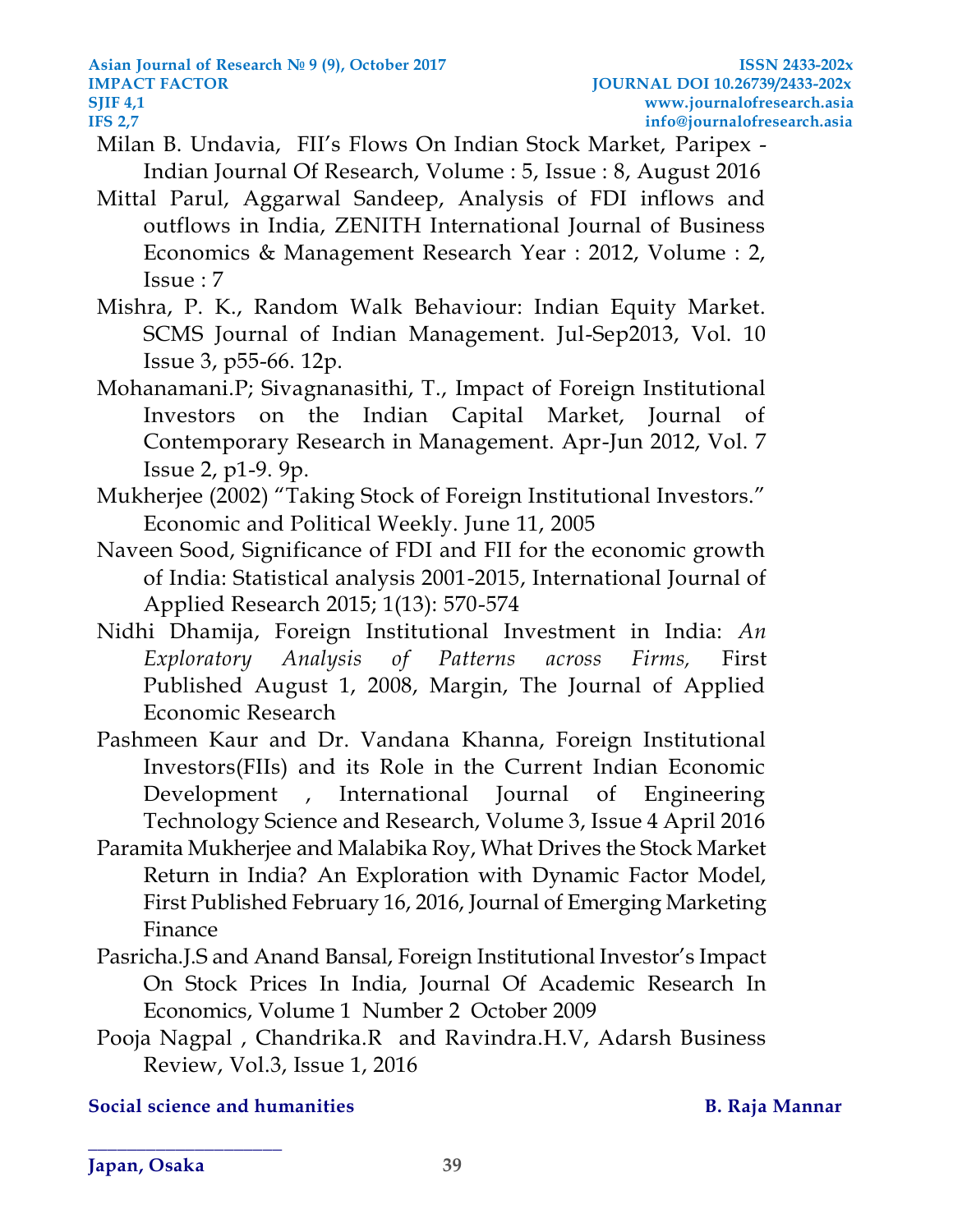- [Pramod Kumar Naik,](http://journals.sagepub.com/author/Naik%2C+Pramod+Kumar) [Puja Padhi,](http://journals.sagepub.com/author/Padhi%2C+Puja) Interaction of Institutional Investment Activity and Stock Market Volatility: Evidence from India, First Published September 1, 2015, Asian Pacific Journal of Management Research and Innovation
- Rakesh Kumar and Sarita Gautam, An Empirical Study On Impact Of FII And Other Stock Exchanges Volatility On BSE Stock Exchange Volatility, International Journal of Engineering Technology, Management and Applied Sciences, October 2014, Volume 2 Issue 5, ISSN 2349-4476
- Ram Kumar Goyal, A Study on Relationship between FII flows And Sensex In Indian Capital Markets, International Journal of Science Study and Management, Vol.6, Issue 05, 2017
- Ramaratnam.M.S, R.Jayaraman and V. Krishnamoorthy, Impact of FII on The Indian Stock Market: Study With Special Reference To BSE-Sensex, Abhinav National Monthly Refereed Journal Of Research In Commerce & Management, Vol. No.2, Issue No.4
- Ranjan Dasgupta, Driving Factors behind FII Flows A Literature Review from the Indian Stock Market, Asian Journal of Research in Social Sciences and Humanities Vol. 4, No. 2, February 2014, pp. 147-165.
- Rahul Dhiman, Impact Of Foreign Institutional Investor On The Stock Market, International Journal of Research in Finance & Marketing, Volume 2, Issue 4 (April 2012)
- Rahul Pandey, FII investments and its impact on Indian stock market, Asian Journal Of Management Research , Volume 6 Issue 3, 2016
- Ray, K. K., Foreign Institutional Investment Flow & Indian Stock Market Returns: A Relationship Study. Vilakshan: Journal of Management. 2009, Vol. 6 Issue 1, p39-58.
- Santosh Chauhan, TAJMMR , TRANS Asian Journal of Marketing & Management Research Vol.2 Issue 3-4, March-April 2013, ISSN 2279-0667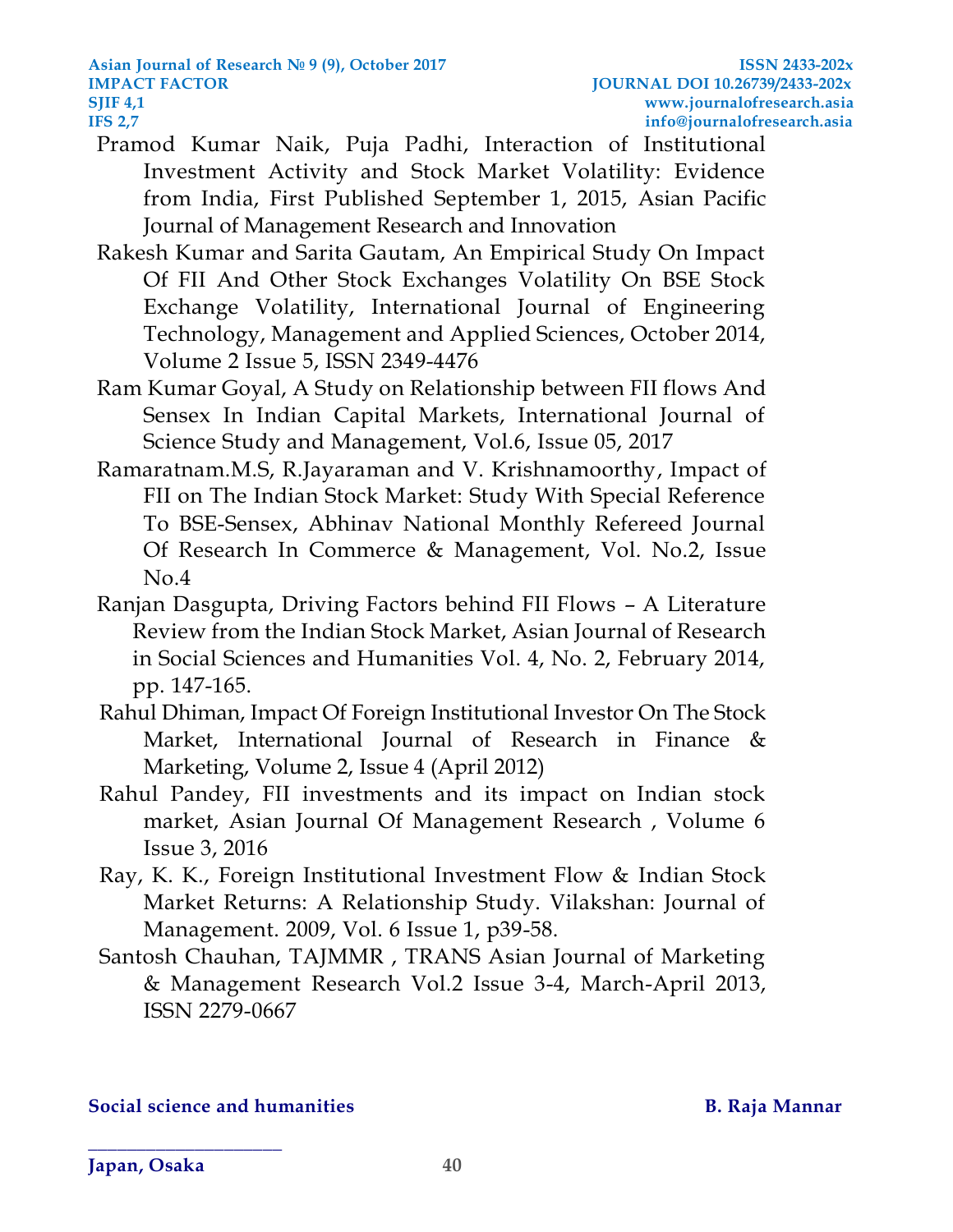- [Sanjay Sehgal,](http://journals.sagepub.com/author/Sehgal%2C+Sanjay) [Neeta Tripathi,](http://journals.sagepub.com/author/Tripathi%2C+Neeta)(2009) Investment Strategies of FII's in the Indian equity Market, Vision : The Journal of Business Perspective, First published January 1, 2009
	- Sathya Pal Sharma N.K and Guruprasad .B.G, Role Of Foreign Institutional Investors In Indian Investment Arcade Growth, International Journal of Advancements in Research & Technology, Volume 2, Issue 4, April-2013
- Shweta Goel and Harmpret Kaur, Stock Market Behaviour and Foreign Institutional Investors – A Study of Indian Stock Market, International Journal of Economic and Business Review, Volume 3, Issue 2, 2015
- Singh, Shikha. Foreign Direct Investment (FDI) and Growth of States of India. ICFAI 4th International Conference (IBSICON'09), New Delhi, 2009.
- Siva Prasad. K.V and K. Hari Hara Raju, Impact Of Foreign Institutional Investors On Indian Equity Market, AMET International Journal of Management, July - Dec 2014
- Sudhansu Sekhar Nanda, Foreign Capital Flows in India: Determinants and Developments, International Journal of Advance Research in Computer Science and Management Studies, Volume 3, Issue 10, October 2015
- Suhail Qasim Mir and , Ishaq Ahmad Bhat, Empirical Analysis Of The Impact Of Foreign Institutional Investment On The Indian Stock Market: Evidence From NSE, International Journal Of Management Research And Review, April 2014/ Volume 4/Issue 4/Article No-10/509-515
- Sumit Goyal and Vikrant Vikram Singh, Elk Asia Pacific Journal of Finance and Risk Management, Volume 4 Issue 1 (2013)
- [Sunita Mehta,](http://journals.sagepub.com/author/Mehla%2C+Sunita) and [S.K. Goyal,](http://journals.sagepub.com/author/Goyal%2C+SK) Impact of Foreign Institutional Investment on Indian Stock Market: A Cause and Effect Relationship, Asian Pacific Journal of Management Research and Innovation, First Published September 1, 2013
- Sushil Bajaj, Sensitivity of Indian Stock Market vis-à-vis Price Volume Relationship in the Backdrop of FII, Asian Pacific

**Japan, Osaka 41**